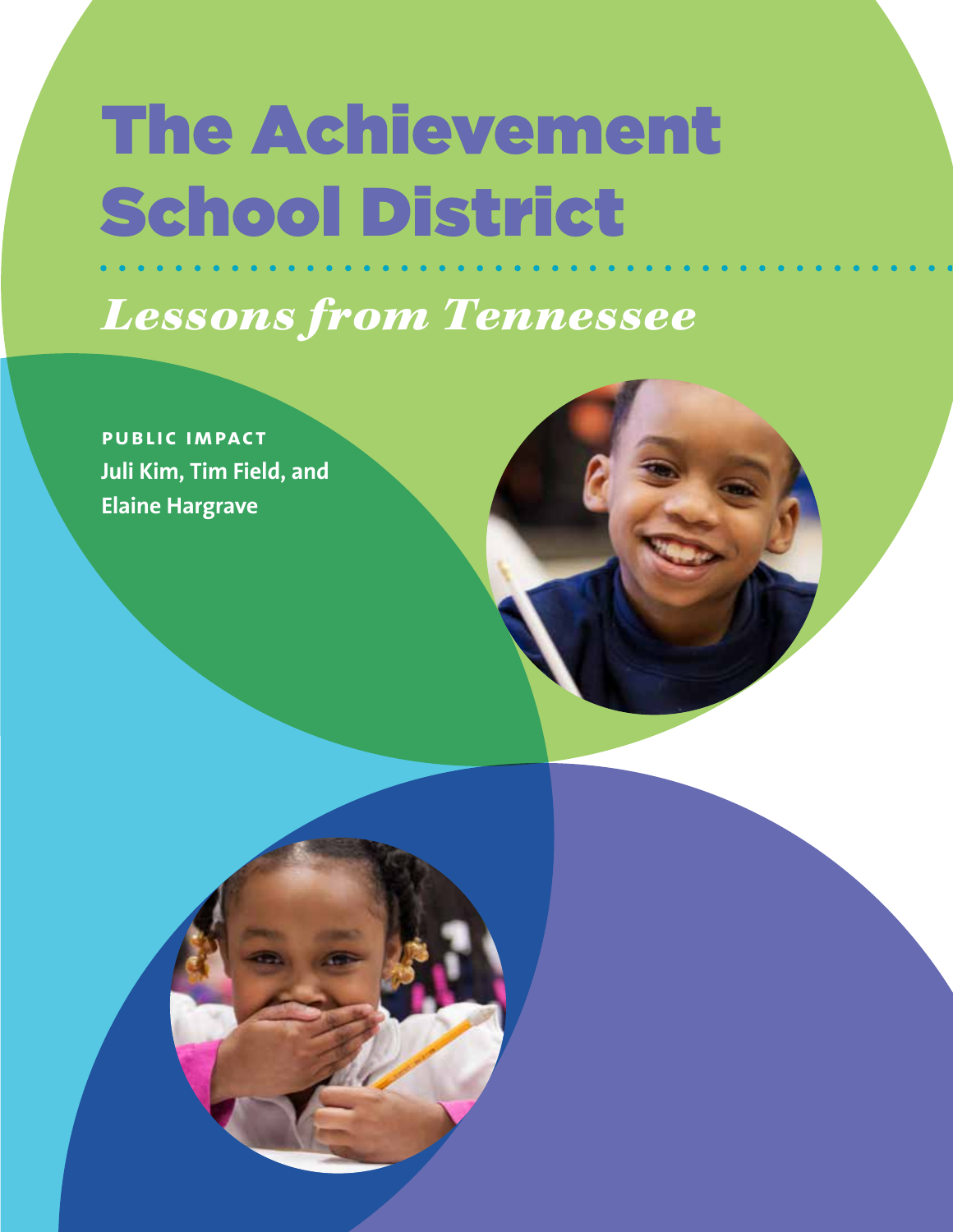

## The Achievement School District

## *Lessons from Tennessee*

by public impact Juli Kim, Tim Field, and Elaine Hargrave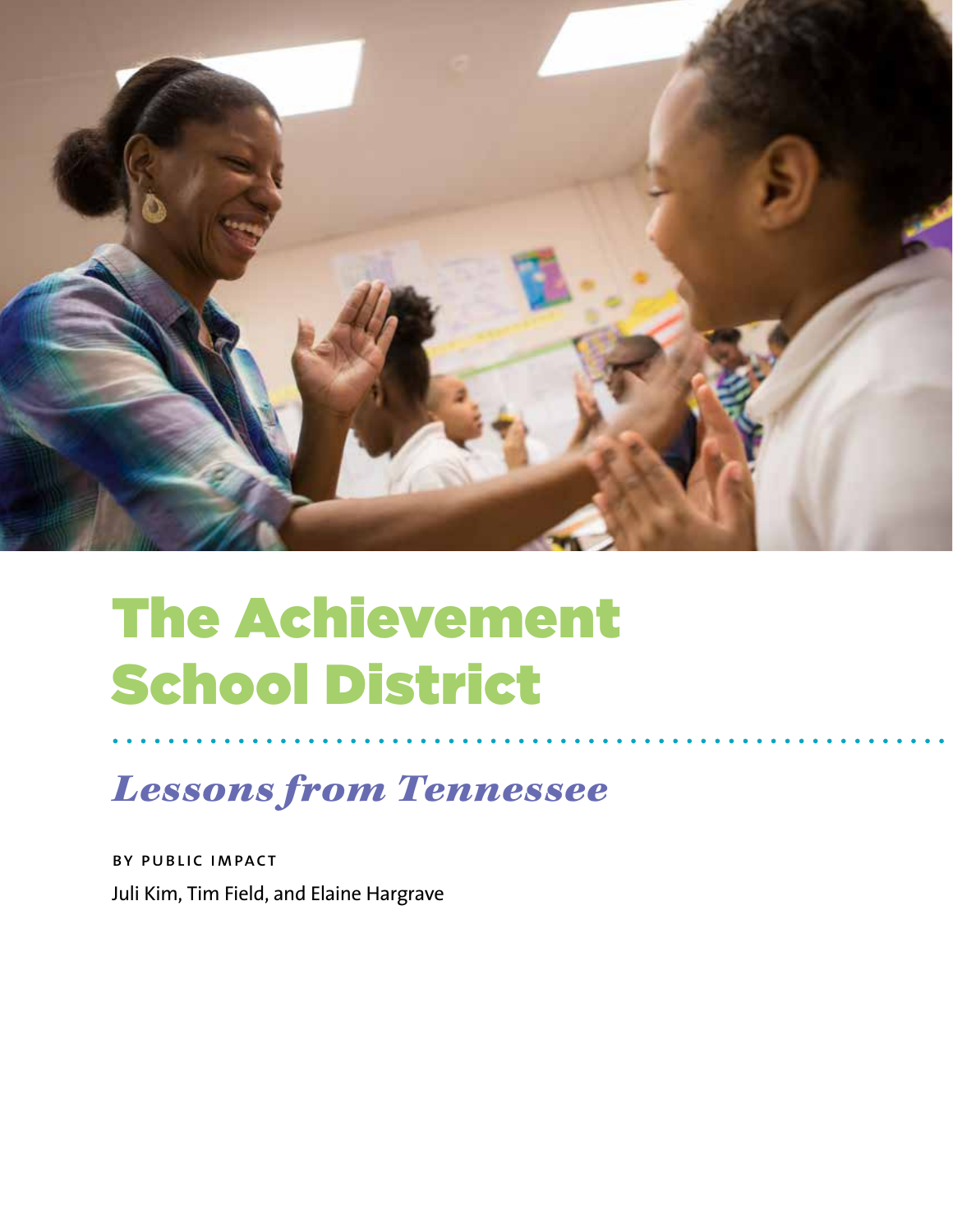#### **Acknowledgements**

The authors thank the many ASD staff, school operators, and community advocates in Tennessee who shared their valuable insights for this report. Special thanks to Margo Roen, chief of new schools and accountability for the ASD, for her collaboration on research and feedback on drafting. The authors would also like to thank Public Impact's Christen Holly and Bryan C. Hassel for reviewing this report, Sharon Kebschull Barrett for copyediting it, and Beverley Tyndall for leading the production process. We thank April Leidig for design and layout.

© 2015 New Schools for New Orleans and Public Impact

**New Schools for New Orleans** works to accelerate high-quality charter school development, build school support systems, and maintain a reformfriendly environment to ensure that we deliver on our commitment to providing excellent public schools for every child in New Orleans.

**Public Impact's** mission is to dramatically improve learning outcomes for all children in the U.S., with a special focus on students who are not served well. We are a team of professionals from many backgrounds, including former teachers. We are researchers, thought leaders, tool-builders, and

on-the-ground consultants who work with leading education reformers. For more on Public Impact, please visit [www.publicimpact.com.](http://www.publicimpact.com)

New Schools for New Orleans and Public Impact encourage the free use, reproduction, and distribution of this paper for noncommercial use. **We require attribution for all use.**

Please cite this report as:

Public Impact: Kim, J., Field, T., & Hargrave, E. (2015). *The Achievement School District: Lessons from Tennessee.* Chapel Hill, NC: Public Impact and New Orleans, LA: New Schools for New Orleans. Retrieved from [http://achievementschooldistrict](http://achievementschooldistrict.org/publications/) [.org/publications/](http://achievementschooldistrict.org/publications/)

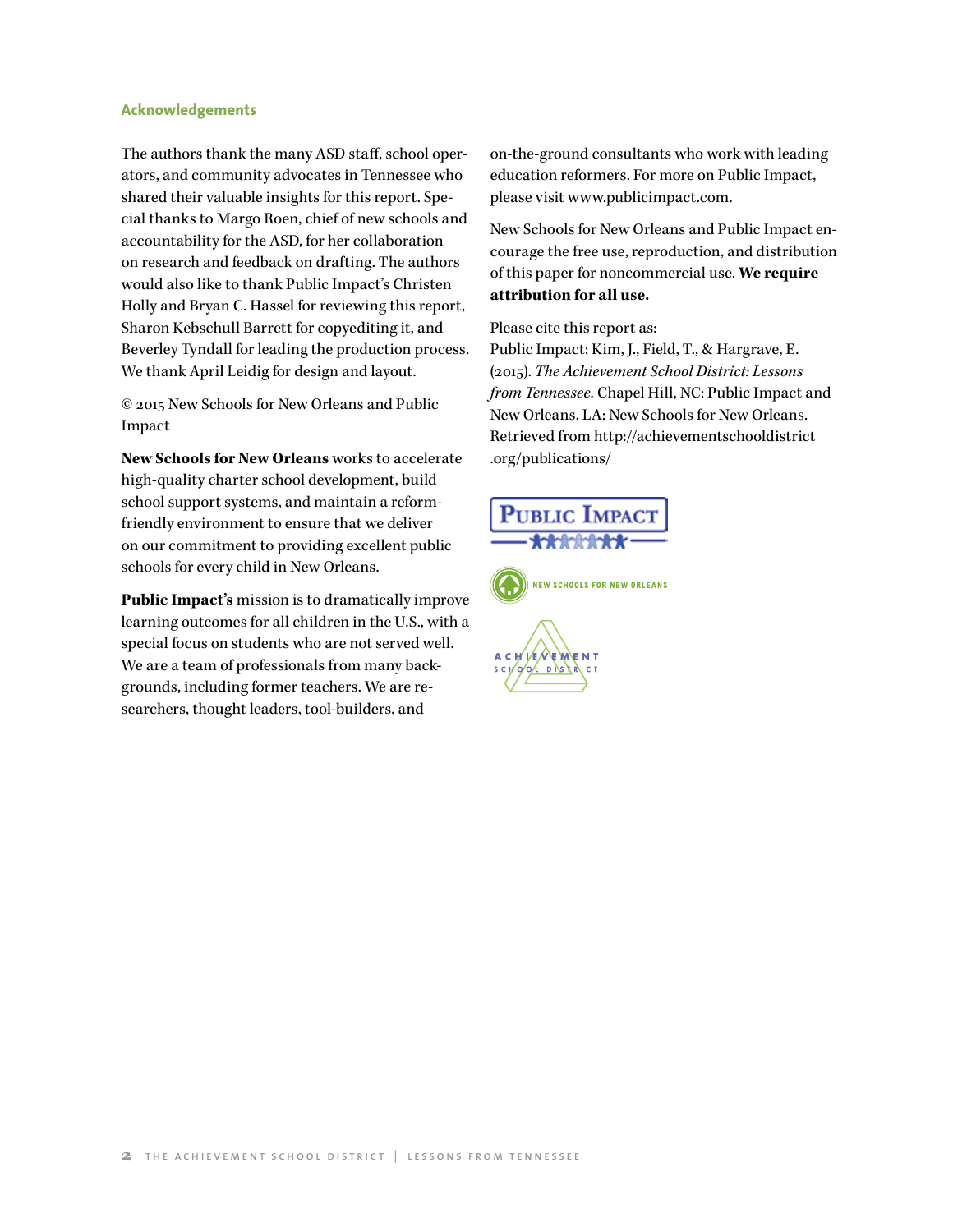

## *Executive Summary*

Tennessee's successful bid in 2010 for a \$500 million federal Race to the Top (RTTT) award accelerated the state's establishment of the Achievement School District (ASD), a statewide district intended to turn around the state's lowest-performing schools. Though modeled on Louisiana's Recovery School District (RSD), the ASD is forging its own path. With efforts focused in Memphis, which has the state's highest concentration of low-performing schools, the ASD is implementing strategies that contrast with the RSD in New Orleans in terms of scale, pace, and school choice. Whereas the RSD expanded to include most New Orleans schools after Hurricane Katrina, the ASD has taken a more staged approach in Memphis. And unlike New Orleans' all-choice charter school enrollment system, the ASD strategy preserves the traditional public school model of community-based, neighborhood schools. With different contexts driving their genesis and implementation, the ASD and RSD and other portfolio districts necessarily look different. State laws and implementation policies and practices should reflect these differences, as in the ASD and RSD.

This report aims to add to the growing body of knowledge regarding statewide turnaround districts through the examination of ASD implementation in six areas:

- **1. Public school governance.** Legislative adjustments made two years following the enactment of the ASD provided it with the autonomy and authority necessary to implement a statewide turnaround strategy, and informed a stateauthorized district-level turnaround strategy. Collaboration coupled with competition has resulted in positive student outcomes for ASD schools and district-run turnaround schools in the Memphis Innovation Zone (iZone). The ASD's growing footprint in Memphis, along with the expansion of the iZone and district-authorized charter schools, has rapidly transformed Shelby County Schools, which encompasses Memphis, into an urban school district where nearly onethird of schools operate autonomously from the traditional district governance model.
- **2. Schools and operators.** With a focus on ensuring high-quality school options for all students and universal access to high-quality schools realized through neighborhood-based enrollment, the ASD is betting that autonomous schools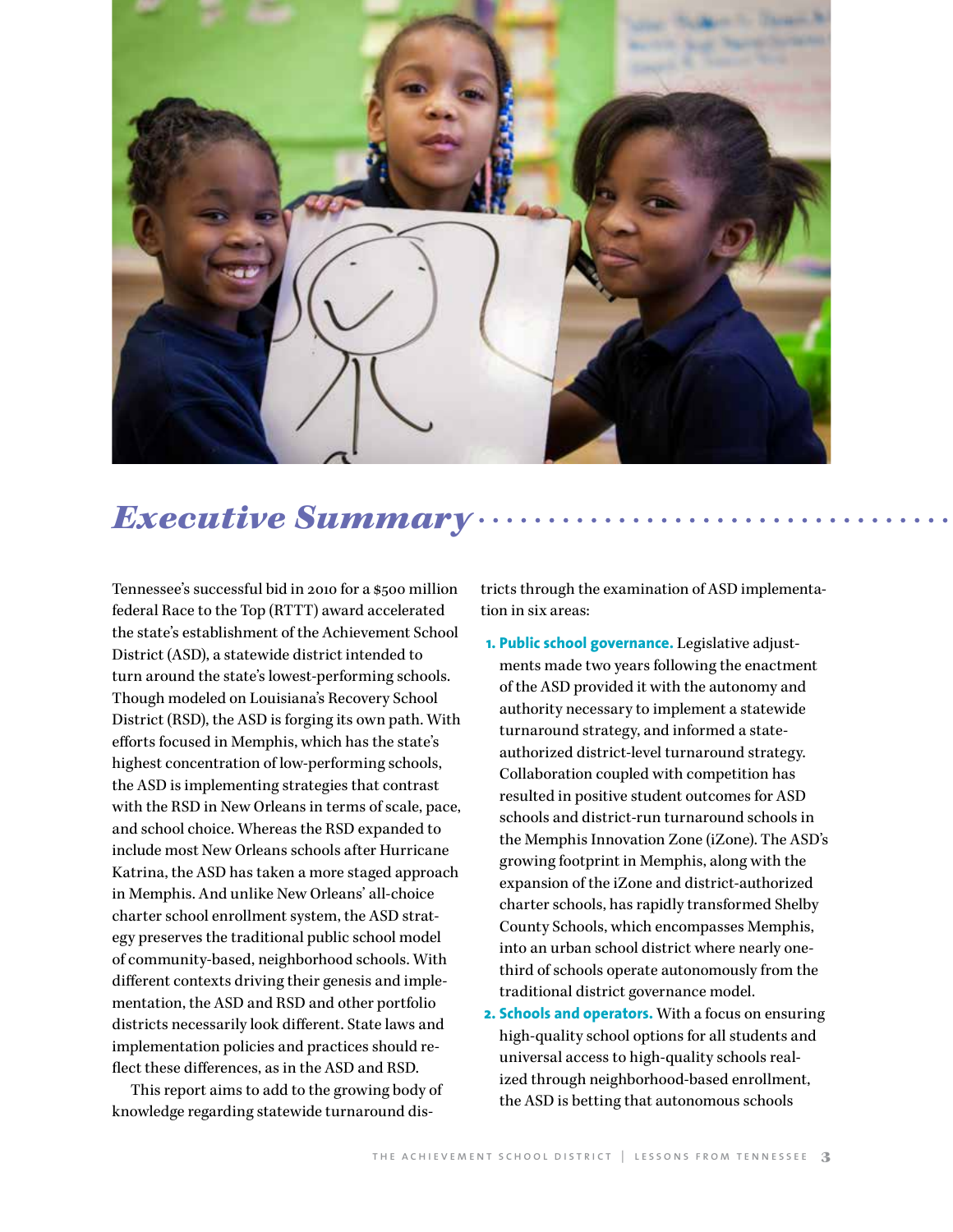will drive school improvement for the lowestperforming schools faster than traditional district efforts, and will show that charters can succeed with zoned enrollment. The ASD is relying on a diverse portfolio of local and national charter school operators to deliver high-quality school options within neighborhood-based school feeder patterns.

- **3. Educator talent.** The ASD has worked to increase the retention of its most effective teachers and leaders in its Achievement Schools, which it runs directly, and to recruit local leaders and operators for its charter schools. But a growing market of charter, ASD, and iZone schools is taxing the talent supply. The ASD is partnering with Shelby County Schools and local funders to develop a citywide strategy for recruiting, training, and retaining effective teachers and leaders to ensure a long-term sustainable talent pipeline.
- **4. Funding education reform.** Aligned support between local and national funders has enhanced the ASD's ability to carry out its work. The ASD has benefitted from partnerships between the state education agency and philanthropy to recruit charter operators and develop a sustainable talent pipeline.
- **5. Equitable access to quality schools.** The ASD is relying on its increasingly diverse portfolio of neighborhood schools to ensure that all students, especially those with special needs, have equal access to high-quality school options. The ASD uses its authorizing authority to hold schools accountable for meeting the needs of all students.
- **6. Community engagement and participation.** The ASD's strategy reflects a core belief that community engagement must start early and must be the joint responsibility of all levels—district, operator, and school—for turnaround efforts to gain traction and credibility. Hence the ASD conducted early efforts to build trust with families and community members of low-performing schools. The ASD works with operators to implement strategic community engagement, and it has aligned its neighborhood school selection process with its strategy for eliciting community engagement in the school selection and matching process.

With its focus on providing autonomy for school leaders and nonprofit organizations to run lowperforming neighborhood schools, the ASD's longterm legacy will likely reflect most on whether charter schools are able to have the same kind of impact on student learning with zoned enrollment as they have in choice environments. Charters in the ASD show initial signs of success, but at only three years into implementation, the ASD's full impact here remains to be seen.

In the short term, the Tennessee experience illuminates other important lessons. First, because community contexts shape strategy and policy, portfolio districts each look different. Contextual differences have shaped state laws and implementation policies and practices in Tennessee and Louisiana that will likely yield different lessons on turnaround districts. Second, a sufficient and sustainable talent pipeline is critical to support the growth of high-quality school options. Alignment with community partners, particularly philanthropists, can help with recruiting, training, and retaining high-performing teachers and leaders. Further, the education and school leaders implementing change need clear, honest communication with the students, parents, and community members directly affected by the change. They must be clear about mission, goals, and outcomes to build trust with the communities they are trying to serve and affected communities need to be engaged and empowered to participate effectively in the change process. Finally, the Tennessee experience demonstrates how statewide districts can be used to affect district-led turnaround efforts as well. In Memphis, the ASD has helped elicit strong district efforts to address low-performing schools—demonstrating the power and potential of collaboration and competition between a statewide turnaround district and local districts.

As more statewide districts come into existence, the new path Tennessee has forged and continues to evolve suggests that every state may have a different story to tell.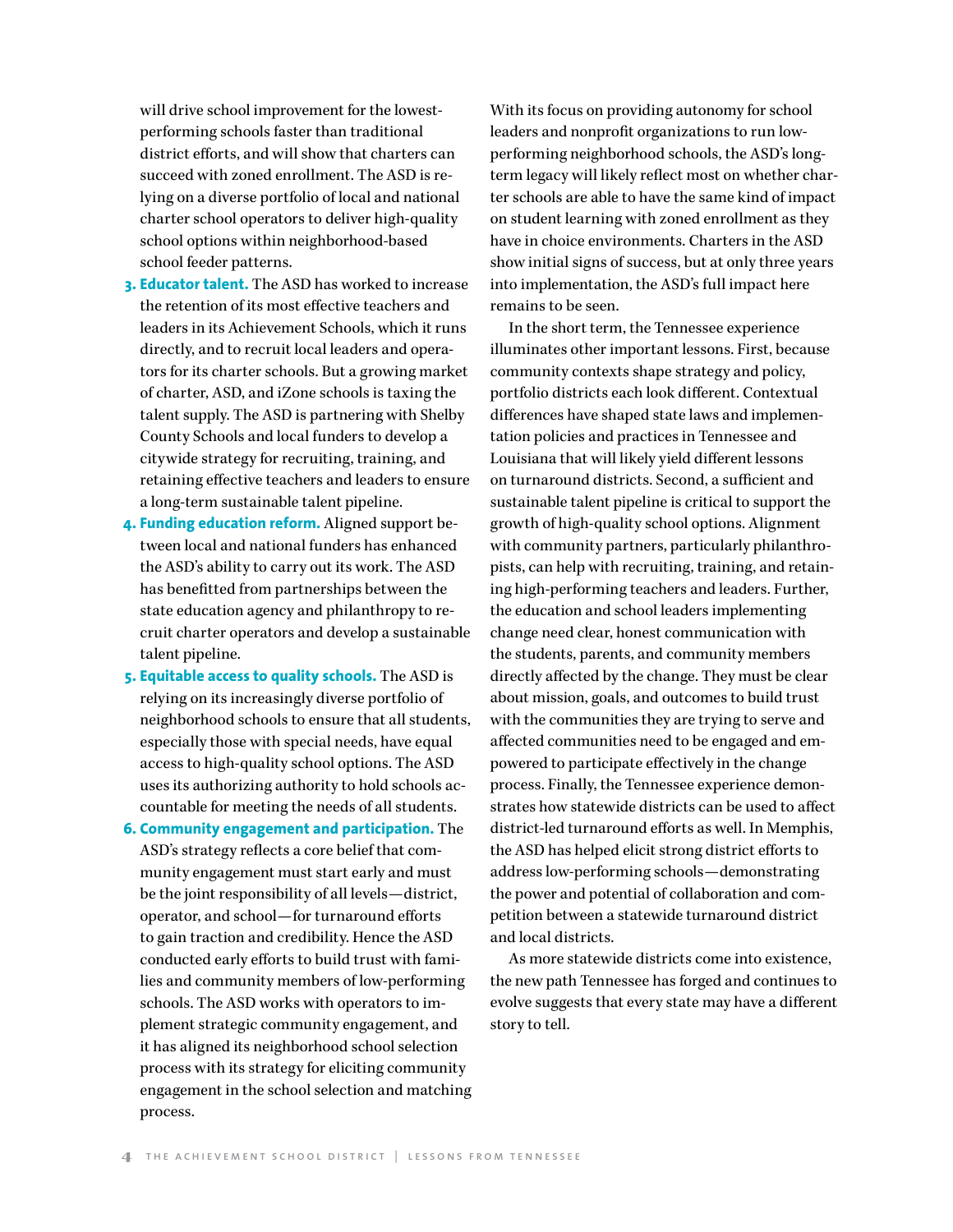

## *Introduction*

Public education in Tennessee reached a critical point in 2011. Abysmal student performance on the 2007 National Assessment of Educational Progress  $(NAEP)^1$  had set the wheels in motion for education reform in Tennessee. The state ranked 41st nationally in fourth-grade reading, 46th in fourth-grade math, 39th in eighth-grade reading, and 42nd in eighth-grade math—despite state assessments showing proficiency rates close to 90 percent or better.2 Consequently, the U.S. Chamber of Commerce gave Tennessee an "F" for Truth in Advertising about Student Proficiency in its 2007 state report card on educational effectiveness.3 When the Obama administration announced the federal Race to the Top (RTTT) grant competition in 2009, Tennessee Governor Phil Bredesen recognized the opportunity to fuel education reform. Under his leadership, the state developed a comprehensive education reform plan focused on raising academic standards, improving teacher effectiveness, expanding high-quality charter school options, and turning around low-performing schools. Demonstrating the state's bipartisan commitment to reform, Tennessee's Republican legislature passed Democratic Governor Bredesen's First to the Top Act<sup>4</sup> on January 15, 2010, three days before the state submitted its RTTT application. The act enabled the state to execute the reform plan set forth in the application, including giving the state's education commissioner authority to establish the Achievement School District (ASD), a statewide district charged with turning around the state's lowest-performing schools. Accelerated by its \$500 million RTTT award, Tennessee embarked on a path to comprehensive education reform. In 2012, the ASD took over its first cohort of failing schools.

Though modeled after Louisiana's Recovery School District (RSD), the ASD is forging its own path as a statewide turnaround district. In Louisiana, the devastation of Hurricane Katrina galvanized the political will and operating conditions for the RSD to assume control of more than a hundred academically unacceptable schools in New Orleans.5 The RSD was an essential mechanism for state and local leaders to replace a system of failing schools in a mismanaged district with a new and better system of public schools.<sup>6</sup> In Tennessee, sheer resolve to turn around low student performance, close race-based achievement gaps, and address large inequalities in its school system,<sup>7</sup> boosted by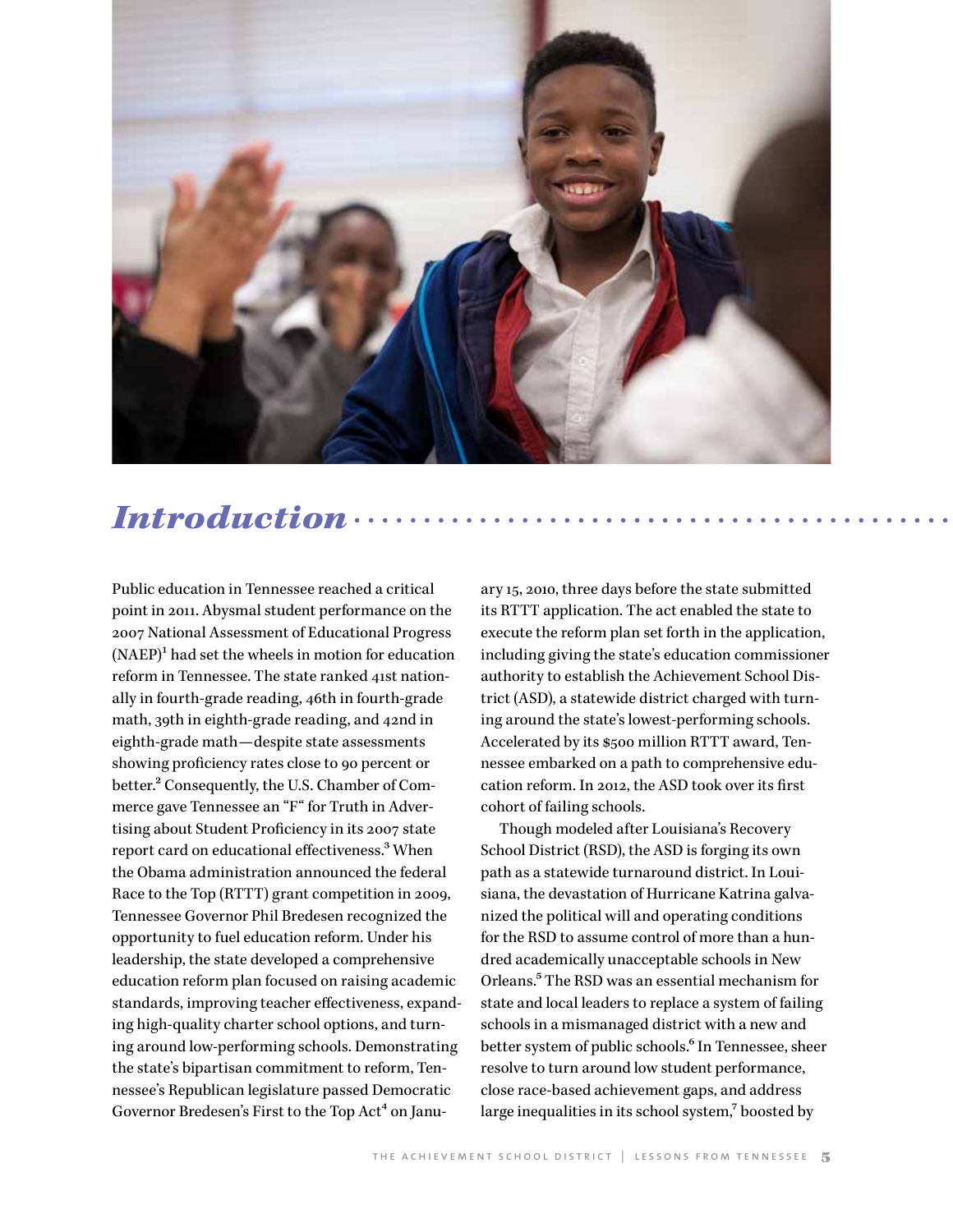the state's RTTT award, is driving transformative changes to K–12 public education. In Memphis, part of Tennessee's largest school district with the highest concentration of very low-performing schools, labeled Priority schools (see Figure 1), the ASD is leading the way.

#### **This report**

Marking the 10-year anniversary of Katrina, New Schools for New Orleans (NSNO) recently released a retrospective report, *Ten Years in New Orleans: Public School Resurgence and the Path Ahead,*8 examining the key trends and developments that resulted in the transformation of education in New Orleans, successes achieved, challenges ahead, and the critical role that the RSD played in redefining public education.

Other state legislatures have created statewide turnaround districts, including Michigan in 2011, Virginia in 2013, and Nevada in 2015, and others, including Texas, Georgia, Pennsylvania, and Mississippi, are considering them.<sup>9</sup> As this approach gains momentum, education reformers are taking stock of results to date and the road ahead.10

This report adds to the growing body of knowledge on statewide turnaround districts by examining the ways in which conditions intrinsic to Tennessee and particularly Memphis—where ASD efforts have been focused—informed and influenced the ASD's strategic decisions. Paralleling the recent NSNO report, $^{11}$  this report examines the ASD's decisions, implementation, and impact in six critical areas:

- **1. Public school governance:** Focuses on how the ASD redefines the role of government to serve primarily as a regulator of educational outcomes and equity, empowering schools and educators to make decisions directly for their students, and the broader impact this has on school governance in Memphis schools.
- **2. Schools and operators:** Highlights strategies and conditions that facilitated the rapid growth of charter schools and charter networks to

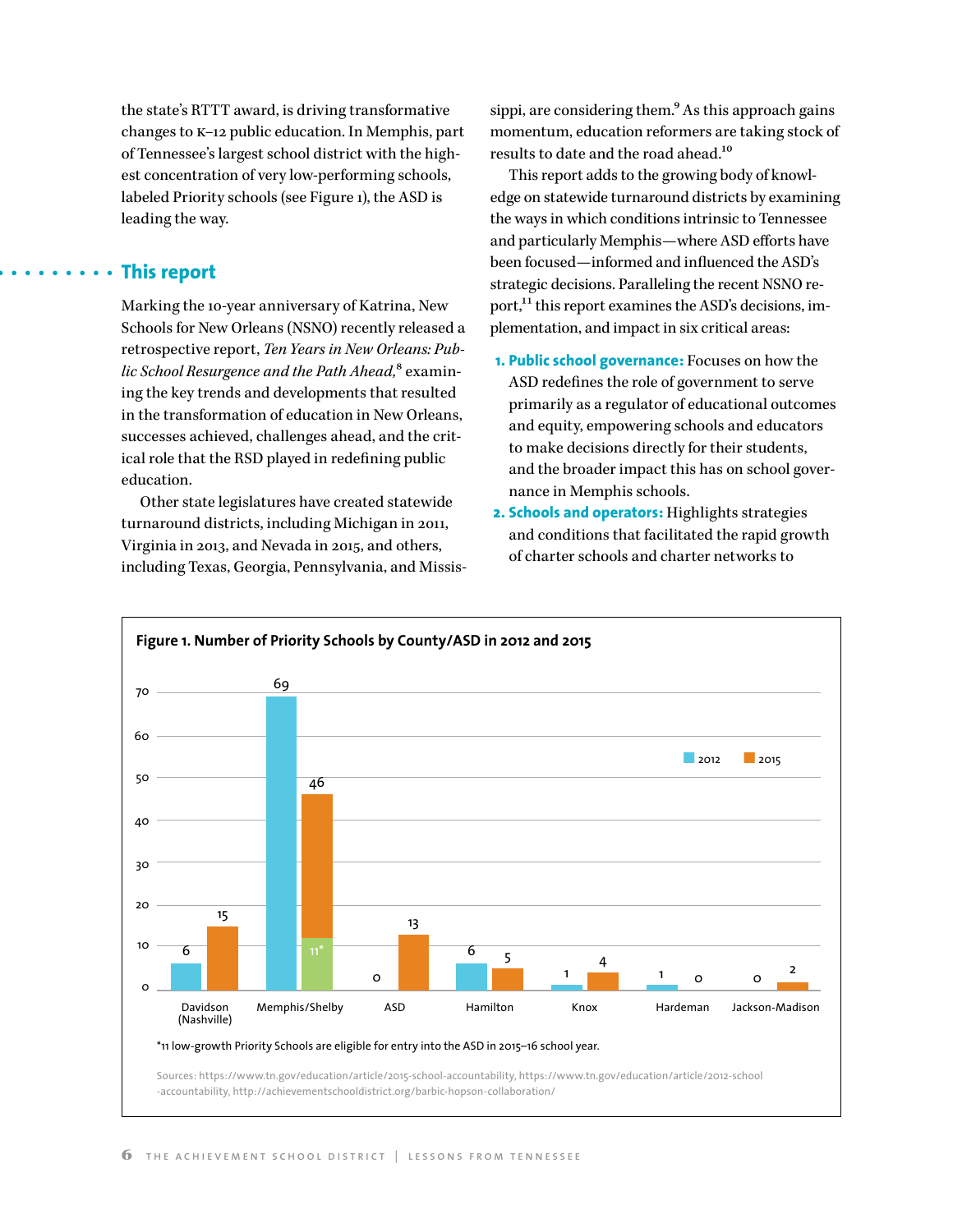

turn around the lowest-performing schools in Memphis.

- **3. Educator talent:** Describes the strategies that expand the pipeline of highly effective educators available to teach in Memphis' lowestperforming schools.
- **4. Funding for education reforms:** Outlines how federal funds and philanthropic support have contributed to the reforms in the ASD and Memphis.
- **5. Equitable access to quality schools:** Clarifies the strategies and conditions needed to ensure that the ASD reforms contribute to a public education system that serves all Memphis students well, particularly the most vulnerable.
- **6. Community engagement and participation:**  Reflects on challenges and successes in building demand and support for the transformation of public schools through the ASD.

#### **The ASD today**

The ASD's mission is to move the bottom 5 percent of Tennessee schools into the top 25 percent within five years, $^{12}$  while ensuring the high-quality operation and outcomes of ASD schools.13 Through the ASD, the state commissioner of education has authority to remove "Priority" schools—those in the bottom 5 percent of all Tennessee schools—from the oversight of the local board of education, placing them in the ASD for a minimum of five years.<sup>14</sup> Although it can do this statewide, the ASD focused on Memphis because of its high concentration of Priority schools. In 2012, of the state's 85 Priority schools, 69 were in Memphis. By the 2014–15 school year, Memphis had 46 schools on the state's Priority status list<sup>15</sup> (see Figure 1, page 6).

The ASD leadership team considers several factors in deciding which schools to pull into the ASD. First, 2015 legislation requires the ASD to exclude for one year any Priority school achieving the state's highest student growth ratings.<sup>16</sup> Among remaining eligible schools, the ASD's primary interest is that the needs of every Priority school are addressed somehow; for example, is the district planning its own intervention? The ASD also considers the Priority school's feeder pattern and the potential for scaled impact, and community input about the prospects and fit of charter operators interested in managing its neighborhood's schools.

In 2015–16, 29 ASD schools—27 in Memphis and two in Nashville—will serve more than 10,000 students  $17$  (see Figures 1 and 2, pages 6 and 8). ASD schools in Memphis are projected to serve 8 percent of the total Shelby County Schools enrollment.

Technically a division of the Tennessee Department of Education, the ASD operates like a local education agency  $(LEA)<sup>18</sup>$  and may directly operate schools, authorize charter schools, or contract with other nonprofit providers to run schools under its jurisdiction.<sup>19</sup> Both direct-run schools (or "Achievement Schools") and charter schools in the ASD operate autonomously and are held to the same expectations, but neither are independent LEAs. The ASD gives per-pupil allotments directly to schools, and helps broker services (transportation and food services, for example) for all ASD schools as requested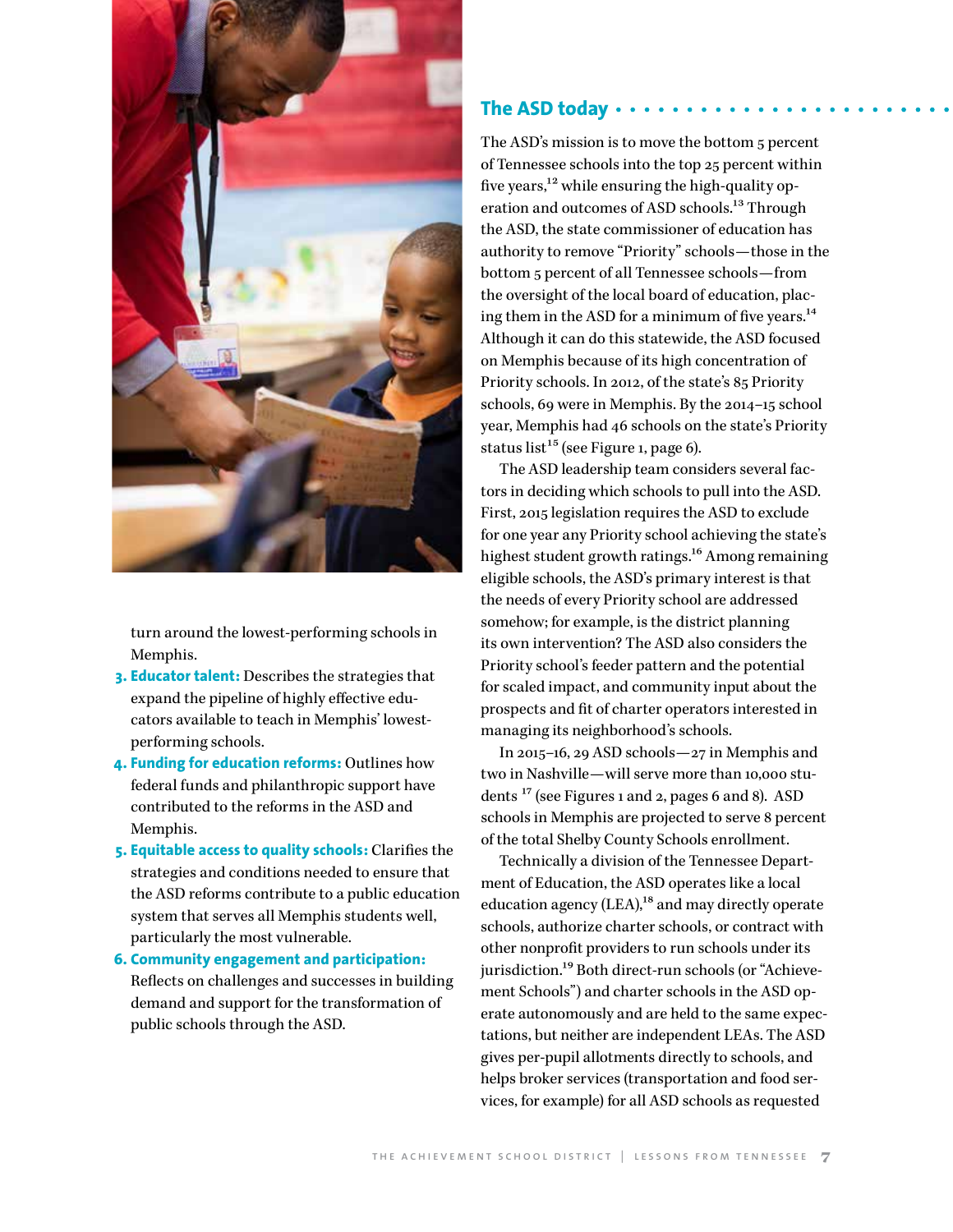

by operators. As of the 2015–16 school year, the ASD has five direct-run schools and 24 schools run by a variety of nonprofit operators (see Figure 2).

Data for the 2014–15 school year released by the ASD in July 2015 shows that ASD schools are making progress, though improvements in reading remains a statewide challenge.<sup>20</sup>

- Students in ASD elementary and middle schools made greater proficiency gains in science and math than their statewide peers.
- Neighborhood high schools averaged 10-point gains in English, but elementary and middle school student proficiency in reading mirrored a decline in proficiency statewide, down 1.5 points compared with the previous year.
- All ASD elementary and middle schools averaged the second-highest level of growth on the state's student growth scale; ASD schools in their second and third years of operation averaged the highest level of growth on the growth scale.
- Four out of five direct-run Achievement Schools achieved the highest level of growth on the state's student growth scale.
- Students in charter-operated neighborhood turnaround high schools—where operators take over all grades at once—averaged double-digit gains in Algebra and English, and made greater proficiency gains on end-of-course exams in five out of six tested subject areas $^{21}$  than their peers statewide.

Further, according to ASD analysis, the cumulative impact of ASD, iZone, and other school turnaround initiatives is translating into higher student achievement in Priority schools. Since the ASD began its interventions in 2012–13, the proficiency threshold for Priority school status in grades 3 through 8 has risen from 16.7 percent in 2012 to 26.0 percent in 2015—meaning that fewer than 1 in 6 students in Priority schools were on grade level in 2012, versus 1 in 4 students by  $2015.^{22}$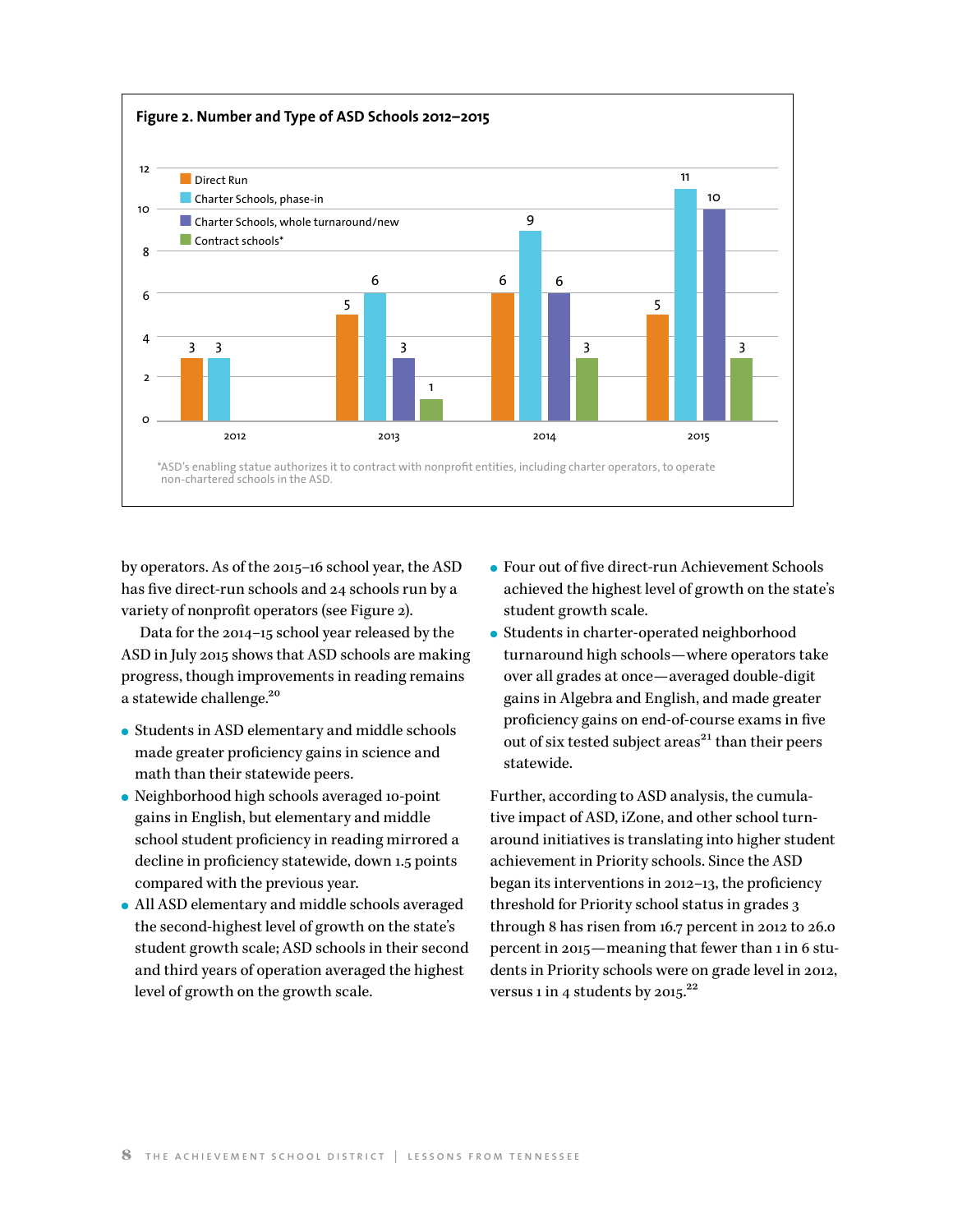

## *Implementation and Early Lessons*

The ASD's implementation is midstream. Not yet five years into the work of turning around schools, it is too early to assess the ASD's full impact in Tennessee (particularly Memphis) or speculate about its legacy for other statewide districts. But the ASD is forging a path that clearly departs from the RSD's in some key areas, providing different lessons from its statewide turnaround district.

#### **Public school governance**

In the 10 years since Hurricane Katrina, New Orleans has redefined school governance by separating district governance and oversight from the work of directly operating schools.23 The entirety of the ASD's legacy regarding school governance remains to be seen, but the current portfolio of Memphis public schools already reflects a very different governance structure than what was in place five years ago. In 2011–12, before the ASD took over its first cohort of schools, Memphis had just 25 districtauthorized independent charter schools,<sup>24</sup> alongside 177 traditional district schools.<sup>25</sup> In 2015-16, public schools in Memphis operate under a diverse set of governance structures: Of the 205 public

schools in Shelby County, which includes Memphis (see "Shelby County Schools and the District iZone," page 13), 90 now operate under an alternative governance structure. This includes 45 charters authorized by Shelby County Schools, and 18 "Innovation Schools," which operate with significant autonomy but remain under district control.<sup>26</sup> The ASD authorizes 19 Memphis charter schools, and has five Memphis schools it runs directly plus three contract schools.27 This significant shift in public school governance traces back to the ASD's establishment and key strategies and decisions of state and district leaders.

#### **ASD implementation revealed authorities and autonomies necessary to turn around low-performing schools.**

Beginning in 2011, legislation addressed two restrictions that hampered the ASD's effectiveness in its first two years: lack of chartering authority, and the requirement to follow state agency rules for hiring and procurement. Early implementation efforts revealed that the ASD needed more autonomy to effect the magnitude of change that state leaders sought. The ASD wanted to give leaders of low-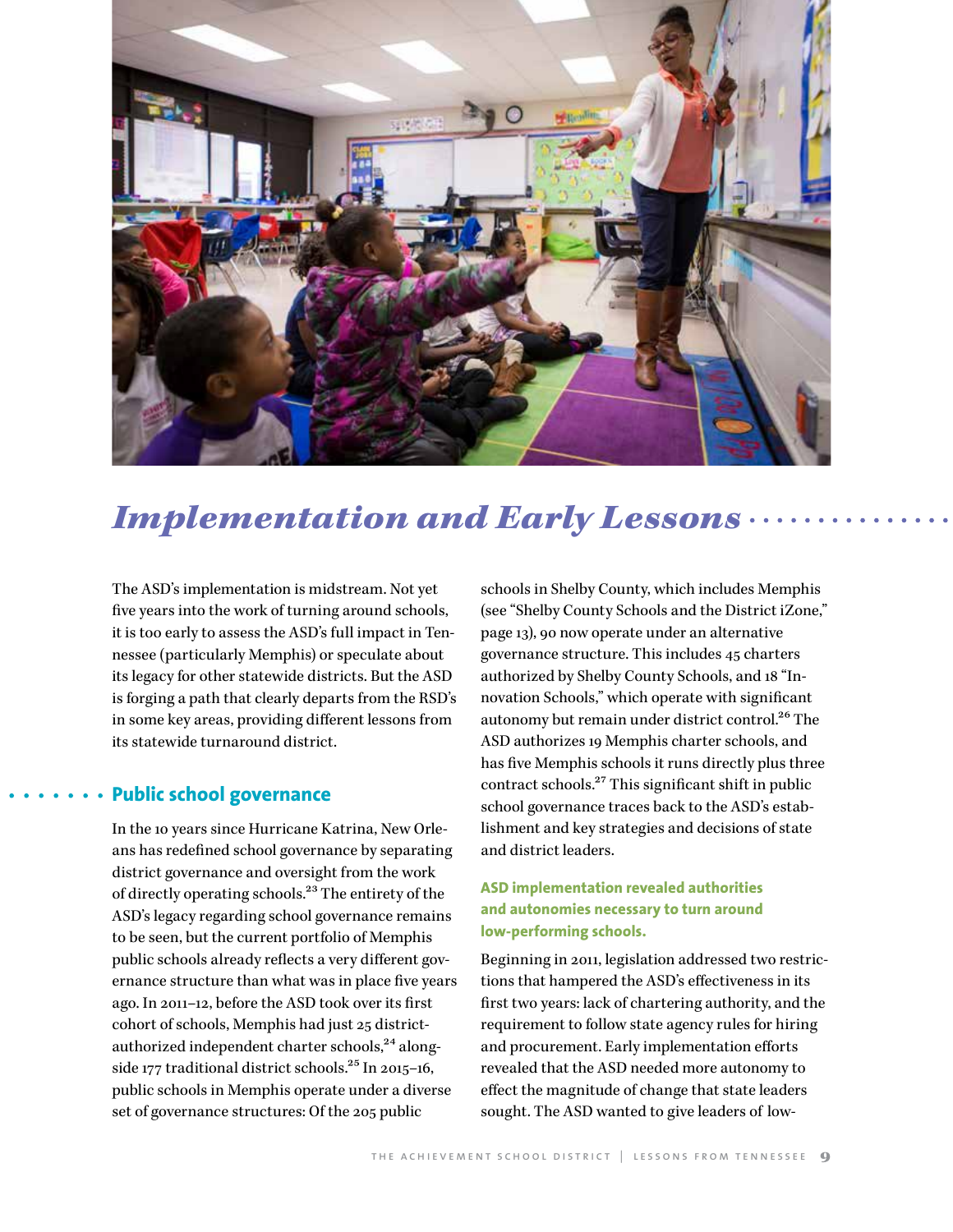#### **asd and rsd rooted in different contexts**

erhaps because they were the first statewide turnaround districts, the ASD and the RSD are often held in comparison. Because the ASD was modeled on the RSD, the two are similar in important ways. Both are rooted in legislation giving the state executive agency the authority to identify and operate low-performing schools.<sup>1</sup> Both Tennessee and Louisiana had set the improvement of educational options for students as urgent statewide goals; both had strong accountability systems in place to identify and intervene in low-performing schools; both relied on growing their charter sectors to meet the need for high-quality school options. But some significant contextual differences led the ASD to blaze its own trail.

**scale and pace.** In New Orleans, the pace and scale of the RSD's work was driven by the need to reopen schools following the widespread devastation wrought by a natural disaster. Legislation enacted following Hurricane Katrina greatly expanded the RSD, immediately placing within the RSD 114 lowperforming New Orleans schools.<sup>2</sup> The ASD has had time for staged implementation, allowing the district to add schools as it builds capacity to manage them.<sup>3</sup>

**all-choice system vs. neighborhood schools.** In New Orleans, post-Katrina conditions supported an all-choice enrollment system. Damage was uneven and the number and neighborhood of returning students unpredictable.<sup>4</sup> Furthermore, the RSD was philosophically committed to offering families choice in school selection. In New Orleans, students may apply to and attend any RSD school. In Memphis, ASD schools remain a system of neighborhood schools. The ASD's strategy is predicated on a zoned enrollment plan based on school feeder patterns—groups of elementary schools that feed a middle school, and middle schools that feed a high school. To support the zoned enrollment plan, the ASD attempts to pull in schools within feeder patterns. In the ASD, any student zoned for an ASD school may apply to any ASD school, but enrollment priority is given to students in the neighborhood zone. Leftover seats are allocated by lottery to students from outside the neighborhood zone. The ASD strategy therefore preserves the traditional public school model of community-based, neighborhood schools.

#### **notes**

1. The RSD was created by the Louisiana Board of Elementary and Secondary Education (BESE) pursuant to contentious legislation enacted in 2003 giving the BESE authority to take over chronically low-performing schools. The ASD was created by the Tennessee Commissioner of Education pursuant to legislation enacted in 2010 giving the commissioner authority to create a special statewide district to intervene in consistently failing schools.

2. Vaughan, D., et al. (2011). *Transforming public education in New Orleans: The Recovery School District*. New Orleans, LA: Tulane University's Scott S. Cowen Institute for Public Education Initiatives. Retrieved from [http://www.coweninstitute](http://www.coweninstitute.com/wp-content/uploads/2011/12/History-of-the-RSD-Report-2011.pdf) [.com/wp-content/uploads/2011/12/History-of-the-RSD](http://www.coweninstitute.com/wp-content/uploads/2011/12/History-of-the-RSD-Report-2011.pdf) [-Report-2011.pdf](http://www.coweninstitute.com/wp-content/uploads/2011/12/History-of-the-RSD-Report-2011.pdf)

3. Malika Anderson interview, March 19, 2015.

4. Vaughan, D., et al. (2011). *Transforming public education in New Orleans: The Recovery School District*. New Orleans, LA: Tulane University's Scott S. Cowen Institute for Public Education Initiatives. Retrieved from [http://www.coweninstitute](http://www.coweninstitute.com/wp-content/uploads/2011/12/History-of-the-RSD-Report-2011.pdf) [.com/wp-content/uploads/2011/12/History-of-the-RSD](http://www.coweninstitute.com/wp-content/uploads/2011/12/History-of-the-RSD-Report-2011.pdf) [-Report-2011.pdf](http://www.coweninstitute.com/wp-content/uploads/2011/12/History-of-the-RSD-Report-2011.pdf)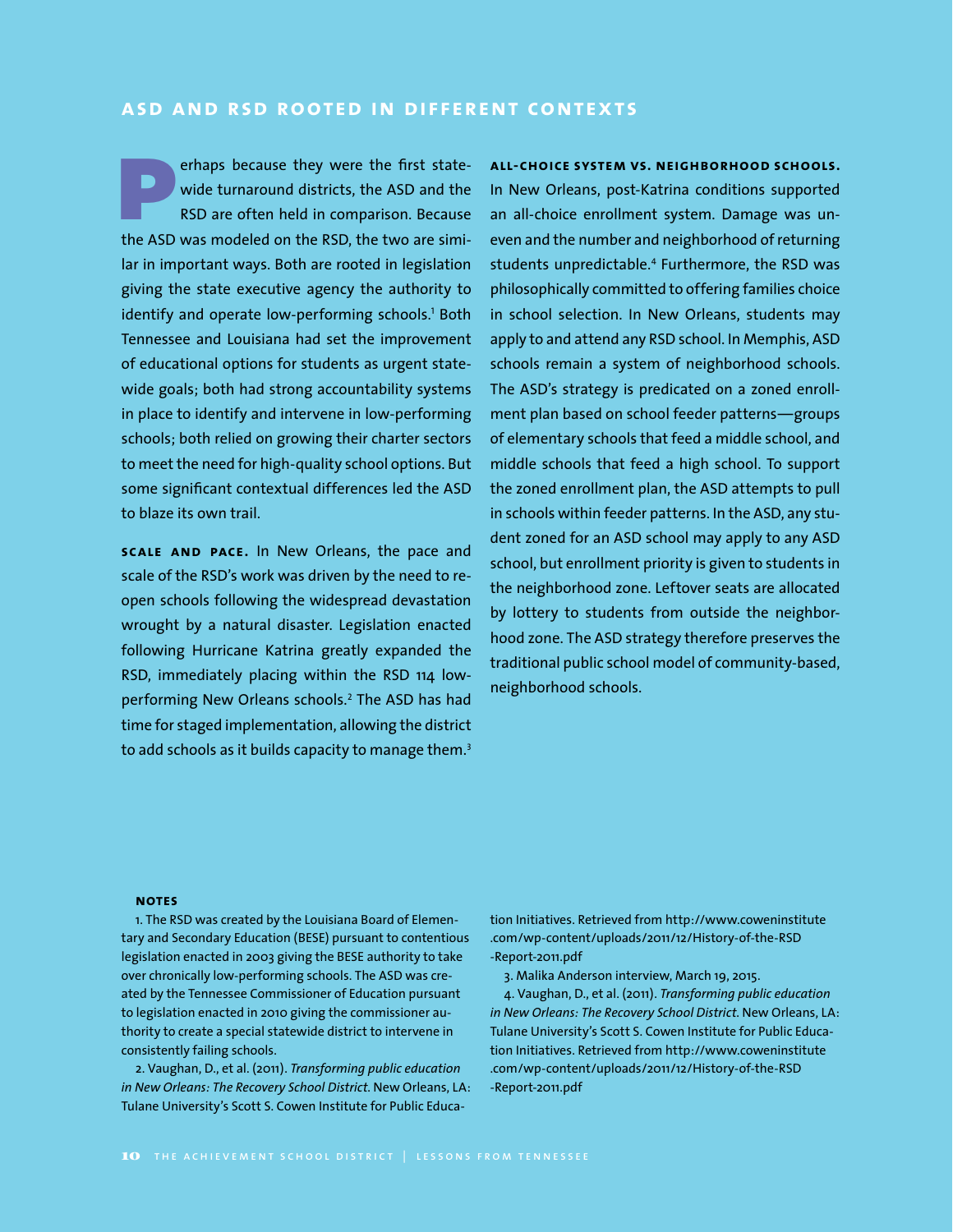

performing schools the autonomies that would enable them to identify and implement changes necessary to turn around their schools. Charter operators seemed best suited to that approach. Tennessee's charter sector was small, but included several highquality operators in Memphis and Nashville.<sup>28</sup> The ASD needed time to recruit and match high-quality operators willing to take on turnaround schools, and allow them to hire staff and set up operations within the ASD. Further, while the ASD could contract with charter operators to conduct school turnarounds, it could not authorize "new start" schools. In Tennessee, only local school boards had that authority. Tennessee did not have a statewide charter authorizer to provide an alternative authorizer to local districts, which have no incentive to approve charters that are commonly perceived as competitors for district resources. That changed with 2011 legislation allowing the ASD to authorize newstart charter schools within the ASD.<sup>29</sup> The ASD effectively became a statewide charter authorizer, enhancing the state's ability to attract local and national charter operators to serve students zoned to Priority schools.

As a state administrative entity, the ASD quickly found that the systems and approval processes of a state-run entity hampered its ability to nimbly negotiate the day-to-day operational challenges of running schools. The U.S. Department of Education expected that the ASD would run some schools directly, and the ASD also wanted to demonstrate an immediate impact of the RTTT funds. Hence the ASD's first cohort of schools comprised three directrun schools in Memphis' Frayser community, which has the highest concentration of Priority schools in Memphis. But the ASD needed the kinds of flexibilities exercised by local education agencies (LEAs) to respond quickly on staffing and financial matters. For instance, state budgeting processes prohibited the ASD from hiring staff as it selected schools into the ASD due to preset state caps on "position numbers." To improve the ASD's operational efficiency regarding direct-run schools, legislative amendments in 2012 gave it LEA-like authorities.<sup>30</sup> Technically, the ASD remains an "organizational unit" of the Tennessee Department of Education,<sup>31</sup> but it may receive and spend funds like an LEA and has the autonomy and authority of an LEA for procuring goods and services.32

#### **The ASD prompted district-level efforts to give turnaround schools ASD-like autonomy.**

During its first year of operation, the ASD recognized that it could not build the capacity to serve all 85 of the state's Priority schools in a satisfactory timeframe. The ASD's leadership championed legislation to give school districts ASD-like autonomies to conduct their own turnarounds of Priority schools.33 In 2012, the Tennessee state legislature gave traditional districts authority to establish Innovation Zones ("iZones") and exercise a range of autonomies over financial, program, staffing, and time allocation decisions in the interest of accelerating turnarounds.<sup>34</sup> Of the five districts where ASD-eligible schools are located, Shelby County Schools, Metro Nashville Public Schools, and Hamilton County Schools (where Chattanooga is located) have implemented iZones (see "Shelby County Schools and the District iZone," page 13).

Shelby County Schools is authorizing new charter schools at an increasing rate, and the district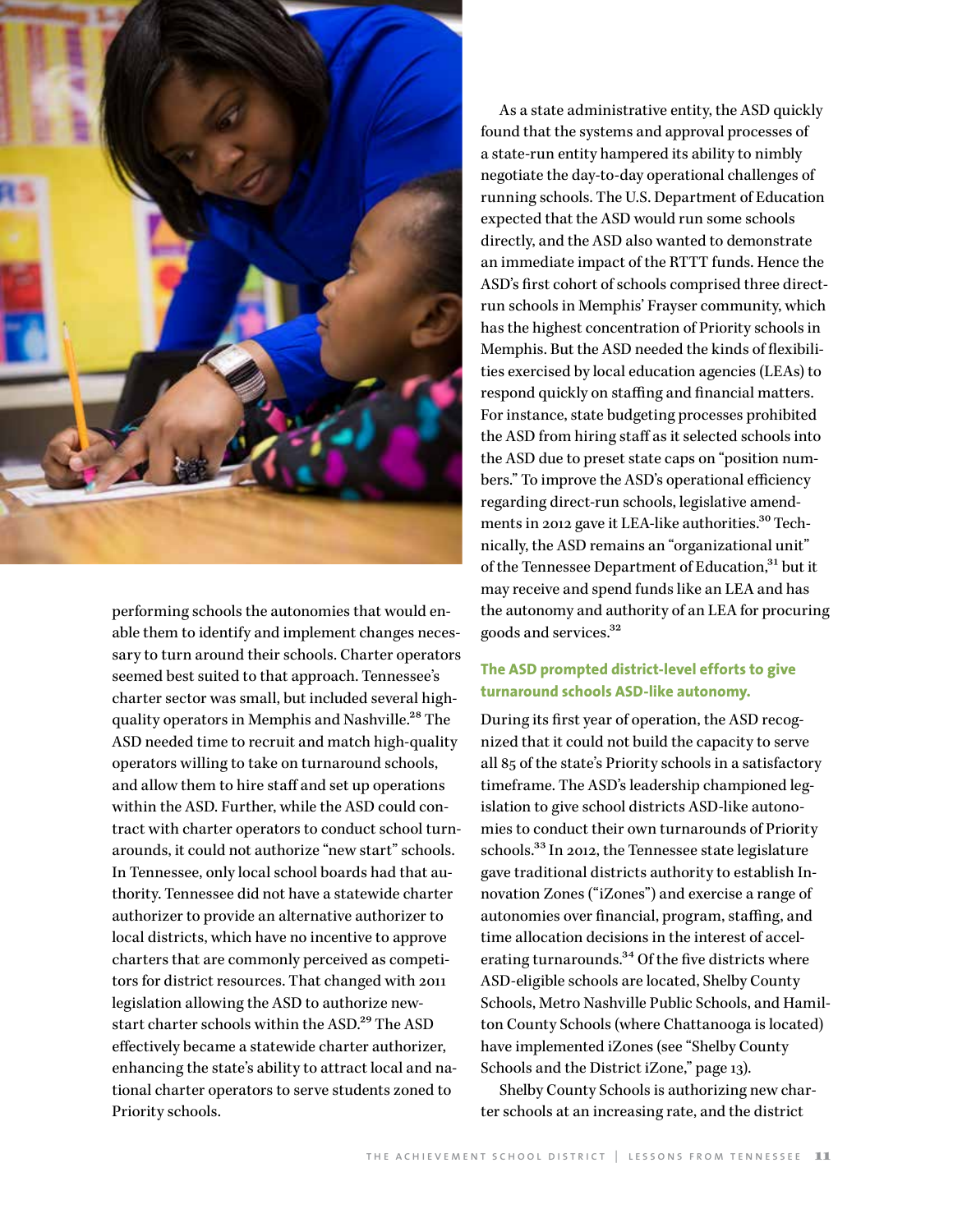is committed to the iZone model. Multiple factors contributed to the growth of iZone and districtauthorized charter schools—including substantive improvements to the Tennessee charter law, new sources of charter start-up funding, and federal School Improvement Grants (SIG) that facilitated the iZone model—but many policymakers and school leaders credit the ASD for putting pressure on the Shelby district to embrace reforms that provide a more rapid and dramatic response to underperforming schools.35

#### **The ASD's commitment to district collaboration created reciprocal benefits for the ASD and the Memphis school district.**

The ASD has built bridges with local districts and nurtured friendly competitive relationships.36 Though placement of a Priority school into the ASD releases the local district from accountability for it, the ASD's example nevertheless pressures the local district to turn its schools around, so they don't get pulled into the ASD. The 2012 iZone legislation enables districts to more effectively address the needs of their low-performing schools, relieving pressure on the ASD to take on too many schools too quickly, so it can scale up at a measured pace with a focus on quality. Furthermore, school autonomies provided through the iZone model build the district's capacity to receive ASD schools when they return to Shelby County Schools' jurisdiction.

The ASD recognizes the strong results of Shelby County's iZone, and has attempted to work collaboratively with the district to ensure that as many Priority schools as possible are being served by either the ASD or the district's iZone. Before pulling schools into the ASD, the ASD consults with the district on its plans for Priority schools and considers whether schools will be addressed through the Shelby County iZone.<sup>37</sup> Legislation enacted in spring 2015 precludes placement in the ASD of Priority schools with the highest levels of student growth in the previous year, so only iZones may conduct turnarounds on these schools.<sup>38</sup> In 2015-16, Shelby County Schools has 46 Priority schools,<sup>39</sup> but will

implement school improvement strategies in only 28 of them. Of the remaining 18, seven are excluded from ASD eligibility because of high student growth in 2014–15 (see Figure 1, page 6).

How will schools return to their home districts? That remains unclear. Questions persist regarding how the home district remains fiscally healthy as its footprint first shrinks when the ASD takes over failing schools, and then expands as some schools return to district governance. The New Orleans experience offers few lessons for Memphis on these questions, since the RSD took over its schools all at once, and policy puts the decision to return in the hands of the charter operators themselves rather than RSD leadership.

The district's fiscal health and stability have implications for how schools return to their home districts. ASD legislation specifies that direct-run Achievement Schools remain in the ASD for at least five years, and charter-operated schools for 10 years (the length of all charters).40 The law also outlines criteria for when the state would begin planning for a school's transition and when the plan would be implemented.<sup>41</sup> But the original ASD legislation, subsequent amendments, and education agency administrative rules do not fully address what happens when schools return to their home districts.<sup>42</sup> For example, no regulation or state policy addresses whether schools will be required to retain ASD teaching staff.<sup>43</sup>

At this point, the Tennessee experience suggests that even with staged implementation, the statewide district's initial focus has been on getting off the ground. The state needs more time to monitor the pace of school improvement and determine an appropriate timeline and process for returning schools to the district. At the beginning of a long turnaround runway, it is difficult to anticipate the consequences to the local school, the statewide turnaround district, and individual turnaround schools. The ASD, Tennessee Department of Education, and local districts are, out of necessity, working through these issues together as they go along.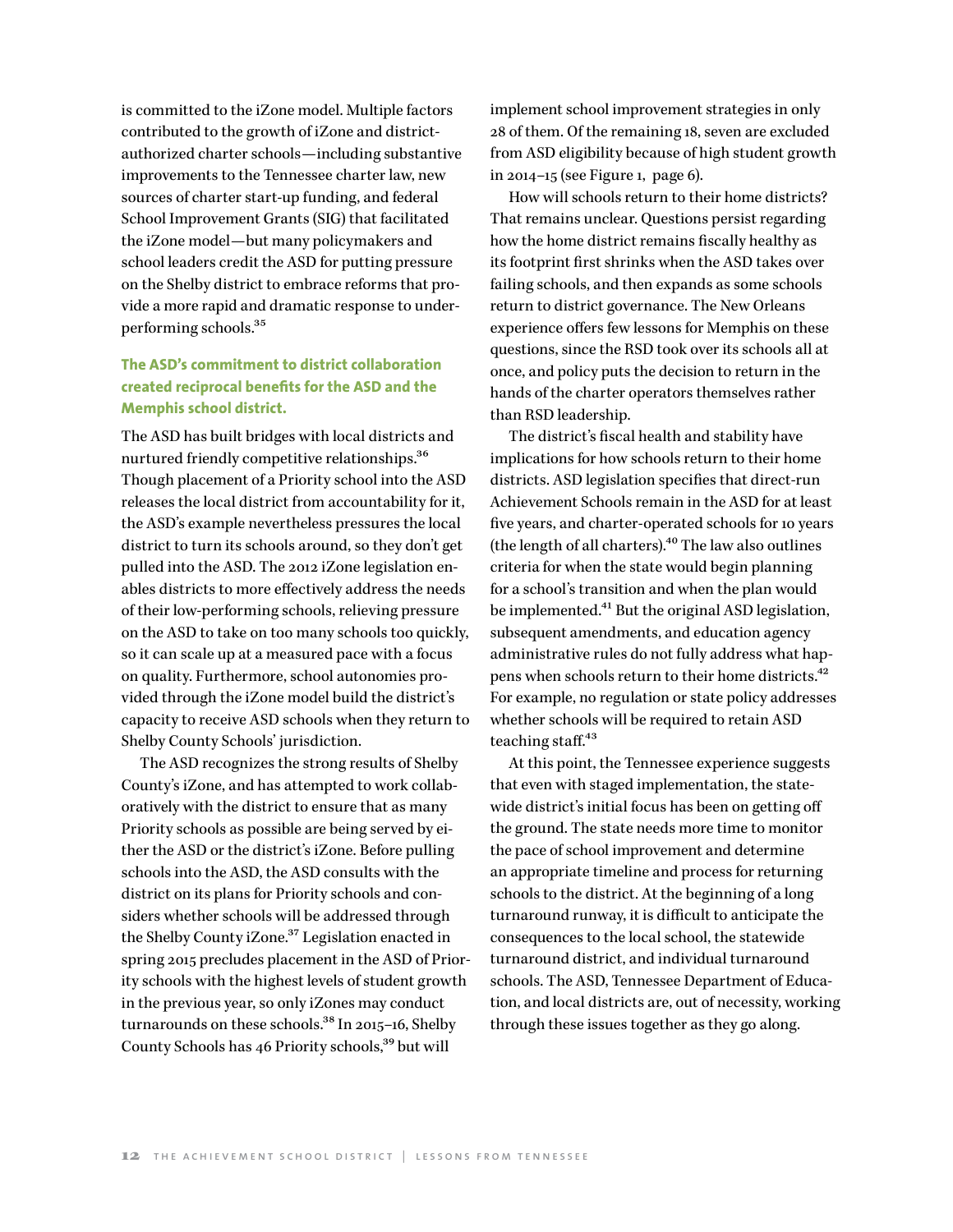hile the ASD was getting up and running, the former Memphis City Schools and Shelby County Schools (the district governing schools surrounding Memphis, Shelby's county seat) were engaged in a contentious merger. Property taxes from the county supported the city school district's budget, and the city served the majority of the students in the county. Moreover, Memphis City Schools served the overwhelming majority of minority, low-income, and low-performing students in the county, and as noted elsewhere in this report, had the highest concentration of schools in the state's bottom 5 percent. The merger was finalized in 2013. Cited as the largest and most complex school district merger in U.S. history, the new Shelby County Schools (SCS) combined 47,000 predominately white students in Shelby County with 103,000 predominately lowincome, minority students in Memphis City Schools into the 14th-largest school district in the nation.' Following the merger, six municipal zones within Shelby County applied for and received independent school district status.<sup>2</sup>

Since most "Priority" schools were located in Memphis, the merger changed the governing body accountable for addressing these low-performing schools. Exercising the authority granted in 2012 legislation, Shelby County Schools established an Innovation Zone ("iZone") to turn around low-performing schools. School leaders in the iZone had a range of autonomies over staffing, budgeting, calendar, and curriculum, and were encouraged to pilot innovative educational models intended to improve student outcomes. Seven Priority schools in Memphis comprised the first cohort of SCS iZone schools. The district added six more Memphis schools in 2013–14, and another four in 2014–15.<sup>3</sup> In 2015–16, the iZone will grow to 19 schools serving 9,413 students, or 8 percent of Shelby County's enrollment.

The first two cohorts of Shelby County iZone schools demonstrated significant improvements in student academic performance. Eleven of the 13 schools have shown proficiency gains in reading, math, and science —with double-digit gains in math and science.<sup>4</sup> Given the shared goals of the ASD and the Shelby County iZone to turn around the city's lowest-performing schools, the performance of iZone schools provides a natural comparison point for ASD school performance. And given the degree of coordination between the ASD and iZone to serve Priority schools in Memphis, the collective performance of both ASD and iZone schools reflects the overall progress of RTTT initiatives to turn around the lowest-performing schools in the state.

#### **notes**

1. Zubrzycki, J. (2014, Jan. 3). *"Rival strategies for running schools put Memphis in hot seat."* Education Week. Retrieved from [http://www.edweek.org/ew/articles/2014/01/09/16](http://www.edweek.org/ew/articles/2014/01/09/16hotseat.h33.html?intc=EW-QC14-TOC) [hotseat.h33.html?intc=EW-QC14-TOC](http://www.edweek.org/ew/articles/2014/01/09/16hotseat.h33.html?intc=EW-QC14-TOC)

2. The districts comprising Arlington, Bartlett, Collierville, Germantown, Millington, and Lakeland operate in parallel with Shelby County Schools and give enrollment priority to in-district students but accept out-of-district students for open seats. Zubrzycki, J. (2014, May 15). *"Plans for municipal districts move forward with Shelby County's cooperation."* Chalkbeat Tennessee. Retrieved from [http://tn.chalkbeat](http://tn.chalkbeat.org/2014/05/15/plans-for-municipal-districts-move-forward-with-shelby-countys-cooperation/#.VgXJpstVhBd) [.org/2014/05/15/plans-for-municipal-districts-move-forward](http://tn.chalkbeat.org/2014/05/15/plans-for-municipal-districts-move-forward-with-shelby-countys-cooperation/#.VgXJpstVhBd) [-with-shelby-countys-cooperation/#.VckK7PlViko](http://tn.chalkbeat.org/2014/05/15/plans-for-municipal-districts-move-forward-with-shelby-countys-cooperation/#.VgXJpstVhBd)

3. Shelby County Schools Newsroom. (2015, April 2015). *"iZone schools focus on transformation through excellence."* Retrieved from [http://www.scsnewsroom.com/index](http://www.scsnewsroom.com/index.php/2014-07-14-14-18-16/our-educators/item/270-izone-schools-focus-on-transformation-through-excellence) [.php/2014-07-14-14-18-16/our-educators/item/270-izone](http://www.scsnewsroom.com/index.php/2014-07-14-14-18-16/our-educators/item/270-izone-schools-focus-on-transformation-through-excellence) [-schools-focus-on-transformation-through-excellence](http://www.scsnewsroom.com/index.php/2014-07-14-14-18-16/our-educators/item/270-izone-schools-focus-on-transformation-through-excellence)

4. Shelby County Schools Newsroom. (2015, April 2015). *"iZone schools focus on transformation."* Retrieved [http://](http://www.scsnewsroom.com/index.php/2014-07-14-14-18-16/our-educators/item/270-izone-schools-focus-on-transformation-through-excellence) [www.scsnewsroom.com/index.php/2014-07-14-14-18-16](http://www.scsnewsroom.com/index.php/2014-07-14-14-18-16/our-educators/item/270-izone-schools-focus-on-transformation-through-excellence) [/our-educators/item/270-izone-schools-focus-on-transfor](http://www.scsnewsroom.com/index.php/2014-07-14-14-18-16/our-educators/item/270-izone-schools-focus-on-transformation-through-excellence) [mation-through-excellence](http://www.scsnewsroom.com/index.php/2014-07-14-14-18-16/our-educators/item/270-izone-schools-focus-on-transformation-through-excellence)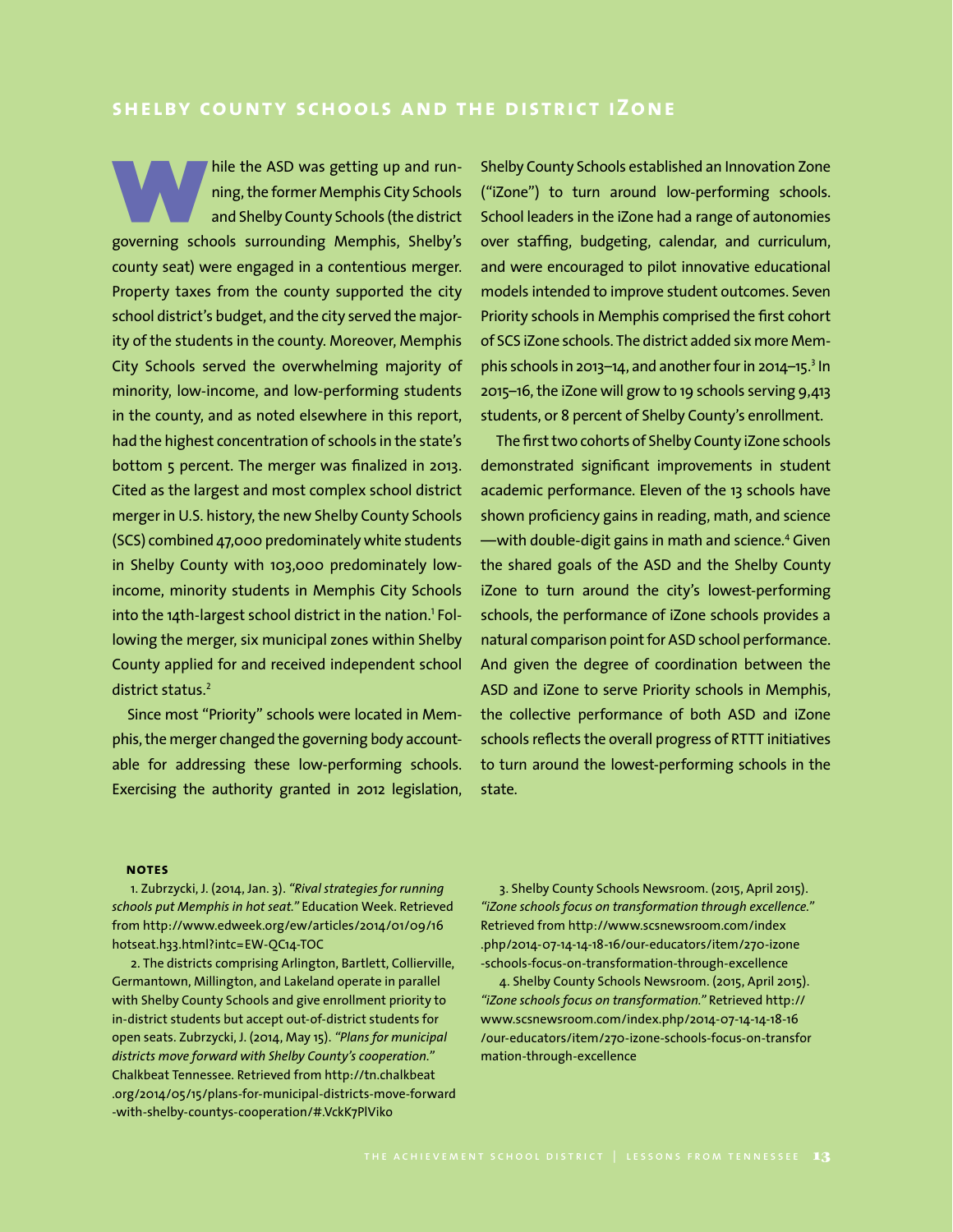#### **Schools and operators**

The ASD's charter strategy unfolded within the greater context of Tennessee's efforts to grow the charter sector, which was sparked by the state's 2010 First to the Top education reform legislation (see "Tennessee Fund and Tennessee Charter School Incubator," below).

Before the ASD was established, Tennessee had a fledgling charter sector, with only 21 charter schools in 2010, serving around 5,000 public school students, located mostly in Nashville and Memphis.44

As in New Orleans, the establishment of a statewide turnaround district—a key element of the First to the Top legislation—contributed to the hastened growth of the charter sector in Memphis. With power to authorize charter schools, the ASD

provided an alternative to local school boards and could strategically recruit charter operators. The ASD's chartering authority also created incentives for high-quality, locally based operators to expand as neighborhood charter schools. In Tennessee, the number of charter schools grew from 29 in 2010–11 to 98 in 2015–16, with 21 in the ASD.<sup>45</sup> In Memphis, the number of charter schools grew from 22 in 2010–11<sup>46</sup> to 64 in 2015–16.<sup>47</sup> From its establishment in 2011 to the 2015–16 school year, the ASD has authorized 14 charter school organizations, 10 of which have collectively opened 19 charter schools in Memphis that serve 7,500 students (see Figure 3 for a list, page 15).<sup>48</sup> The ASD's charter growth reflects several key strategies discussed on the following pages.

#### **tennessee fund and tennessee charter school incubator**

he combination of Tennessee's 2010 First to the Top legislation and federal Race to the Top grant dramatically improved conditions for charter school growth in Tennessee, and positioned the charter sector as a primary mechanism for increasing the number of high-quality education options in underserved Tennessee communities.

One significant part of the First to the Top/RTTT plan, developed in partnership with the Charter School Growth Fund, called for the creation of a charter school investment fund to support the development and growth of high-quality charter operators in Tennessee. The resulting Tennessee Fund, anchored by RTTT funds and supported by Memphis and Nashville funders who already championed charter growth and education, demonstrated the state's financial ability to support the expansion of charter operators in Tennessee and augmented the ASD's ability to attract and recruit high-quality operators. (A 2011 federal Investing in Innovations grant secured

by the ASD in partnership with New Schools for New Orleans [NSNO] provided additional funds to attract and recruit charter operators to implement school turnarounds.)

Another key strategy embodied in the RTTT application built on the recent establishment of a statewide charter school incubator founded by Nashville Mayor Karl Dean. By the time the RTTT grant was submitted, the Tennessee Charter School Incubator was already helping to launch two charter middle schools in Memphis, and it was working to cultivate other local educators as school operators and help them open new charter schools. The work of the Tennessee Charter School Incubator provided the ASD with a new tool for identifying local, high-performing charter operators who could start and grow charter networks within the ASD.

Together the Charter School Growth Fund and Incubator helped create a pipeline of high-quality operators the ASD could recruit to open schools.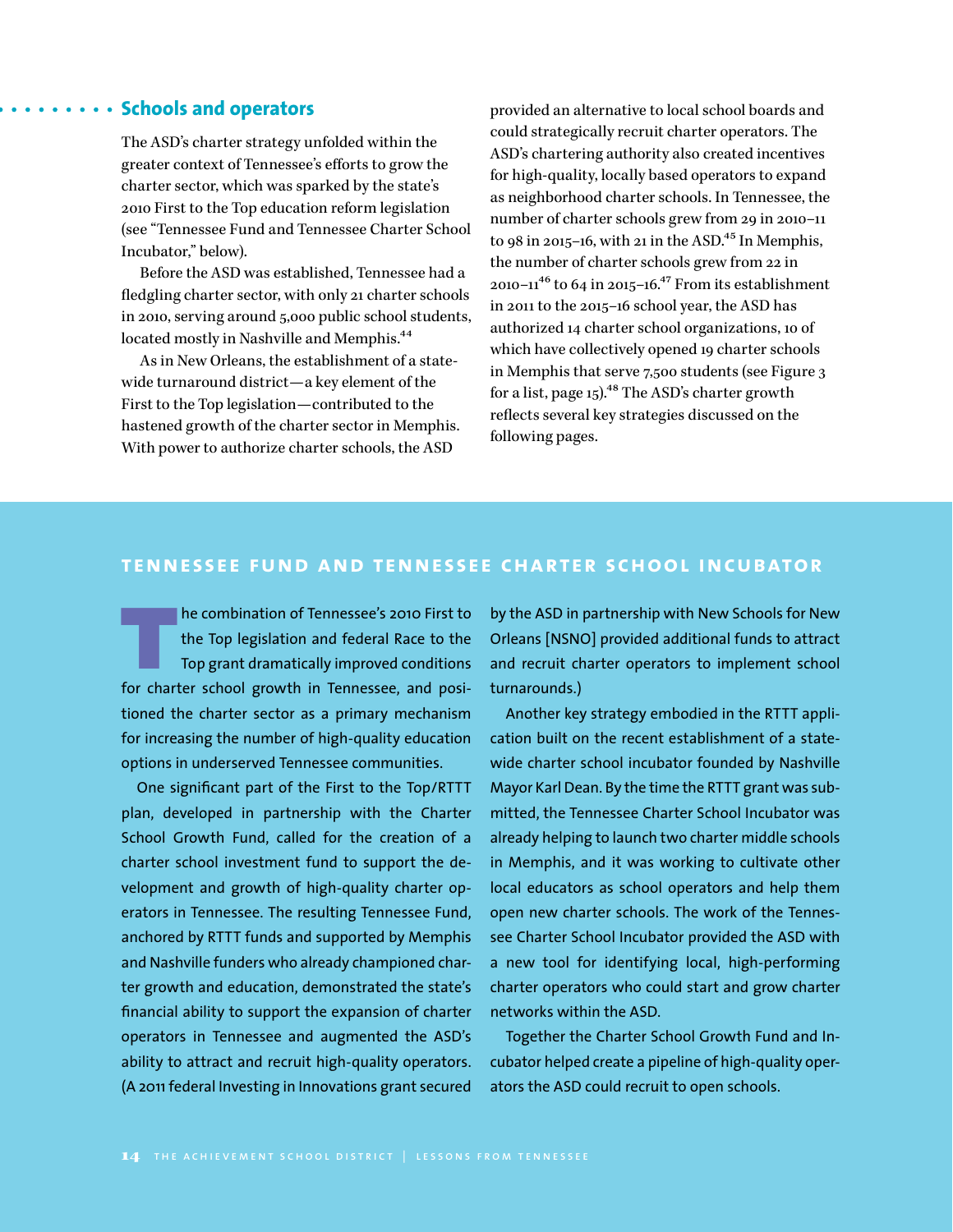

#### **The ASD tapped local and national sources of turnaround operators.**

The ASD's top criteria for selecting charter operators is a proven record of high-quality performance, a robust and internally aligned plan for supporting a school turnaround, and the operator's capacity to implement the plan. Given that, the ASD initially prioritized high-quality charter operators who were already in Tennessee to run its schools. In 2012, the ASD selected three locally based operators with proven records of serving low-performing students to run the ASD's first cohort of charter schools—two in Memphis and one in Nashville. For the second and third cohorts of charter schools, the ASD focused on bringing in successful national charter management organizations (CMOs). Through relationships that both the Charter School Growth Fund and ASD leadership had with national charter operators, the ASD recruited such national CMOs as Philadelphia-based Scholar Academies and California-based Aspire (see Figure 3).

A combination of favorable conditions helped high-performing charter operators to replicate in Tennessee. Tennessee's charter school growth funds (see "Tennessee Fund and Tennessee Charter School Incubator," page 14), coupled with the ASD's access to facilities, eliminated traditional obstacles to charter growth. Moreover, as discussed below, the ASD offered a unique opportunity for charters to demonstrate that with the right autonomies, schools serving neighborhood-based feeder patterns can be high-performing schools. The ASD attracted operators to show that charters can be equally effective in zoned enrollment settings.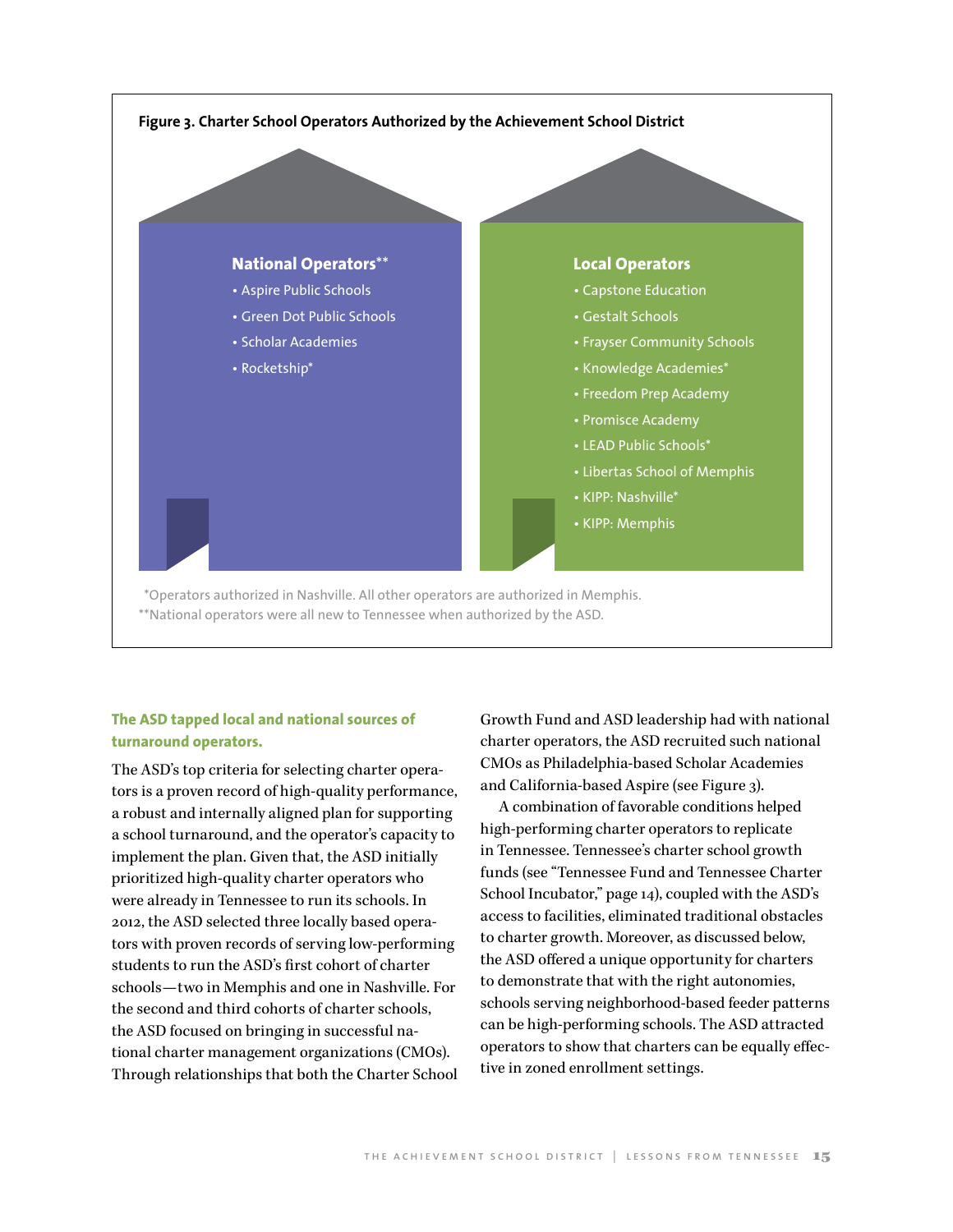#### **The ASD's selection and enrollment strategy is neighborhood focused.**

The ASD's fundamental commitment to community underpins how it selects schools. Recognizing that schools in the bottom 5 percent tend to be clustered in communities, the ASD believes that educational outcomes within a community will improve if schools that feed into one another are simultaneously turned around. In other words, a high school will struggle to improve unless the middle schools that feed into it are transformed; and those middle schools will struggle unless the elementary schools that feed into it improve. For students to graduate from high school college- and career-ready, all schools within a feeder pattern must improve, not just individual schools. Hence, a philosophy that schools should be improved within feeder patterns helps guide the ASD's school selection. With its first cohort of schools, the ASD focused on Priority schools in an underperforming feeder pattern. In 2012, the ASD directly managed two elementary schools and the middle school their graduates attended in the Frayser community, a cluster of

Memphis neighborhoods with the highest number of ASD-eligible schools in the entire state. In subsequent years, the ASD has selected other schools within the Frayser feeder pattern for turnaround by charter operators (see Figure 4, page 17). In 2015–16, the ASD will serve nine feeder patterns in Memphis.

The ASD's commitment to neighborhood schools is also manifest through its zoned enrollment strategy. In the ASD, any student residing in an ASD school's zone is automatically eligible to attend, just as before the ASD's management of the school. Students in ASD enrollment zones may apply to attend any ASD school, but enrollment priority is given to students residing in the school's neighborhood zone. Leftover seats are allocated by lottery to students from outside the neighborhood zone. By prioritizing neighborhood students, the ASD and its charters are attempting to demonstrate that school autonomy, not student selection bias, drives academic excellence in great charter schools. The ASD maintains a commitment to choice, however. Legislation supported by the ASD and enacted in spring 2015 will open ASD charter enrollment to

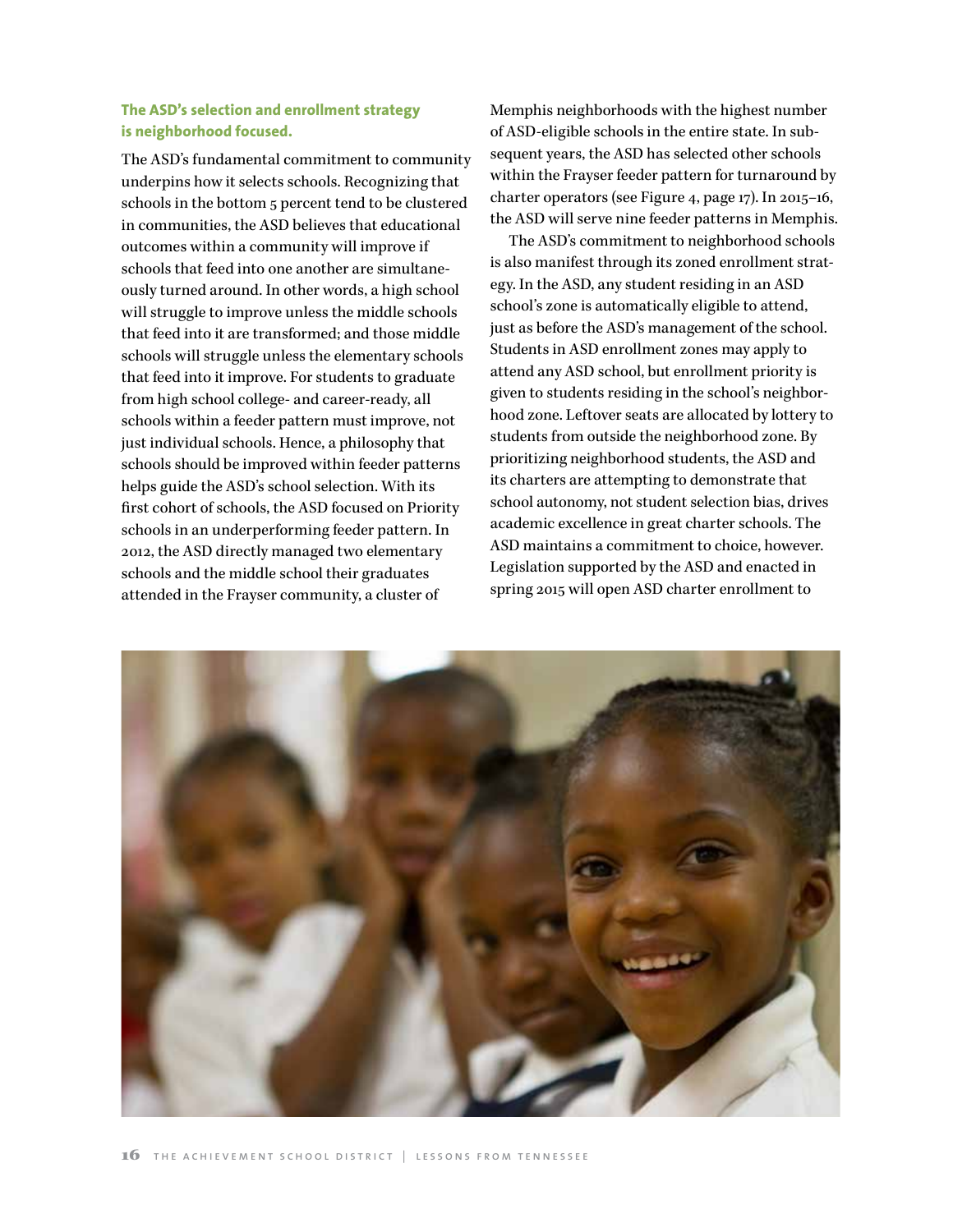

students residing outside ASD neighborhoods. But ASD charter schools cannot accept out-of-zone students until after an enrollment period giving preference to neighborhood students, and out-of-zone enrollment—limited to students who live in poverty, tested below proficient on annual state assessments in the previous year, or children of ASD teachers and staff—cannot exceed 25 percent of a school's population.49

The ASD's neighborhood focus yields several key benefits. First, it allows the ASD to meet urgent educational needs by immediately serving families where they are. Second, the neighborhood-based strategies increase the likelihood of continuity in education and minimal disruptions to families within neighborhoods. By using feeder patterns as a criterion for school selection, the ASD is increasing the likelihood that students enter middle school and high school on grade level, thereby increasing the likelihood of overall improved student outcomes for communities with historically low-performing schools. And even after ASD schools return to their

home districts, students will attend neighborhood schools, again meaning minimal disruptions for families. The strategy also creates efficiencies for charter school operators, since they can focus efforts to build community relationships and achieve economies of scale with operational services such as transportation when schools are geographically proximate.

#### **The ASD authorized a diverse mix of turnaround strategies and school models.**

The state's RTTT plan emphasized turning around low-performing schools, and the state needed to demonstrate improvements for its highest-need students right away. So the ASD's strategy required identifying charter operators who were willing to do turnarounds, which it has succeeded in doing. Charter operators have employed both wholeschool conversions (taking over all grades in a school at once) and phase-ins (growing one or more grades at a time) to turn around Priority schools (see Figure 4). Overall, the ASD has authorized more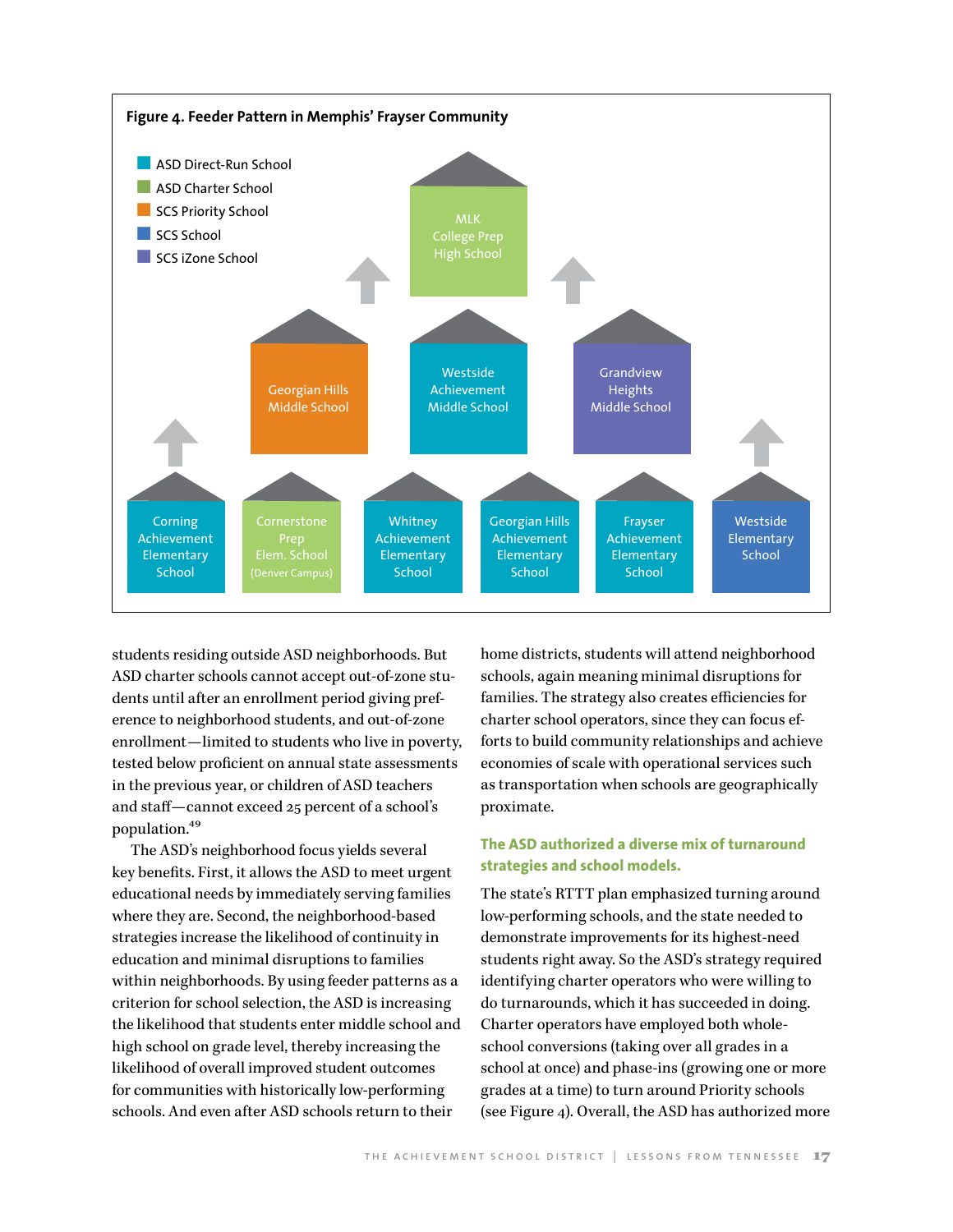whole-school turnarounds than phase-ins, a trend that may continue given Shelby County Schools' decision to stop allowing ASD operators to share with (or co-locate in) the Priority schools they are taking over beginning in 2015. In addition, YES Prep Public Schools' withdrawal from the ASD in 2015 suggests a growing Memphis preference for whole-school conversions: In spring 2015, months before YES Prep was to assume operations of Memphis' Airways Middle School, the CMO announced its decision to withdraw from the planned conversion, citing a lack of community support for the phase-in approach and its lack of experience with wholeschool turnarounds.<sup>50</sup>

To meet a wide spectrum of student needs, the ASD is also focused on creating a diverse portfolio of high-quality school options. Beginning in 2014, it solicited charter operators to operate:<sup>51</sup>

- $\bullet$  New alternative school models suitable for addressing the needs of expelled or suspended students and special education students, and for re-engaging student dropouts in Memphis.
- $\bullet$  New innovative models that differ substantially from the highly structured model used by many high-performing schools, and involve a new or developing approach to educating students, such as blended learning.

The ASD opened its first neighborhood Montessori school in fall 2015. The ASD also opened its first two alternative schools operated by a national CMO, Pathways in Education, in Memphis in 2014.<sup>52</sup> Focused on helping at-risk youth obtain high school diplomas, Pathways offers year-round credit recovery classes to students in grades 7 to 12 and student dropouts.

#### **The ASD's policies and practices are guided by feedback from charter operators.**

In an effort to build and shape partnerships and collect feedback to inform turnarounds led by charter operators, the ASD and charter leaders within the ASD convened an Operator Advisory Council (OAC). Executive directors from about two-thirds of the charter operators in the ASD volunteer to represent the interests of all operators (for set terms) and sit on the council with top-level ASD staff. The OAC is

co-chaired by an ASD staff member and a charter operator. The council identifies charter priorities at the beginning of each school year and organizes working groups around them. It invites other staff members of charter operators to serve on these working groups, expanding the opportunity for charter operators, their teachers and school leadership, to provide feedback on policies and practices that affect the operation of charter schools in the ASD. Initially the council met monthly, but now meets quarterly, with working groups meeting more frequently.

The ASD credits the OAC for much of the progress the ASD has made in its early years. The forum provided by the council has allowed operators and ASD leadership to address several challenges and develop sustainable solutions that the operators can champion and implement. For instance, the council approved an ASD charter operator fee before the state legislature codified it in spring 2015 (see "Funding Education Reform," page 21) and has established policies governing:

- Distribution of Individuals with Disabilities Education Act (IDEA) funds to operators: An allocation formula is based on five tiers of student need. The ASD allocates federal special education funds to operators based on the number of students with the highest needs, and operators pay for services for students in the lower tiers with other funds.
- Discipline of pre-K to third-graders: Expulsions are not permitted prior to fourth grade except under certain state-mandated circumstances.
- Redistribution of students of over-enrolled schools: Over-enrolled schools work with families to identify alternative ASD placements and coordinate student transportation; receiving schools pay transportation costs.

#### **Educator talent**

In Memphis, a growing market share of charter and ASD-operated schools are having a big impact on the demand for educator talent.

With less pressure to scale up quickly, compared to the RSD in New Orleans, the ASD has had addi-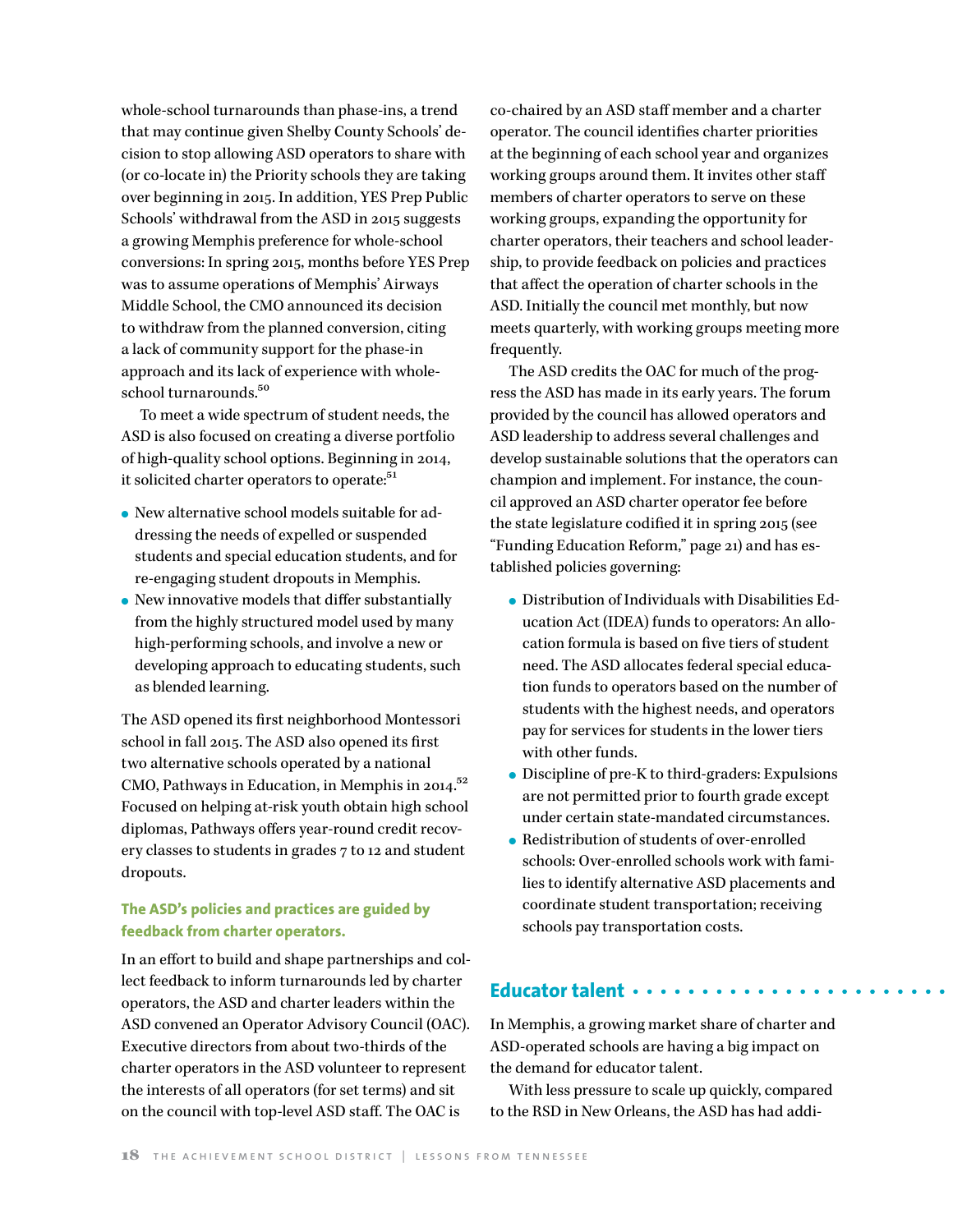

tional time to recruit and develop teachers and leaders for ASD schools. But recognizing that effective leaders and teachers are essential in school turnaround environments,<sup>53</sup> the ASD has implemented key strategies to build a pipeline of teachers and leaders—including new and experienced educators from both local and national markets.

#### **The ASD used its autonomy to find and develop talent for direct-run schools.**

The ASD is directly responsible for recruiting and hiring staff in its direct-run Achievement Schools. At first, it was constrained by its organizational structure as a department within the state education department, subject to state systems and agency processes for approval of personnel and financial management decisions. The ASD successfully advocated for legislative changes that allowed it to exercise the authority and autonomy of an LEA, with flexibility to adapt its own budgeting, compensation, and performance management systems.<sup>54</sup> Once the ASD had the flexibility to establish its own policies for educator recruitment and hiring,

Achievement Schools had the ability to pursue several strategies to recruit teachers and leaders.

*Teacher compensation model.* Achievement Schools used performance pay and bonuses to attract high-performing teachers to direct-run schools. A new pay schedule adopted for the 2012– 13 school year provided a significant increase in teacher salaries, separate from the cash bonuses that teachers in the best-performing schools can earn. Raises were also tied to student results and teacher classroom performance.

*Professional development and coaching.* Beginning in 2014–15, the ASD implemented two significant types of teacher supports that have helped increase the retention of teachers overall and especially the highest-performing teachers: coaching and professional development, and instructional supports. The ASD contracted with instructional coaches to help teachers improve classroom practices, and trained principals on developing opportunities for professional growth within school buildings and engaging and rewarding effective teachers.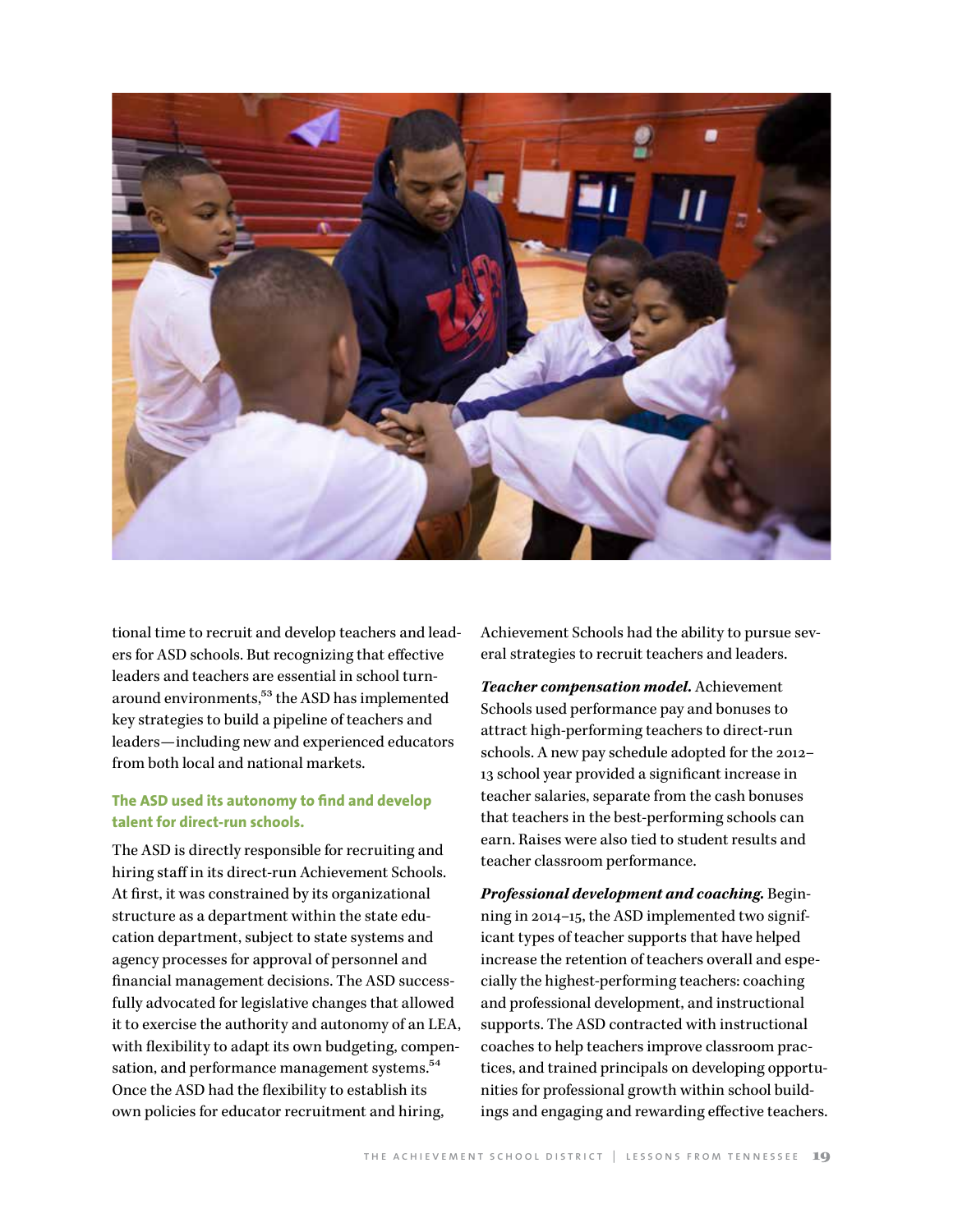The ASD also provided curriculum and assessment supports to increase the manageability of teachers' workloads.

Early data suggest that these professional development and support strategies have been effective. According to the ASD, it retained 54 percent of Achievement School teachers from 2013–14 to 2014–15; from 2014–15 to 2015–16, the retention rate increased to 70 percent, with the majority of teachers with the highest rating under Tennessee's teacher evaluation system staying in the classroom or advancing to teacher-leader positions.<sup>55</sup>

*Hiring new teachers.* The ASD also became more strategic in hiring new teacher candidates, recognizing that while many teacher candidates are highly mission-aligned with the ASD's work and purpose, they have unrealistic expectations about the challenges of working in a turnaround environment. Hence, the ASD has become intentional about providing candidates with authentic opportunities to observe classroom interactions and school culture, and targeting candidates who have worked in turnaround environments previously.

#### **The ASD sought out local operators and leaders to run ASD schools.**

The ASD focused on identifying and developing local educators to lead Achievement Schools. Cultivating local leaders served two purposes: It helped the ASD retain high performers, and it reinforced the message that dramatic change in Memphis schools was driven by both local citizens and a strong mandate from the state. Of the principals leading the ASD's five direct-run Achievement Schools, three were principals or assistant principals in Memphis schools, and two were Memphis residents working in the charter sector. For example, Debra Broughton, principal of Whitney Achievement Elementary School in the Frayser community, had served in school leadership roles in Memphis schools, including Westside Middle School in Frayser. The ASD offered her a one-year principal residency the year before she became principal at Whitney to help her hone her leadership capacities.

The ASD applied the same focus on known local leaders in considering charter operators to lead

schools. Just as leaders for Achievement Schools with ties to Memphis had an edge with affected communities, so too did high-quality charter operators already working in Tennessee.

Bobby White's experience in the Frayser community is an ideal example. White grew up in Memphis' Frayser community, attended Frayser High School, and returned to serve as principal at Frayser's Westside Middle School. After a brief stint as an ASD administrator, White joined the Tennessee Charter School Incubator's fellowship program, formed a CMO, Frayser Community Schools, and in 2013 took over operation of Frayser High School for the ASD. Because he is from Frayser and "understood the culture," the community has embraced him. "They know me and how much I care. My neighborhood connection absolutely helps me," White said.56 Thomas Beazley, executive director of Promise Academy, whose ASD school is led by Patrick Washington, a former teacher and principal in Memphis schools, points to White and Washington as exemplars of "authentic and caring [leaders] with a clear vision and high expectations" of themselves and the school team. Beazley said White and Washington demonstrate that "it's the leader that makes the difference."<sup>57</sup>

The ASD also anticipates that local leadership will promote stability and consistency when schools are ready to leave the ASD. By hiring trusted school leaders and teachers known to parents and students, the ASD hopes to increase the odds that teachers will stay with schools when they return to their home district.

#### **The ASD is working with partners to develop a citywide talent strategy in Memphis.**

Prior to the ASD, Memphis and Nashville education reform leaders had worked to bring national talent organizations, including Teach For America, New Leaders for New Schools, and TNTP, to Tennessee to provide an initial pipeline of talent to support the growth of charter schools and help attract national CMOs to Tennessee. Locally based programs such as the Memphis Teacher Residency, a master's degree program that places participants in internships with mentors, also helped support the talent pipeline. But the rapid growth of the charter sector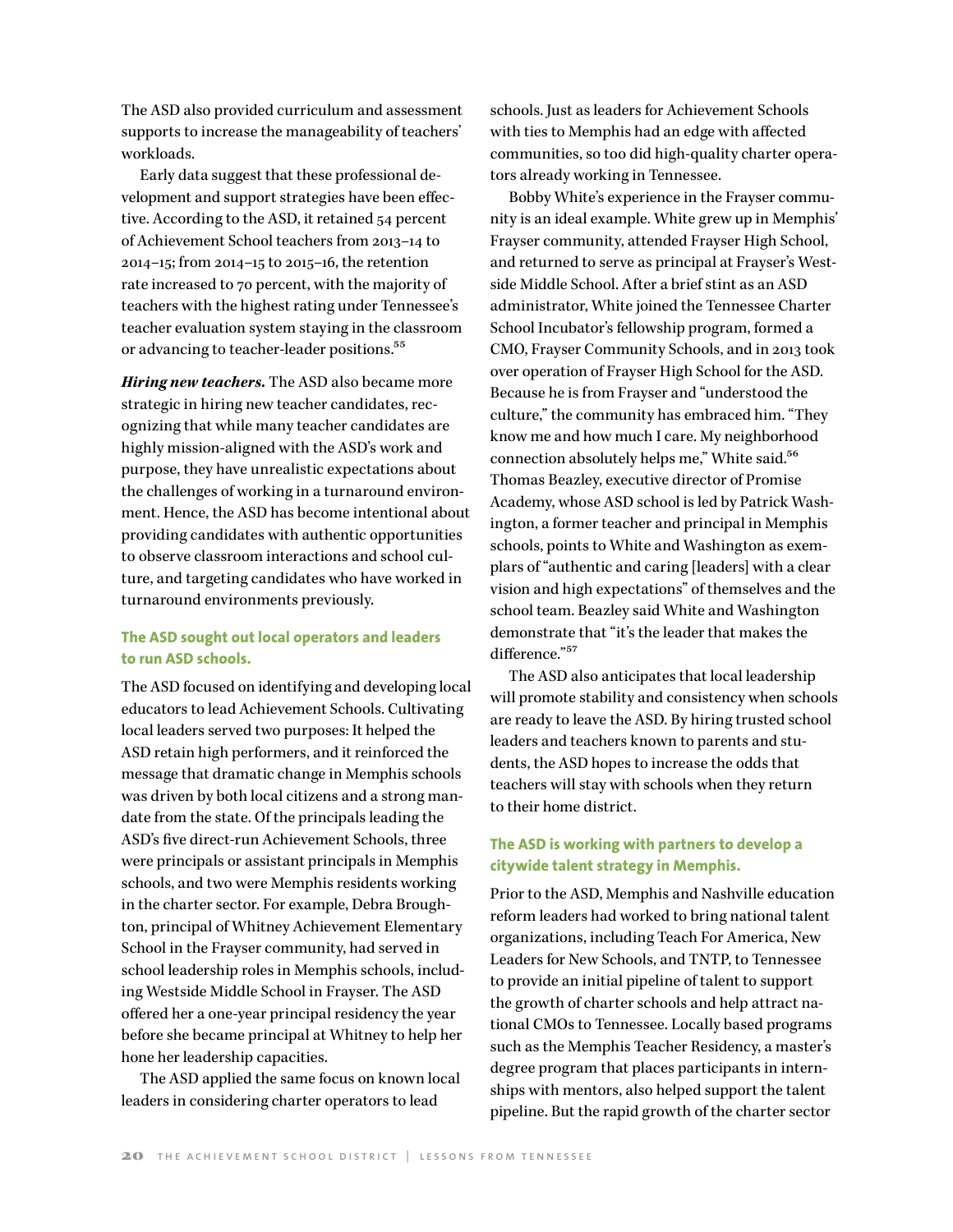and ASD schools elevated the need for further shortand long-term investments to create a scalable and sustainable talent pipeline in Tennessee, particularly for Priority schools.

In 2014, ASD and Shelby County Schools issued a joint call to action to Memphis political, philanthropic, and business leaders to establish Memphis as "Teacher Town USA," or the place where great teachers want to teach. The call to action was supported by a Memphis-based funder collaborative,<sup>58</sup> including a coalition of national philanthropists, committed to working with Shelby County Schools and the ASD to implement strategies to recruit effective teachers, develop local teacher talent, and retain high-performing teachers. Through a nonprofit and in partnership with the ASD and the district, the Teacher Town collaborative funds a portfolio of talent support organizations and community advocates working to develop the talent pipeline in Memphis for Priority schools. Strategic investments have helped attract new talent support organizations to Memphis and fund the expansion of promising practices already in place. The expansion of principal and teacher fellowship and training programs, such as the Ryan Fellowship, Relay, NAATE, and Teach Plus, bears evidence of the increasing impact of the Teacher Town strategy. The funding collaborative is also investing in communicating the Teacher Town brand; for example, Teacher Town funds Teach 901,<sup>59</sup> a website-based campaign that advertises teacher job openings in Memphis and promotes Memphis as a destination for teachers. Teacher Town's goal is to build a coordinated coalition of grassroots and grasstops partners that results in a supply of thousands of high-quality teachers and leaders for Memphis.

#### **Funding education reform**

Aligned support between local and national funders has enhanced the ASD's ability to carry out its work. To date, the ASD has not received direct state funding—beyond per-pupil funding that the ASD passes on directly to the schools—and has operated with the support of philanthropic and federal funds. (The ASD received \$22 million of the state's RTTT grant and \$6.8 million from the NSNO/ASD

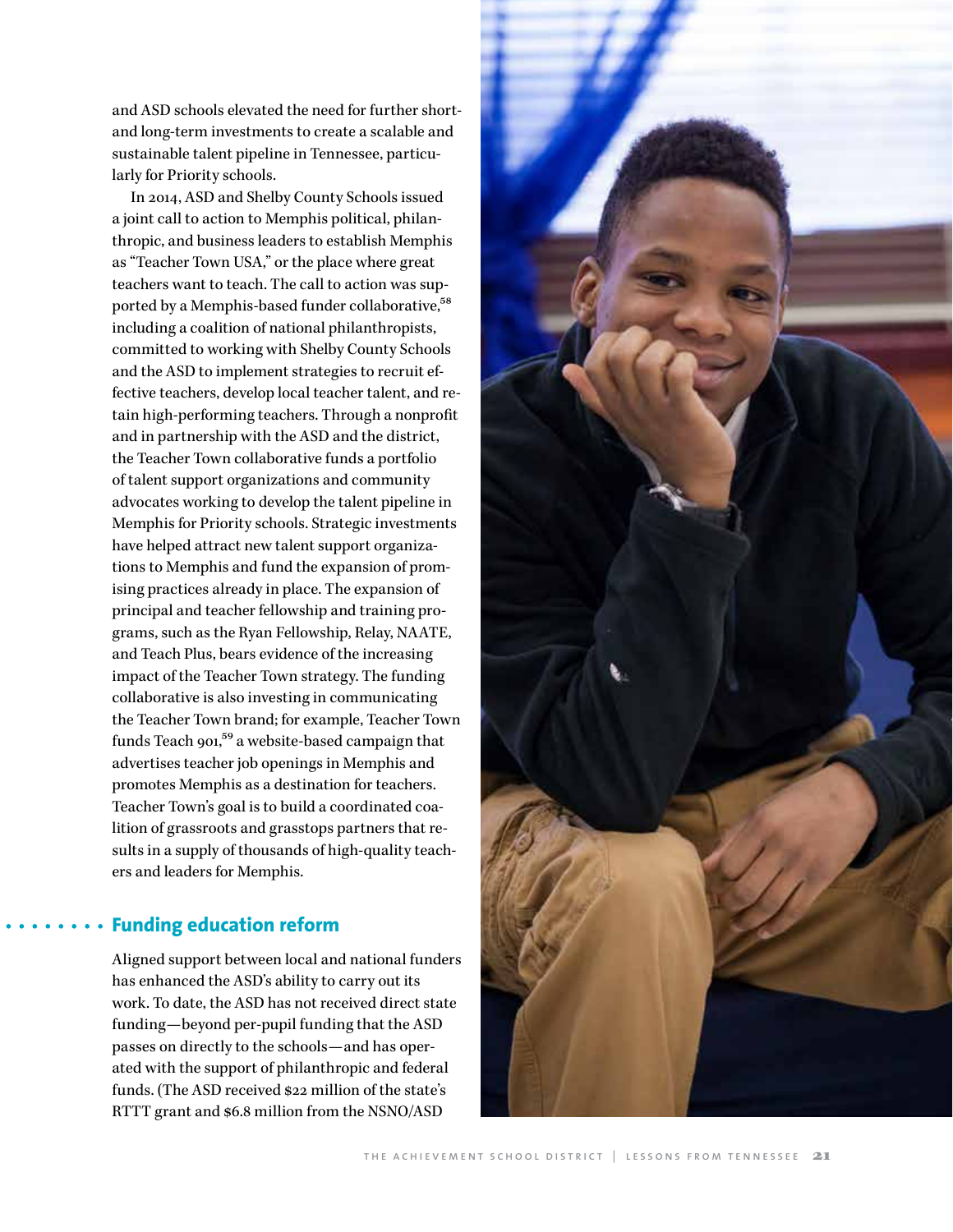

i3 grant.) Spring 2015 legislation allows the ASD to collect an annual authorizer fee from operators of up to 3 percent of a charter school's per-pupil funding.60 The ASD will begin collecting \$200 per student in the 2015–16 school year, an amount that will generate funds to cover half of the ASD's current operating budget. Under the current budget, \$200 per student would cover the entire operating budget if the ASD's student population included 18,000 to 20,000 students. (According to the ASD, its projected enrollment is 10,000 for 2015–16.) In the absence of state revenue, national foundations have provided critical funding for supports the ASD has needed to develop charter operators. The ASD will continue to rely on philanthropic support to bridge the funding gap between revenues generated by operator fees and the ASD's \$5 million operating budget.

#### **Funders have effectively advocated for and provided supports for charter growth.**

Local funders in Memphis and Nashville have a long history of supporting charter school growth in

Tennessee. Within the strictures of IRS advocacy regulations of private foundations, local philanthropy supported efforts to enact the state's charter authorization law, and later helped bring about changes in the law that improved the state's openness to charters. Local funders have also demonstrated effectiveness as conveners of philanthropy, teacher advocacy groups, and corporate and public partners.

As previously noted, the Tennessee philanthropic community, particularly funders in Memphis, helped recruit talent support groups, such as Teach For America, New Leaders for New Schools, and TNTP to Tennessee before the state won the federal RTTT grant competition. Since 2013, Memphis funders have coalesced around the development of a sustainable pipeline of high-quality teachers and leaders. Their collaboration on efforts to transform Memphis into "Teacher Town USA" reflects not just a pooling of funds, but investment in a comprehensive, citywide strategy to recruit, retain, and train national and local teacher and leader talent.

#### **Philanthropic alignment of charter-related investments strengthened ASD capacity to recruit and authorize charters.**

As noted earlier, Memphis and Nashville funders and foundations contributed significantly to the Tennessee Fund created by the state and the Charter School Growth Fund to support the development of local charter operators and expansion of highquality operators in Tennessee. Of the \$20 million in philanthropic contributions to the \$30 million that the Charter School Growth Fund helped assemble for the Tennessee Fund, \$7 million came from Memphis funders and \$7 million from Nashville funders. Ultimately, these funds did not support all charter operators authorized to run schools in the ASD, but the availability of these funds did demonstrate the capacity in the state to support charter expansion. Several CMOs recruited by the ASD already operated schools in Memphis or Nashville with support from the Tennessee Fund. In the ASD, these funds permitted these CMOs to hire staff and plan for the new challenge of serving neighborhoods based on zoned enrollment.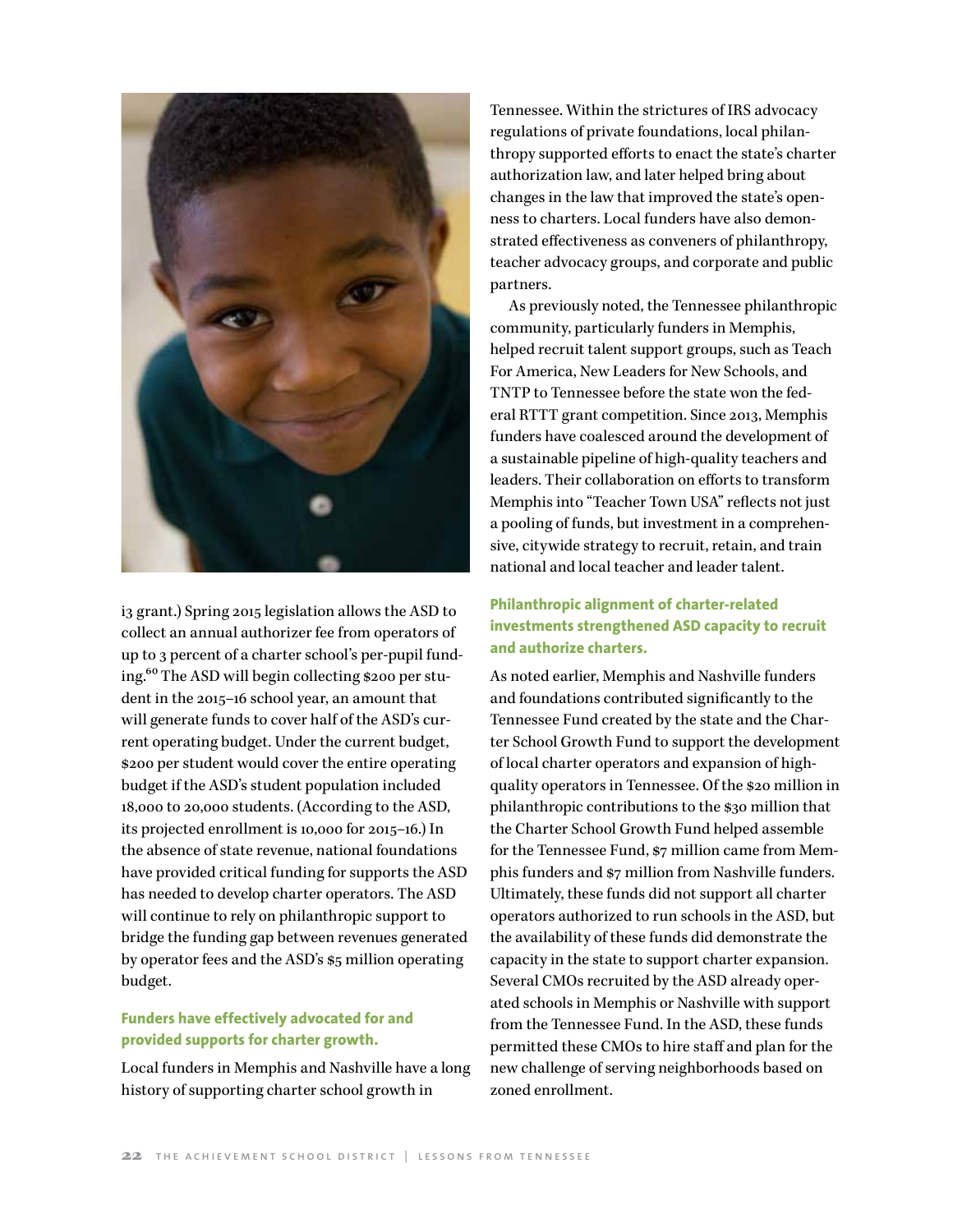#### **Equitable access to quality schools**

The ASD neighborhood schools strategy is premised on the principle that all neighborhoods should have high-quality school options and that all students should have equal access to the high-quality schools in their neighborhoods. In Memphis, the ASD consults with the district when considering what schools it will pull in, to ensure that as many Priority schools as possible are being addressed through the district's iZone, the ASD, or school- or districtled school improvement efforts.

#### **The ASD uses its authorizing authority to hold schools accountable for meeting the needs of all students.**

As the authorizer of a portfolio of schools run by various operators, the ASD does not provide or coordinate services for schools within its jurisdiction. However, the ASD expects operators to meet the needs of all students and holds them accountable through two primary mechanisms: the operator application and school matching process, and the ASD School Performance Framework. Through the application evaluation process, the ASD vets operator plans to provide essential school functions and systematic student interventions and supports.<sup>61</sup> The School Performance Framework further identifies certain student and family rights that address operator obligations regarding equity and access, such as the right to school choice and equitable enrollment, and the right of special student populations to receive services.<sup>62</sup> Using a "trust and verify" approach, the ASD expects that charter operators are meeting certain accountability requirements $63$ for example, ensuring that students with disabilities are served and English language learners are identified, and that Priority school–zoned students are enrolled—and regularly conducts checks and reviews of compliance.

As a statewide district, the ASD necessarily delivers services differently than traditional districts. Given their autonomies, operators in the ASD are expected to meet the needs of their students. Operators have the option of working with the district to provide special placements for students with special needs. However, student outcomes and costs for

services are attributed to the operator, reinforcing incentives for it to provide quality services at its schools.

The ASD has worked with the Operator Advisory Council to develop policies and practices that support equity and accountability. For example, ASD policies regarding the equitable allocation of special education funding and discipline of students in pre-K to third grade arose from consensus among operators serving on the OAC.

A 2014 report from the Tennessee Consortium on Research, Evaluation and Development at Vanderbilt University suggests that the ASD's neighborhood focus and accountability strategies are having their intended effect.<sup>64</sup> The study's findings showed that student mobility rates for ASD schools declined after they became part of the ASD. The study also found that ASD schools served a percentage of special education students slightly higher than Memphis non-Priority schools, but slightly lower than other Memphis Priority schools, though similar compared with Memphis iZone schools. Data provided by Shelby County Schools and the ASD for this report indicate that ASD and iZone schools served a higher percentage of students with disabilities than the district at large in the 2014–15 school year, with 18 percent of the ASD's students being special needs students, 12.5 percent in the iZone, and 11.6 percent in non-iZone Shelby County schools. Tracking student enrollment and retention data over time will yield more lessons about making strong schools accessible to all students in the neighborhoods served by the ASD.

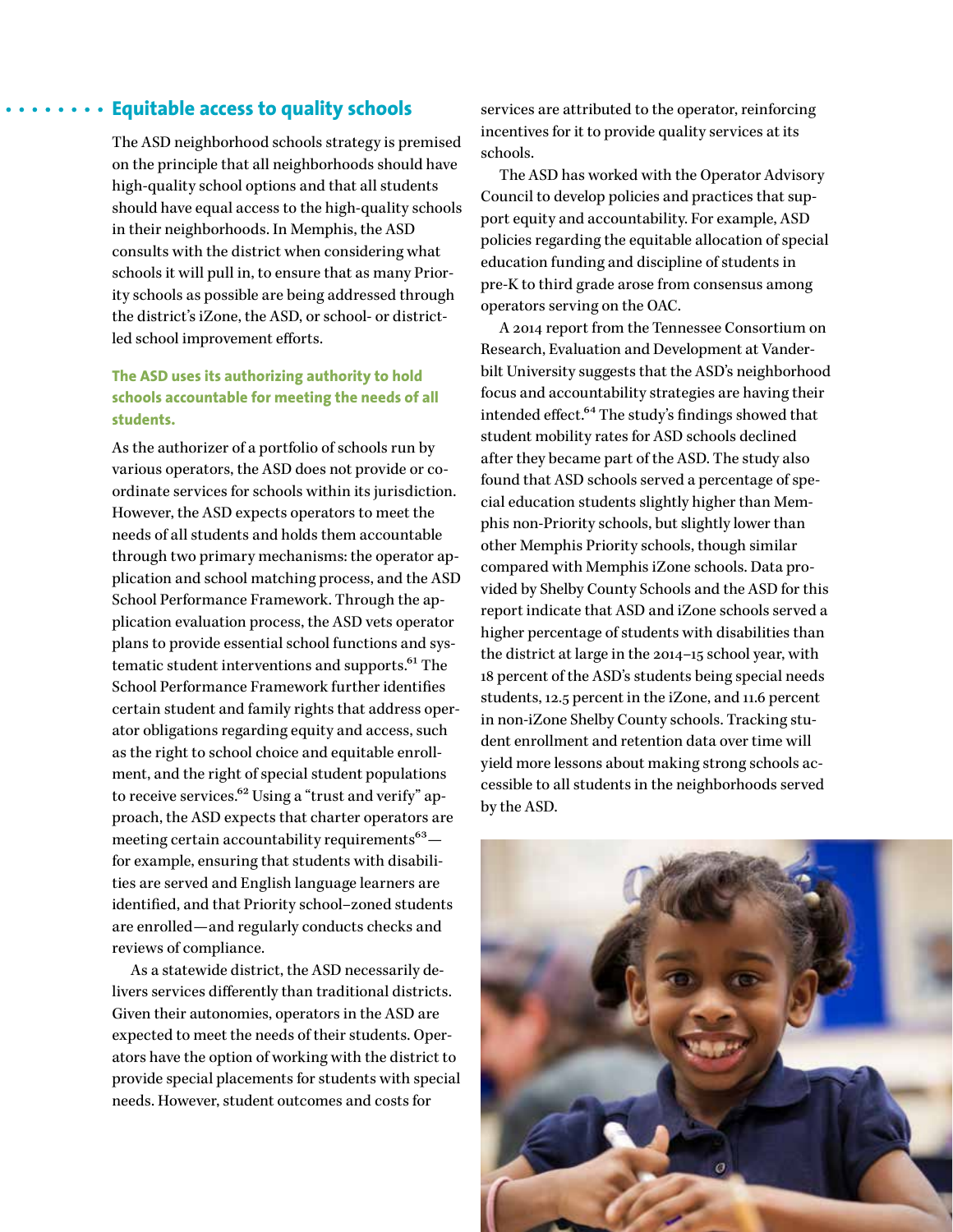#### **Community engagement and participation**

Since its inception, the ASD has been keenly aware of the importance of community support and worked to communicate with parents and students in the neighborhoods where it runs schools and to build authentic relationships with the broader school communities it serves. The ASD's community engagement strategy reflects a core belief that community engagement must start early, and must be the joint responsibility of all levels—district, operator, and school—for turnaround efforts to gain traction and credibility.

#### **The ASD conducted early engagement of the Memphis community to build support for school turnaround.**

Understanding that school turnarounds disrupt communities, the ASD attempted to sow the seeds of change well in advance of planned changes. Initially, the ASD dedicated staff to attend meetings, neighborhood events, and even canvas door-to-door to explain the ASD's mission and the investment that it and communities needed to make to improve failing schools. According to Bobby White, founder and CEO of Frayser Community Schools and Memphis native, that level of engagement was important —parents have to understand early in the process that their children attend Priority schools long before they receive notification that a new operator will be taking over.

#### **The ASD is shifting from citywide to neighborhoodbased community engagement to guide the school matching process.**

With time tight from when the state Priority school list was announced in 2011 to the start of the 2011–12 school year, the ASD matched its first cohort of schools to charter operators in partnership with Shelby County Schools, which was then Memphis City Schools (see "Shelby County Schools and the District iZone," page 13). Beginning with the second cohort of charter schools, the ASD elected to engage the broader community in the process of selecting and matching charter operators to schools. The ASD convened a citywide Achievement Advisory Council in Memphis to make recommendations on school and charter operator matches. Comprising around 20 volunteer members from across the city,

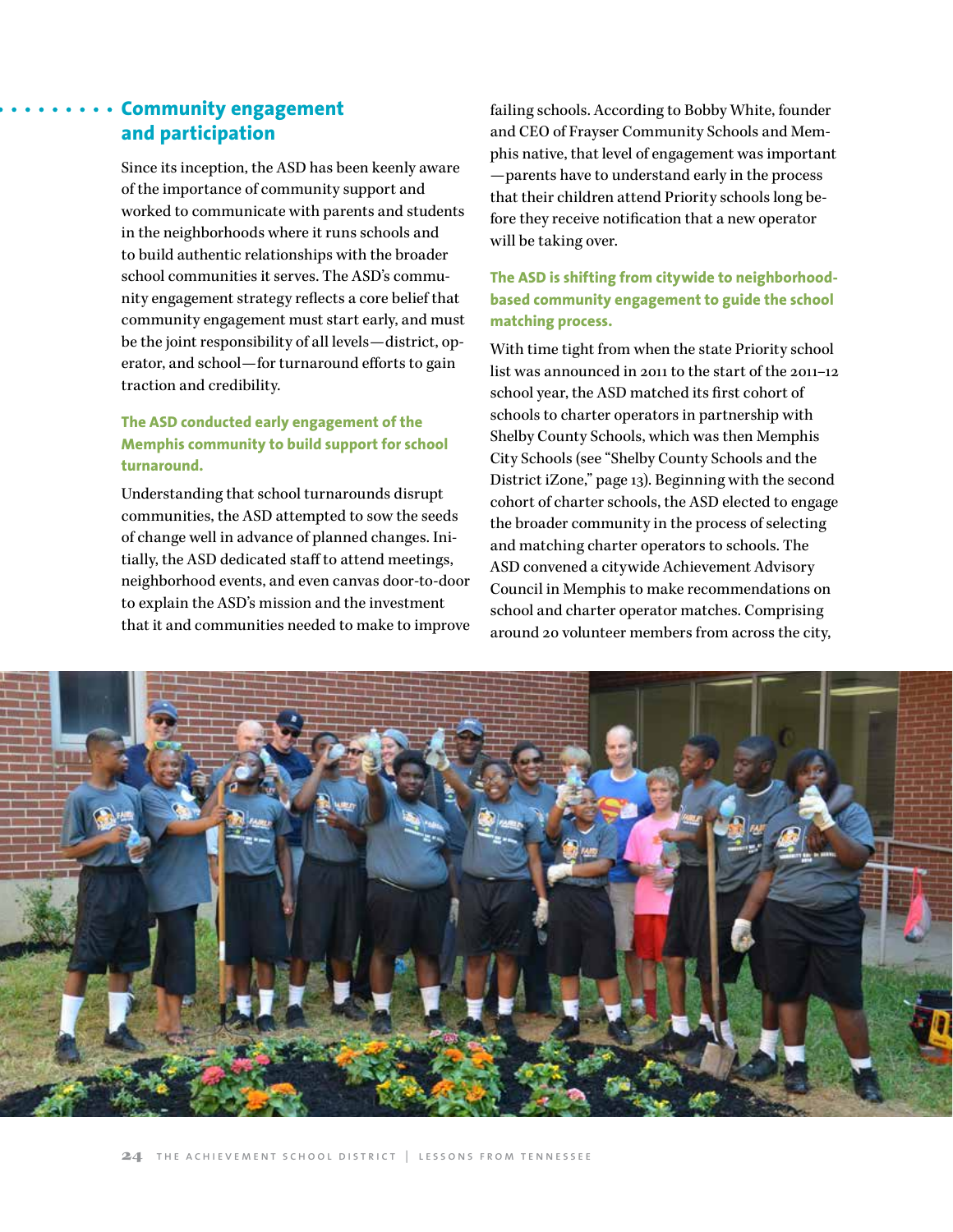the council received training on matters relevant to charter school operation, such as recognizing the characteristics of a high-quality school and understanding operator and school performance data. Charged with representing the interests of the Memphis community, the council made recommendations to the ASD on matching operators and schools. The process proved both valuable and contentious. While the council shared the ASD's commitment to engaging the community in decision-making, the council reflected citywide perspectives, and not necessarily the specific perspectives of families attending affected schools.

Recognizing the need to tailor its school matching community engagement process to its neighborhood-focused strategy, the ASD is shifting the organization of its community voice in the school matching process. In 2015–16, the ASD will convene neighborhood-based councils called Neighborhood Advisory Councils, composed primarily of parents with students enrolled at the schools eligible for ASD intervention but also including high school students, community leaders, and others with connections to affected schools. The ASD will convene one council for each neighborhood school feeder pattern to review the applications of charter operators interested in serving a school in the affected community. Intending to instill more direct representation of affected neighborhoods into the match process, the ASD believes the neighborhood councils will establish an effective mechanism for directly involving parents in decision-making and become a forum for deeper community engagement.

As the ASD has settled into operating more like an authorizer, it has come to rely on grassroots community advocacy groups to build community relationships and understanding. The ASD turns to supportive community advocacy groups to assist in alerting neighborhoods of schools eligible for ASD inclusion and to organize outreach to affected neighborhoods about the turnaround process.

#### **The ASD encourages charter operators to build community support early.**

The ASD recognizes that operators of its schools must also engage in the hard work of building community connections, rapport, and trust, especially given the ASD's zoned enrollment strategy.

The ASD has met with the same challenges that other state and district entities have encountered when new operators come in to lead school turnarounds. Parents and communities are often not well-informed about their school's performance and have formed attachments to the teachers and staff. A new operator taking over a school can threaten longstanding relationships between schools, families, and community members. Some early missteps helped the ASD appreciate the importance of operators and communities learning about each other before the school doors open.<sup>65</sup>

The ASD's zoned enrollment strategy intensifies the necessity of building community support. On the one hand, zoned enrollment allows charter operators to concentrate community outreach efforts in the neighborhoods where they will lead schools. Frayser Community Schools exemplifies how a community will embrace an operator that has effectively connected with it. On the other hand, it can concentrate opposition to new school operators. In 2014, Green Dot Public Schools suspended plans to assume operation of Memphis' Raleigh-Egypt High School in 2015–16 citing a lack of community support. At its first ASD school, Fairley High in Memphis, Green Dot had successfully engaged parents, staff, and community members when it took over the school in 2013. However, the CMO faced opposition from political and community leaders in the neighborhoods served by Raleigh-Egypt High School, who wanted to give a first-year principal the opportunity to turn the school around without ASD intervention.<sup>66</sup> Green Dot successfully matched with another ASD school, Wooddale Middle School, which opened in 2015–16. With plans to expand further in the ASD, Green Dot continues to build community relationships in anticipation of operating additional schools. In 2015, YES Prep Public Schools completely withdrew its Memphis operations, months before its anticipated takeover of Airways Middle School in Memphis, citing "inadequate community support" for its phase-in turnaround approach among its primary reasons.<sup>67</sup>

The ASD encourages operators to engage in community-building efforts before school matches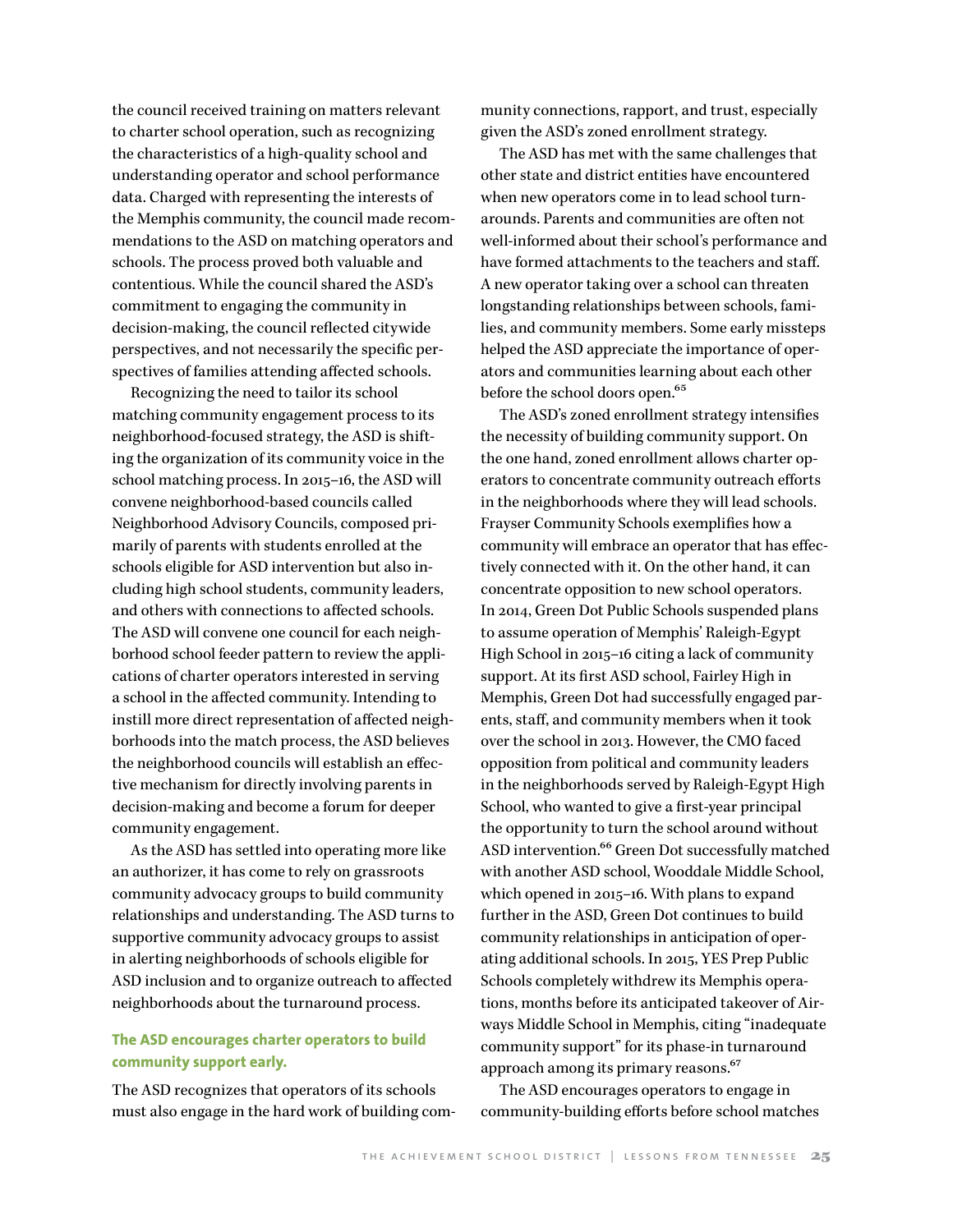are made, and to mobilize its existing parent base when expanding into new schools to build support and understanding among families. As part of the ASD's new school matching process with Neighborhood Advisory Councils, charter operators in the ASD will conduct parent and stakeholder meetings and activities at the beginning of the school matching process in the fall, to learn about the needs of students and how they can tailor their models to best serve individual communities.<sup>68</sup>

Some operators have effectively gained the trust of the communities they serve. Local leaders tapped to run ASD schools, such as Patrick Washington, principal of Promise Academy (Spring Hill), have built upon existing relationships with the neighborhood community. Promise Academy's flagship school, Hollywood, opened in 2005 as a charter school authorized by Shelby County Schools. The second school opened in 2014 in a nearby neighborhood as a phase-in turnaround school in the ASD. The year before Promise Academy assumed operation of the school, Washington, a successful former teacher and principal in Memphis schools, held "office hours" to meet with parents, students, and other community leaders. These sessions and luncheons, dinners, and community gatherings such as "Dads and Donuts" provided an opportunity for Washington and other school leaders to answer questions about Promise Academy and address any community concerns. "We believed it was important to saturate the community with information about our school, and we were completely transparent about our intentions, potential challenges, strategies, and plans to transform [the new ASD school] into a high-performing school," Washington said. Promise Academy continues to offer parents and stakeholders opportunities to provide feedback through surveys, individual meetings, "Principal Round Table" meetings and school cultural walk-throughs. These efforts have helped garner Promise Academy an A+ rating from 98 percent of respondents to its most recent parent survey.<sup>69</sup>

National operators have to work a little harder to overcome their "outsider" status, but they have also built meaningful relationships with the Memphis communities they serve. Aspire opened its first school in the ASD (and its first school outside California) in 2012–13, but started meeting with community leaders, advocates, parents, students, principals, and community groups in Memphis in fall 2011. Aspire also paid for some Memphis residents to visit its California schools to learn about the school, its model, and leaders prior to opening their first school in Tennessee. After Aspire was officially matched to operate Hanley Elementary School, school leaders worked with the district to plan parent meetings and events throughout the year before the school opened.70

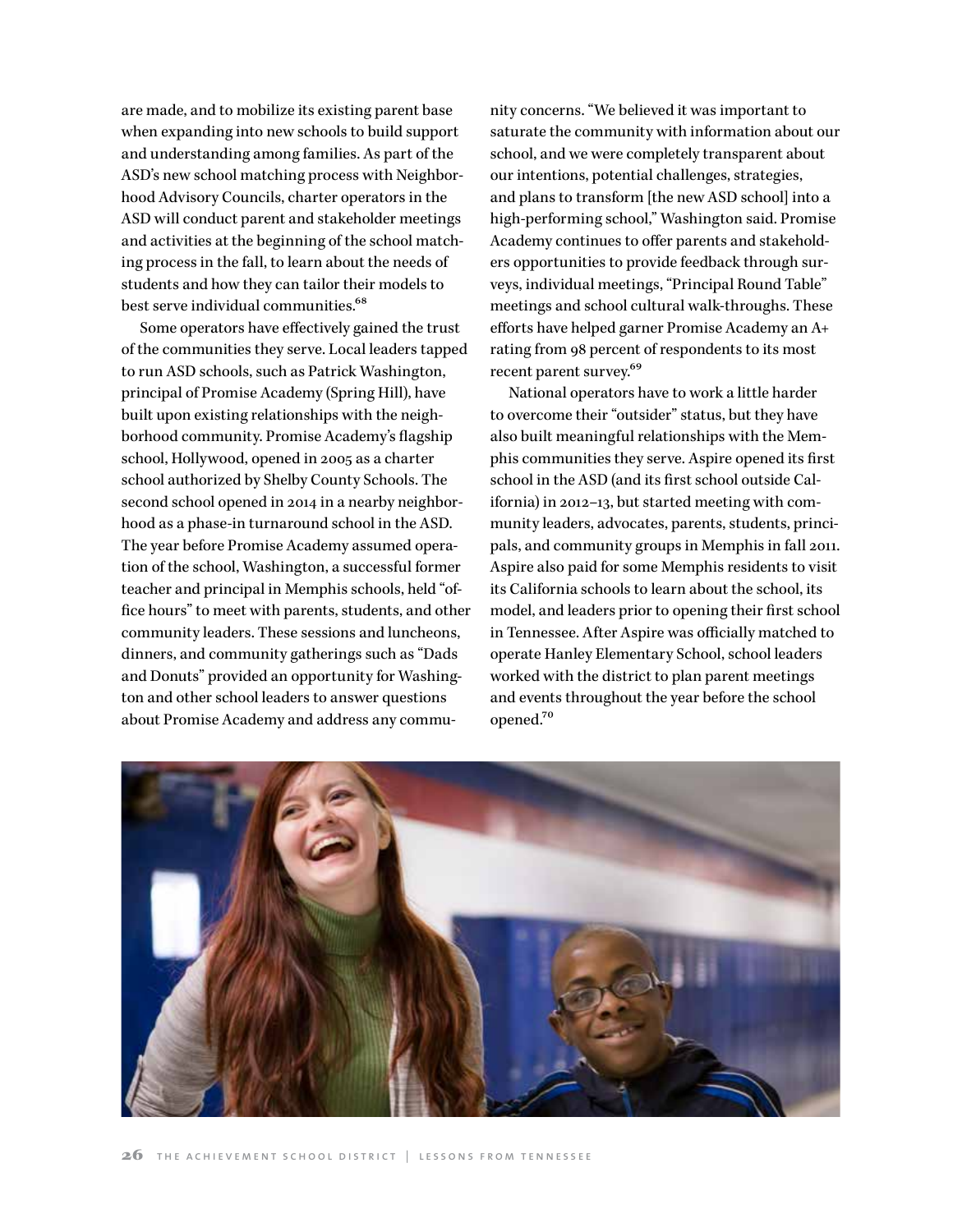

## *Conclusions*

With its focus on ensuring high-quality schools that serve neighborhood communities, Tennessee's ASD is defining what it means to be a statewide turnaround district in its own way. While both Louisiana's RSD and Tennessee's ASD were established to improve low-performing schools and student outcomes, their genesis and implementation stories were driven by their different contexts. These portfolio districts will vary, and state laws and implementation policies and practices should reflect these differences.

Just a few years into its implementation, the Tennessee story remains one to watch. Memphis schools targeted for turnaround interventions in both the ASD and Shelby County's iZone are showing promising signs of improvement, but are still far behind the stated goal of performing in the top 25 percent of schools in the state. As a direct authorizer and operator of schools, and as an alternative school governance model, the ASD has helped effect these improvements. The ASD is motivating local districts to take more aggressive and innovative approaches to turning around chronically low-performing schools.

The true measure of ASD success will become clearer in the coming years as the portfolio of ASD schools matures and demonstrates a multiyear track record of student academic performance. The long-term legacy of the ASD will hinge on how public officials, school operators, philanthropic organizations, and community members navigate many of the topics covered in this report:

- **1. Public school governance.** The Tennessee experience demonstrates how effectively statewide districts can be used to influence district-led turnaround efforts. In Memphis, the ASD must continue to serve as both a collaborator and competitor with Shelby County Schools to encourage district efforts to address low-performing schools. And Shelby County Schools must evolve its management and governance practices to effectively and sustainably serve as a portfolio manager of charter, iZone, and traditional schools while navigating the political and logistical challenges of incorporating some ASD schools back into the district.
- **2. Schools and operators.** The ASD's long-term success will depend on its continuing collabo-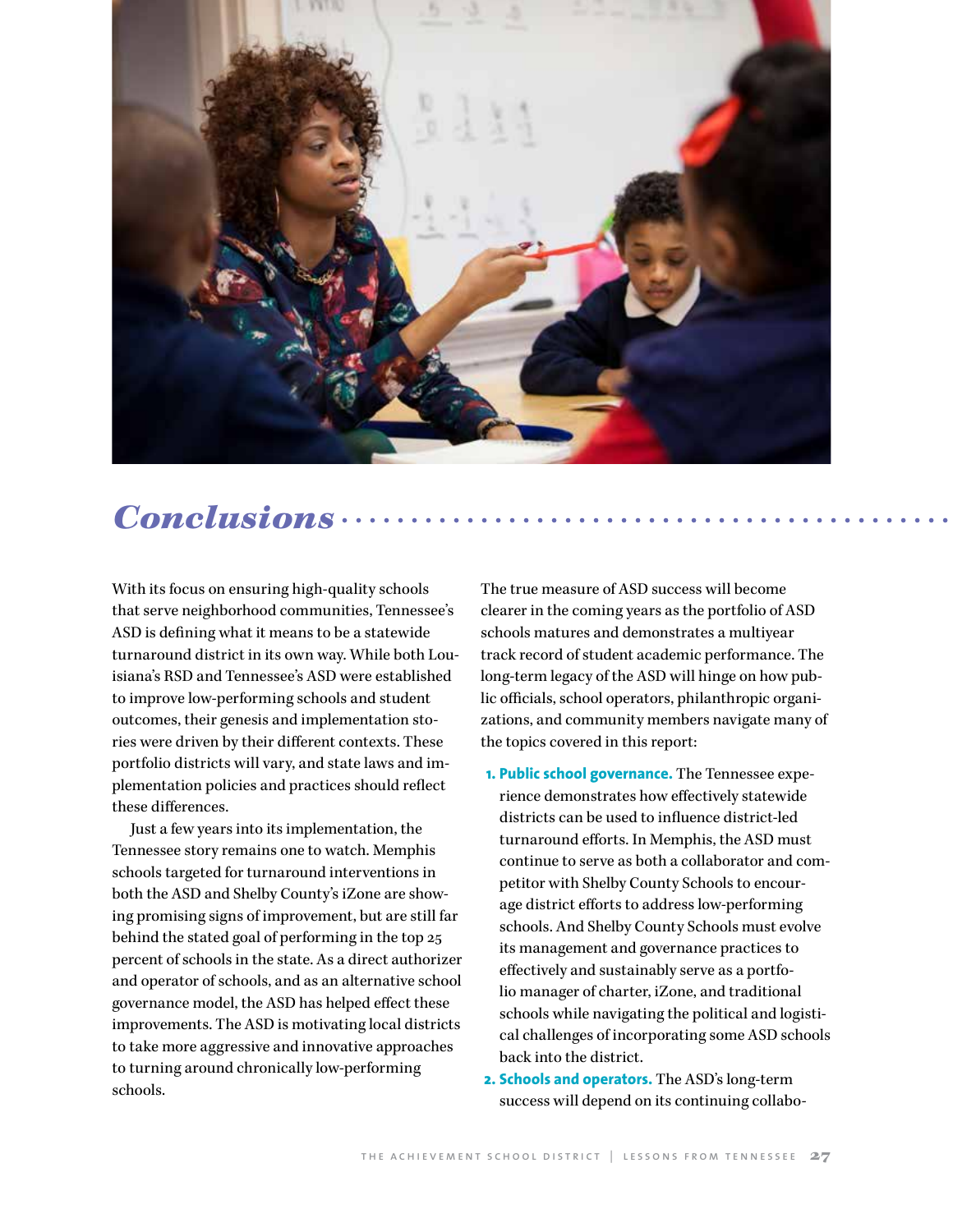

ration with high-quality operators and districtgoverned iZones, and on whether ASD charter schools are able to have the same kind of impact on student learning with zoned enrollment as they have in choice environments.

- **3. Educator talent.** The ASD must work to expand the pipeline of exceptional educators, with ASD schools becoming highly effective at attracting, developing, and retaining talent, and by catalyzing continued investments in the workforce that increases the number of effective educators committed to working in disadvantaged communities.
- **4. Equitable access to schools.** ASD schools must truly become neighborhood schools of choice, with high percentages of students enrolling in neighborhood ASD schools that are able to meet the needs of all students, including students with learning disabilities and other vulnerable student populations.

#### **5. Community engagement and participation.**

Families and community members must have accurate and reliable information about the performance of public schools in order to productively participate in decisions about what organizations operate neighborhood schools. The process for soliciting input into the school matching process must continue to evolve so that families and communities develop a greater sense of trust and confidence about the role of a state entity in authorizing local public schools.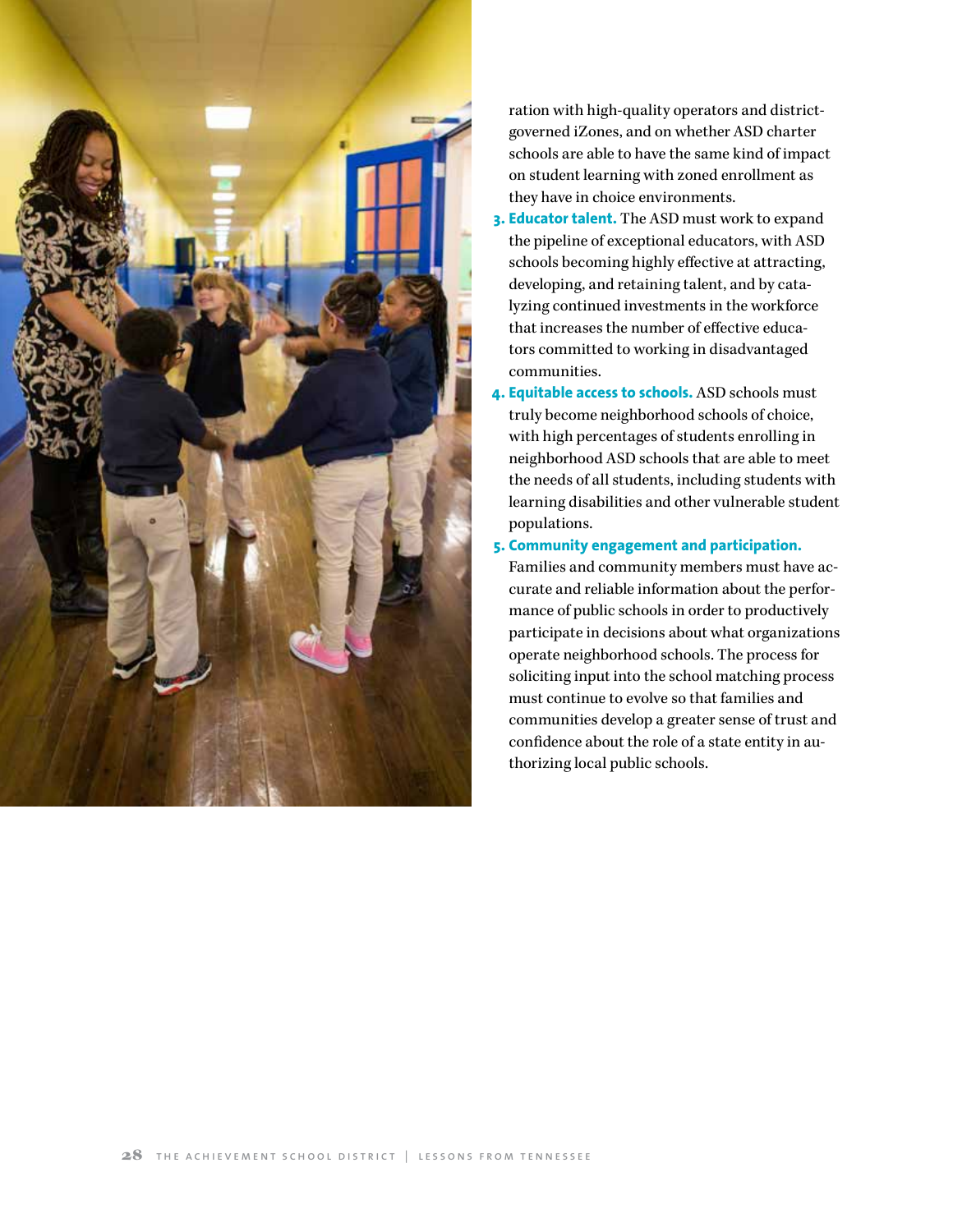| 2010-2015 Achievement School District Milestones |                                                                                                                                                                                                                                                                                                                                                                                                                                                                                                                                                                               |  |  |  |  |  |
|--------------------------------------------------|-------------------------------------------------------------------------------------------------------------------------------------------------------------------------------------------------------------------------------------------------------------------------------------------------------------------------------------------------------------------------------------------------------------------------------------------------------------------------------------------------------------------------------------------------------------------------------|--|--|--|--|--|
| 2010                                             | January 15<br>Tennessee legislature passes First to the Top Act<br>January 18<br>Tennessee submits Race to the Top (RTTT) application<br>April<br>U.S. Department of Education (USDOE) awards \$500 million RTTT funding to Tennessee<br><b>August</b><br>Tennessee is awarded USDOE Investing in Innovation (i3) grant pursued in partnership with New Orleans;<br>Tennessee receives \$6.8 million to support charter-operated turnarounds                                                                                                                                  |  |  |  |  |  |
| 2011                                             | May<br>Chris Barbic, former leader of YES Prep Public Schools, appointed as ASD superintendent<br>June<br>Public Chapter 466 allows ASD to authorize new-start charter operators in the ASD<br>August<br>Tennessee Department of Education (TDOE) announces request for qualifications (RFQ) from organizations<br>interested in opening charter schools in the ASD in the 2012-13 school year<br><b>November</b><br>ASD announces first three ASD-approved operators for school turnarounds: Gestalt Community Schools,<br>LEAD Public Schools, and Capstone Education Group |  |  |  |  |  |
| 2012                                             | <b>February</b><br>USDOE approves Tennessee ESEA (Elementary and Secondary Education Act) waiver<br><b>May</b><br>Public Chapter 962 legislation gives ASD LEA-like autonomies and gives local education agencies (LEAs)<br>authority to establish Innovation Zones (iZones)<br><b>August</b><br>First cohort of ASD schools opens: 3 direct-run Achievement Schools; 3 charter schools - of which 1 is charter<br>school in Nashville and other 5 schools are in Memphis<br><b>August</b><br>Memphis City Schools selects seven schools for its proposed iZone               |  |  |  |  |  |
| 2013                                             | August<br>Second cohort of ASD schools opens, bringing total ASD schools to 17-11 charter, 6 direct-run; 16 total in<br>Memphis plus 1 charter school in Nashville<br>July<br>Memphis City Schools and Shelby County Schools merger finalized                                                                                                                                                                                                                                                                                                                                 |  |  |  |  |  |
| 2014                                             | <b>January</b><br>ASD open first alternative school, Pathways in Education, in Memphis<br><b>August</b><br>Third cohort of ASD schools opens, bringing total schools to 23 - 18 charter schools, 5 direct-<br>run; 1 charter school in Nashville and 22 schools total in Memphis                                                                                                                                                                                                                                                                                              |  |  |  |  |  |
| 2015                                             | August - Fourth cohort of ASD schools opens with 1 in Nashville, 5 in Memphis, bringing total ASD<br>schools to 29                                                                                                                                                                                                                                                                                                                                                                                                                                                            |  |  |  |  |  |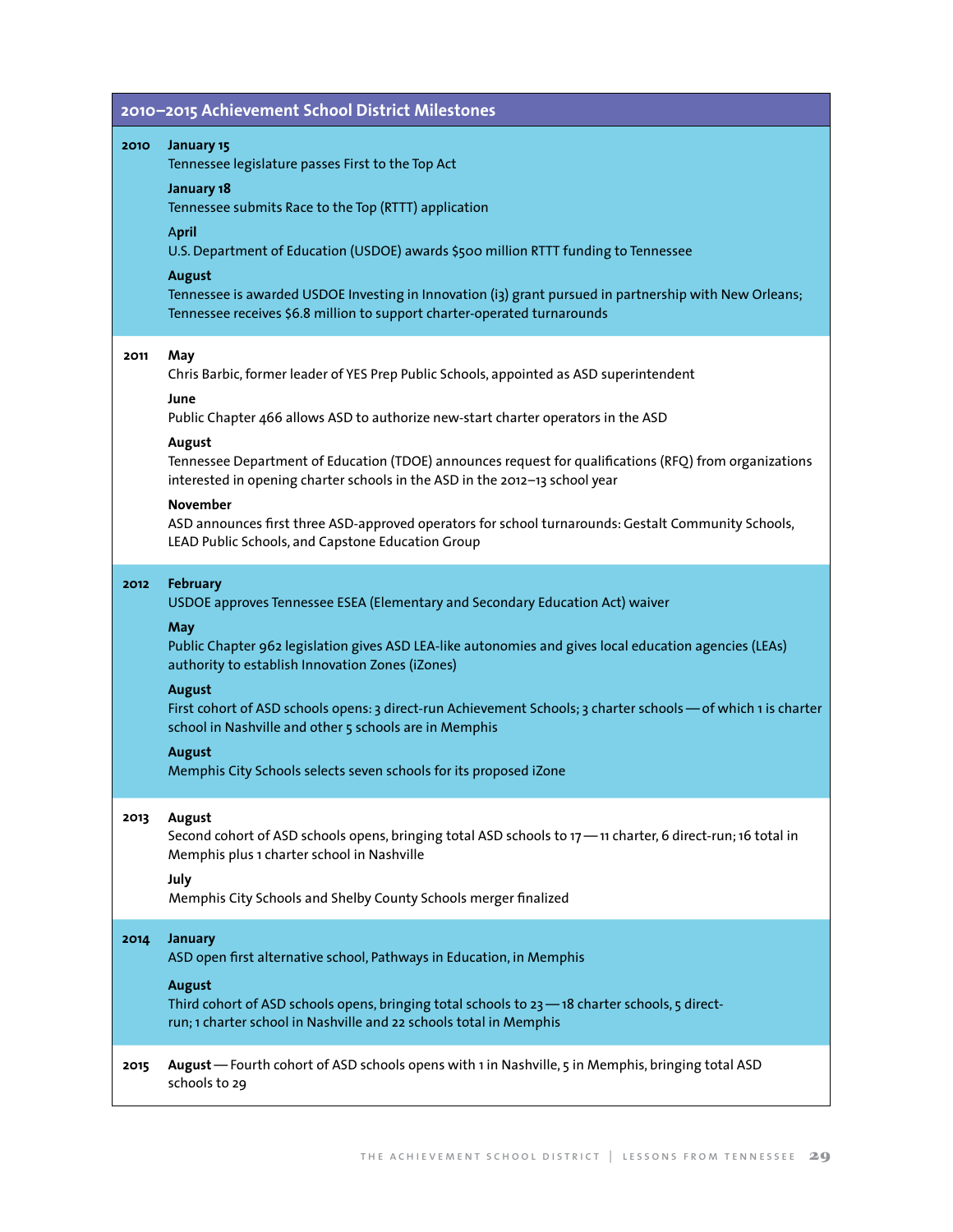#### **ASD Schools, Cohorts 1–4**

| <b>ASD School</b>                         | <b>Former School</b>   | <b>ES</b><br><b>MS</b><br><b>High</b> | Operator                                   | <b>Cohort</b>  | <b>Opening</b><br>Year | Model:<br>New/<br><b>Whole-</b><br>school<br>turnaround/<br><b>Phase-in</b> |
|-------------------------------------------|------------------------|---------------------------------------|--------------------------------------------|----------------|------------------------|-----------------------------------------------------------------------------|
| Brick Church College Prep*                | <b>Brick Church MS</b> | <b>MS</b>                             | <b>LEAD</b>                                | $\mathbf{1}$   | 2012                   | Phase-in                                                                    |
| Cornerstone Prep-Lester                   | Lester ES              | ES.                                   | Capstone                                   | $\mathbf{1}$   | 2012                   | Phase-in                                                                    |
| Humes Prep Academy                        | Humes MS               | MS                                    | Gestalt                                    | 1              | 2012                   | Phase-in                                                                    |
| <b>Corning Achievement</b>                | <b>Corning ES</b>      | ES.                                   | <b>ASD Direct-Run</b>                      | $\mathbf{1}$   | 2012                   | Turnaround                                                                  |
| Frayser Achievement                       | Frayser ES             | ES                                    | ASD Direct-Run                             | 1              | 2012                   | Turnaround                                                                  |
| Westside Achievement                      | <b>Westside MS</b>     | <b>MS</b>                             | <b>ASD Direct-Run</b>                      | $\mathbf{1}$   | 2012                   | Turnaround                                                                  |
| KIPP: Memphis Academy<br>Elementary       | Shannon ES             | ES.                                   | <b>KIPP Memphis</b>                        | $\overline{2}$ | 2013                   | Phase-in                                                                    |
| KIPP: Memphis Prep Middle                 | <b>Corry MS</b>        | <b>MS</b>                             | <b>KIPP Memphis</b>                        | $\overline{2}$ | 2013                   | Phase-in                                                                    |
| Aspire Hanley #1                          |                        | MS                                    | Aspire                                     | 2              | 2013                   | Turnaround                                                                  |
| <b>Aspire Hanley #2</b>                   | <b>Hanley ES</b>       | ES/MS                                 | Aspire                                     | $\overline{2}$ | 2013                   | Turnaround                                                                  |
| Klondike Prep Academy                     | Klondike ES            | ES                                    | Gestalt                                    | $\mathbf{2}$   | 2013                   | Phase-in                                                                    |
| <b>Grad Academy</b>                       | South Side<br>MS site  | High                                  | New Tech Network                           | $\overline{2}$ | 2013                   | <b>New</b>                                                                  |
| Georgian Hills Achievement                | Georgian Hills ES      | ES.                                   | ASD Direct-Run                             | $\overline{2}$ | 2013                   | Turnaround                                                                  |
| <b>Whitney Achievement</b>                | <b>Whitney ES</b>      | ES.                                   | <b>ASD Direct-Run</b>                      | $\overline{2}$ | 2013                   | Turnaround                                                                  |
| Fairley HS                                | Fairley High           | High                                  | Green Dot                                  | 3              | 2014                   | Turnaround                                                                  |
| KIPP: Memphis University<br>Middle School |                        | <b>MS</b>                             | <b>KIPP Memphis</b>                        | 3              | 2014                   | <b>New</b>                                                                  |
| Aspire Coleman ES                         | Coleman ES             | ES.                                   | Aspire                                     | 3              | 2014                   | Turnaround                                                                  |
| <b>MLK College Prep HS</b>                | Frayser High           | High                                  | <b>Frayser Community</b><br><b>Schools</b> | $\overline{3}$ | 2014                   | Turnaround                                                                  |
| Freedom Prep                              | Westwood               | ES.                                   | Freedom Prep                               | 3              | 2014                   | Phase-in                                                                    |
| Pathways in Education-<br>Frayser         |                        | Alt MS/<br>High                       | Pathways in<br>Education                   | 3              | 2014                   | <b>New</b>                                                                  |
| Pathways in Education-<br>Whitehaven      |                        | Alt MS/<br>High                       | Pathways in<br>Education                   | 3              | 2014                   | New                                                                         |
| Lester Prep                               | Lester MS              | <b>MS</b>                             | Capstone                                   | $\overline{3}$ | 2014                   | Phase-in                                                                    |
| Promise Spring Hill                       | Spring Hill ES         | ES                                    | Promise Academy                            | 3              | 2014                   | Phase-in                                                                    |
| Neelys Bend College Prep*                 | Neely's Bend MS        | <b>MS</b>                             | <b>LEAD</b>                                | $\overline{4}$ | 2015                   | Phase-in                                                                    |
| Wooddale MS                               | Wooddale MS            | MS                                    | Green Dot                                  | 4              | 2015                   | Turnaround                                                                  |
| <b>KIPP: Memphis Prep</b><br>Elementary   |                        | ES.                                   | <b>KIPP Memphis</b>                        | $\overline{4}$ | 2015                   | <b>New</b>                                                                  |
| Libertas School                           | <b>Brookmeade ES</b>   | ES.                                   | Libertas                                   | 4              | 2015                   | Phase-in                                                                    |
| <b>Memphis Scholars</b>                   | Florida-Kansas ES      | ES.                                   | <b>Scholar Academies</b>                   | $\overline{4}$ | 2015                   | Turnaround                                                                  |
| Cornerstone Prep, Denver                  | Denver ES              | ES                                    | Capstone                                   | 4              | 2015                   | Turnaround                                                                  |

\* Schools located in Nashville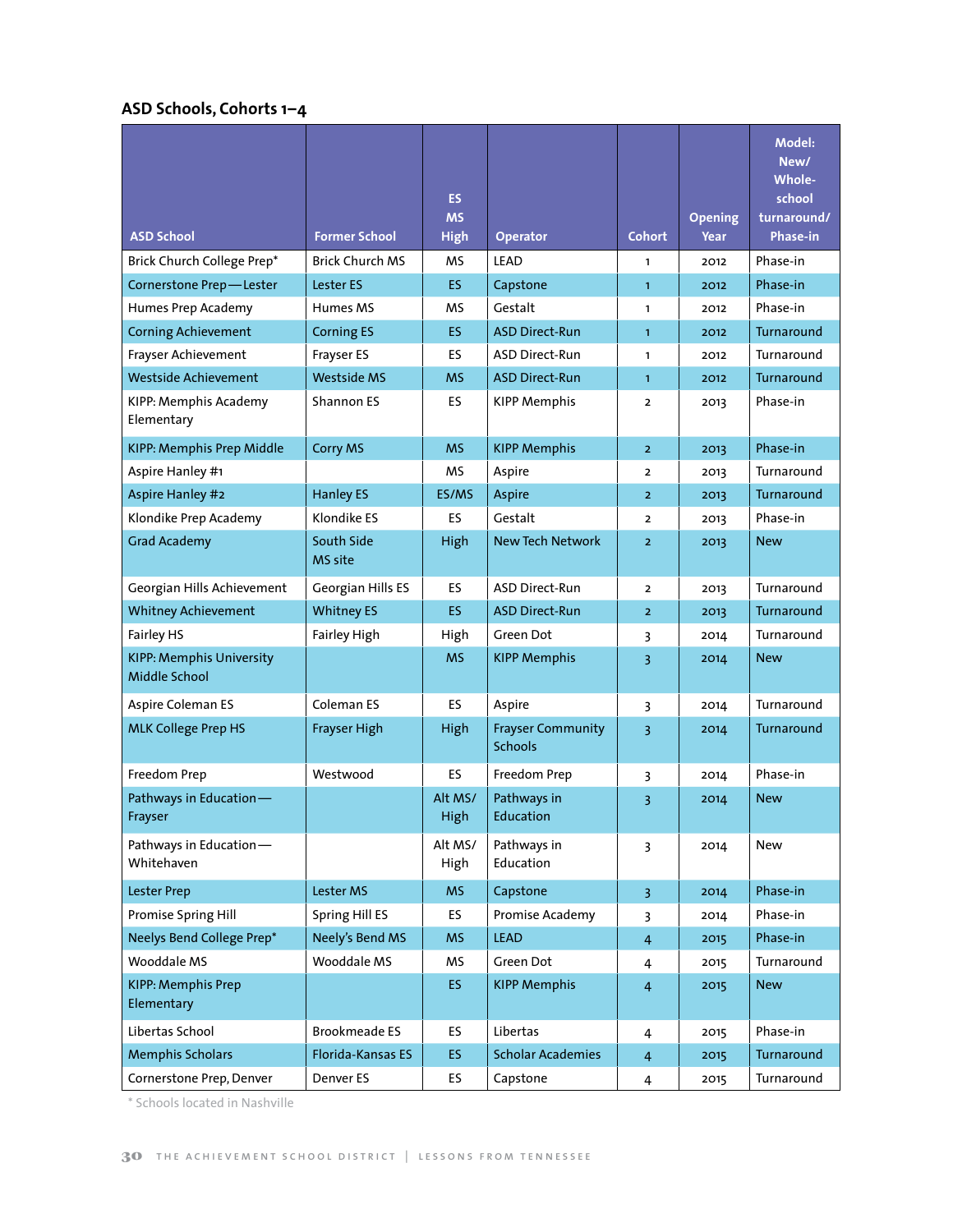#### **notes**

1. Tennessee ranked 41st nationally in fourth-grade reading, 46th in fourth-grade math, 39th in eighth-grade reading, and 42nd in eighth-grade math, despite state assessments showing proficiency rates close to 90 percent or better. Tennessee Race to the Top application, submitted to USDOE January 18, 2010

2. Tennessee Race to the Top application, submitted to USDOE January 18, 2010

3. U.S. Chamber of Commerce. (2007). *Leaders and Laggards: A state-by-state report card on educational effectiveness.* Institute for a Competitive Workforce. Retrieved from [http://www.uschamber](http://www.uschamberfoundation.org/sites/default/files/publication/edu/2007%20Leaders%20%26%20Laggards.pdf) [foundation.org/sites/default/files/publication/edu/2007%20](http://www.uschamberfoundation.org/sites/default/files/publication/edu/2007%20Leaders%20%26%20Laggards.pdf) [Leaders%20%26%20Laggards.pdf](http://www.uschamberfoundation.org/sites/default/files/publication/edu/2007%20Leaders%20%26%20Laggards.pdf)

4. Tn. Pub. Ch. 2 (2010)

5. Vaughan, D., et al. (2011). *Transforming public education in New Orleans: The Recovery School District*. New Orleans, LA: Tulane University's Scott S. Cowen Institute for Public Education Initiatives. Retrieved from [http://www.coweninstitute.com/wp-content](http://www.coweninstitute.com/wp-content/uploads/2011/12/History-of-the-RSD-Report-2011.pdf) [/uploads/2011/12/History-of-the-RSD-Report-2011.pdf](http://www.coweninstitute.com/wp-content/uploads/2011/12/History-of-the-RSD-Report-2011.pdf); Tulane University: Scott S. Cowen Institute for Public Education Initiatives. (2010). "Recovery School District of Louisiana." Retrieved from [http://www.coweninstitute.com/wp-content/uploads/2010/03](http://www.coweninstitute.com/wp-content/uploads/2010/03/SPELA-RSD.pdf) [/SPELA-RSD.pdf](http://www.coweninstitute.com/wp-content/uploads/2010/03/SPELA-RSD.pdf)

6. For an authoritative account of the origins of the RSD, see Vaughan, D., et al. (2011). *Transforming public education in New Orleans: The Recovery School District*. New Orleans, LA: Tulane University's Scott S. Cowen Institute for Public Education Initiatives. Retrieved from [http://www.coweninstitute.com/wp-content](http://www.coweninstitute.com/wp-content/uploads/2011/12/History-of-the-RSD-Report-2011.pdf) [/uploads/2011/12/History-of-the-RSD-Report-2011.pdf](http://www.coweninstitute.com/wp-content/uploads/2011/12/History-of-the-RSD-Report-2011.pdf)

7. Smith, N. (2013). *Redefining the school district in Tennessee.* Thomas B. Fordham Institute. Retrieved from [http://edex.s3-us](http://edex.s3-us-west-2.amazonaws.com/publication/pdfs/20130423-Redefining-the-School-District-in-Tennessee-FINAL_7.pdf) [-west-2.amazonaws.com/publication/pdfs/20130423-Redefining](http://edex.s3-us-west-2.amazonaws.com/publication/pdfs/20130423-Redefining-the-School-District-in-Tennessee-FINAL_7.pdf) [-the-School-District-in-Tennessee-FINAL\\_7.pdf](http://edex.s3-us-west-2.amazonaws.com/publication/pdfs/20130423-Redefining-the-School-District-in-Tennessee-FINAL_7.pdf);

8. Public Impact: Holly, C., Field, T., Kim, J., & Hassel, B. C., and New Schools for New Orleans: Runyan-Shefa, M., Stone, M., and Zaunbrecher, D. (2015). *Ten years in New Orleans: Public school resurgence and the path ahead.* New Orleans, LA: New Schools for New Orleans. Retrieved from [http://www.newschoolsfornew](http://www.newschoolsforneworleans.org/wp-content/uploads/2015/06/Public-School-Resurgence-Full-Report-FINAL.pdf) [orleans.org/wp-content/uploads/2015/06/Public-School](http://www.newschoolsforneworleans.org/wp-content/uploads/2015/06/Public-School-Resurgence-Full-Report-FINAL.pdf) [-Resurgence-Full-Report-FINAL.pdf](http://www.newschoolsforneworleans.org/wp-content/uploads/2015/06/Public-School-Resurgence-Full-Report-FINAL.pdf)

9. See Smith. N. (2015). *Redefining the school district in America.* Thomas B. Fordham Institute. Retrieved from [http://edex.s3-us](http://edex.s3-us-west-2.amazonaws.com/publication/pdfs/Redefining%20the%20School%20District%20in%20America_Final.pdf) [-west-2.amazonaws.com/publication/pdfs/Redefining%20the%20](http://edex.s3-us-west-2.amazonaws.com/publication/pdfs/Redefining%20the%20School%20District%20in%20America_Final.pdf) [School%20District%20in%20America\\_Final.pdf](http://edex.s3-us-west-2.amazonaws.com/publication/pdfs/Redefining%20the%20School%20District%20in%20America_Final.pdf)

10. In a three-part series, Nelson Smith examined the work of the three first statewide turnaround districts in Louisiana, Tennessee and Michigan. See Smith, N. (2013). *Redefining the school district in Tennessee.* Thomas B. Fordham Institute. Retrieved from [http://edex.s3-us-west-2.amazonaws.com/publication/pdfs/2013](http://edex.s3-us-west-2.amazonaws.com/publication/pdfs/20130423-Redefining-the-School-District-in-Tennessee-FINAL_7.pdf) [0423-Redefining-the-School-District-in-Tennessee-FINAL\\_7.pdf;](http://edex.s3-us-west-2.amazonaws.com/publication/pdfs/20130423-Redefining-the-School-District-in-Tennessee-FINAL_7.pdf) Smith, N. (2014). *Redefining the school district in Michigan.* Thomas B. Fordham Institute. Retrieved from [http://edex.s3-us](http://edex.s3-us-west-2.amazonaws.com/publication/pdfs/Redefining-the-School-District-in-Michigan-FINAL.pdf) [-west-2.amazonaws.com/publication/pdfs/Redefining-the](http://edex.s3-us-west-2.amazonaws.com/publication/pdfs/Redefining-the-School-District-in-Michigan-FINAL.pdf) [-School-District-in-Michigan-FINAL.pdf](http://edex.s3-us-west-2.amazonaws.com/publication/pdfs/Redefining-the-School-District-in-Michigan-FINAL.pdf); Smith, N. (2015). *Redefining the school district in America.* Thomas B. Fordham Institute. Retrieved from [http://edex.s3-us-west-2.amazonaws.com](http://edex.s3-us-west-2.amazonaws.com/publication/pdfs/Redefining%20the%20School%20District%20in%20America_Final.pdf) [/publication/pdfs/Redefining%20the%20School%20District%](http://edex.s3-us-west-2.amazonaws.com/publication/pdfs/Redefining%20the%20School%20District%20in%20America_Final.pdf) [20in%20America\\_Final.pdf](http://edex.s3-us-west-2.amazonaws.com/publication/pdfs/Redefining%20the%20School%20District%20in%20America_Final.pdf)

11. Public Impact: Holly, C., Field, T., Kim, J., & Hassel, B. C., and New Schools for New Orleans: Runyan-Shefa, M., Stone, M., and Zaunbrecher, D. (2015). *Ten years in New Orleans: Public school resurgence and the path ahead.* New Orleans, LA: New Schools for New Orleans. Retrieved from [http://www.newschoolsforneworleans.org](http://www.newschoolsforneworleans.org/wp-content/uploads/2015/06/Public-School-Resurgence-Full-Report-FINAL.pdf) [/wp-content/uploads/2015/06/Public-School-Resurgence-Full](http://www.newschoolsforneworleans.org/wp-content/uploads/2015/06/Public-School-Resurgence-Full-Report-FINAL.pdf) [-Report-FINAL.pdf](http://www.newschoolsforneworleans.org/wp-content/uploads/2015/06/Public-School-Resurgence-Full-Report-FINAL.pdf)

12. Tennessee Race to the Top application, submitted to USDOE January 18, 2010.

13. Chris Barbic interview, March 19, 2015.

14. Alternatively, the commissioner may impose two other interventions for Priority schools: 1) placement in an LEA-run Innovation Zone; or 2) LEA adoption of a School Improvement Grant (SIG) intervention model or other LEA-led school improvement process approved by the commissioner. Tenn. Code Ann. § 49-1-602(b)(2)

15. Tenn. Code Ann. § 49-1-602(b)(1) requires the commissioner to re-evaluate schools for Priority status every three years.

16. Tn. Pub. Ch. 390 (2015)

17. Achievement School District. (2015, July). *"Building the possible: Year three results."* Retrieved from [http://achievementschool](http://achievementschooldistrict.org/wp-content/uploads/2015/07/ASD-3rd-Year-Results-Presentation.pdf) [district.org/wp-content/uploads/2015/07/ASD-3rd-Year-Results](http://achievementschooldistrict.org/wp-content/uploads/2015/07/ASD-3rd-Year-Results-Presentation.pdf) [-Presentation.pdf](http://achievementschooldistrict.org/wp-content/uploads/2015/07/ASD-3rd-Year-Results-Presentation.pdf)

18. Tenn. Code Ann. § 49-1-614(d)(1)

19. Tenn. Code Ann. §§ 49-1-614(b) and 49-13-106 authorize the ASD to directly run schools, authorize charter schools, and contract with nonprofit entities to operate schools and provide services to students. Hence, contract schools are not ASD charter schools.

20. Achievement School District. (2015, July). *"Building the possible: Year three results."* Retrieved from [http://achievementschool](http://achievementschooldistrict.org/wp-content/uploads/2015/07/ASD-3rd-Year-Results-Presentation.pdf) [district.org/wp-content/uploads/2015/07/ASD-3rd-Year-Results](http://achievementschooldistrict.org/wp-content/uploads/2015/07/ASD-3rd-Year-Results-Presentation.pdf) [-Presentation.pdf](http://achievementschooldistrict.org/wp-content/uploads/2015/07/ASD-3rd-Year-Results-Presentation.pdf)

21. Algebra I, Algebra II, English I, English II, and Biology I. [http://](http://achievementschooldistrict.org/wp-content/uploads/2015/07/ASD-3rd-Year-Results-Presentation.pdf) [achievementschooldistrict.org/wp-content/uploads/2015/07/ASD](http://achievementschooldistrict.org/wp-content/uploads/2015/07/ASD-3rd-Year-Results-Presentation.pdf) [-3rd-Year-Results-Presentation.pdf](http://achievementschooldistrict.org/wp-content/uploads/2015/07/ASD-3rd-Year-Results-Presentation.pdf)

22. Walker, L. (2015, Aug. 12). *"The ASD: A catalyst for dramatic improvement."* Achievement School District. Retrieved from [http://](http://achievementschooldistrict.org/catalyst-for-dramatic-improvement/) [achievementschooldistrict.org/catalyst-for-dramatic](http://achievementschooldistrict.org/catalyst-for-dramatic-improvement/) [-improvement/](http://achievementschooldistrict.org/catalyst-for-dramatic-improvement/)

23. Public Impact: Holly, C., Field, T., Kim, J., & Hassel, B. C., and New Schools for New Orleans: Runyan-Shefa, M., Stone, M., and Zaunbrecher, D. (2015). *Ten years in New Orleans.* New Orleans, LA: New Schools for New Orleans. Retrieved from [http://www](http://www.newschoolsforneworleans.org/wp-content/uploads/2015/06/Public-School-Resurgence-Full-Report-FINAL.pdf) [.newschoolsforneworleans.org/wp-content/uploads/2015/06](http://www.newschoolsforneworleans.org/wp-content/uploads/2015/06/Public-School-Resurgence-Full-Report-FINAL.pdf) [/Public-School-Resurgence-Full-Report-FINAL.pdf](http://www.newschoolsforneworleans.org/wp-content/uploads/2015/06/Public-School-Resurgence-Full-Report-FINAL.pdf) 

24. National Alliance for Public Charter Schools. (n.d.). "Total number of schools." Retrieved from [http://dashboard.public](http://dashboard.publiccharters.org/dashboard/schools/page/overview/district/TN-2/year/2012) [charters.org/dashboard/schools/page/overview/district/TN-2](http://dashboard.publiccharters.org/dashboard/schools/page/overview/district/TN-2/year/2012) [/year/2012;](http://dashboard.publiccharters.org/dashboard/schools/page/overview/district/TN-2/year/2012)

25. Tennessee Department of Education. (n.d.). "Data available for download: Attendance and graduation files, school-level, 2012." Retrieved from<https://www.tn.gov/education/topic/data-downloads>

26. Shelby County Schools. (n.d.). "Schools with iZone program." Retrieved from [http://www.scsk12.org/uf/webadmin/foundation](http://www.scsk12.org/uf/webadmin/foundation/schools/?findschool=&level=&category=izone) [/schools/?findschool=&level=&category=izone](http://www.scsk12.org/uf/webadmin/foundation/schools/?findschool=&level=&category=izone)

27. Achievement School District. (n.d.). "Campuses." Retrieved from [http://achievementschooldistrict.org/campuses/.](http://achievementschooldistrict.org/campuses/) Tenn. Code Ann. §§ 49-1-614(b) and 49-13-106 authorize the ASD to directly run schools, authorize charter schools, and contract with nonprofit entities to operate schools and provide services to students. Hence, contract schools are not ASD charter schools.

28. Center for Research on Education Outcomes. (2013). *National charter school study 2013.* Stanford University. Retrieved from [http://](http://credo.stanford.edu/documents/NCSS%202013%20Final%20Draft.pdf) [credo.stanford.edu/documents/NCSS%202013%20Final%20Draft.pdf](http://credo.stanford.edu/documents/NCSS%202013%20Final%20Draft.pdf) 29. Tn. Pub. Ch. 466 (2012)

30. Tn. Pub. Ch. 962 (2012)

31. Tenn. Code Ann. § 49-1-614(a)

32. Tn. Pub. Ch. 962; Tenn. Code Ann. § 49-1-614(d)

33. Chris Barbic interview, August 14, 2015

34. Tn. Pub. Ch. 962 (2012)

35. Achievement School District. (2015, July). *"Building the possi-*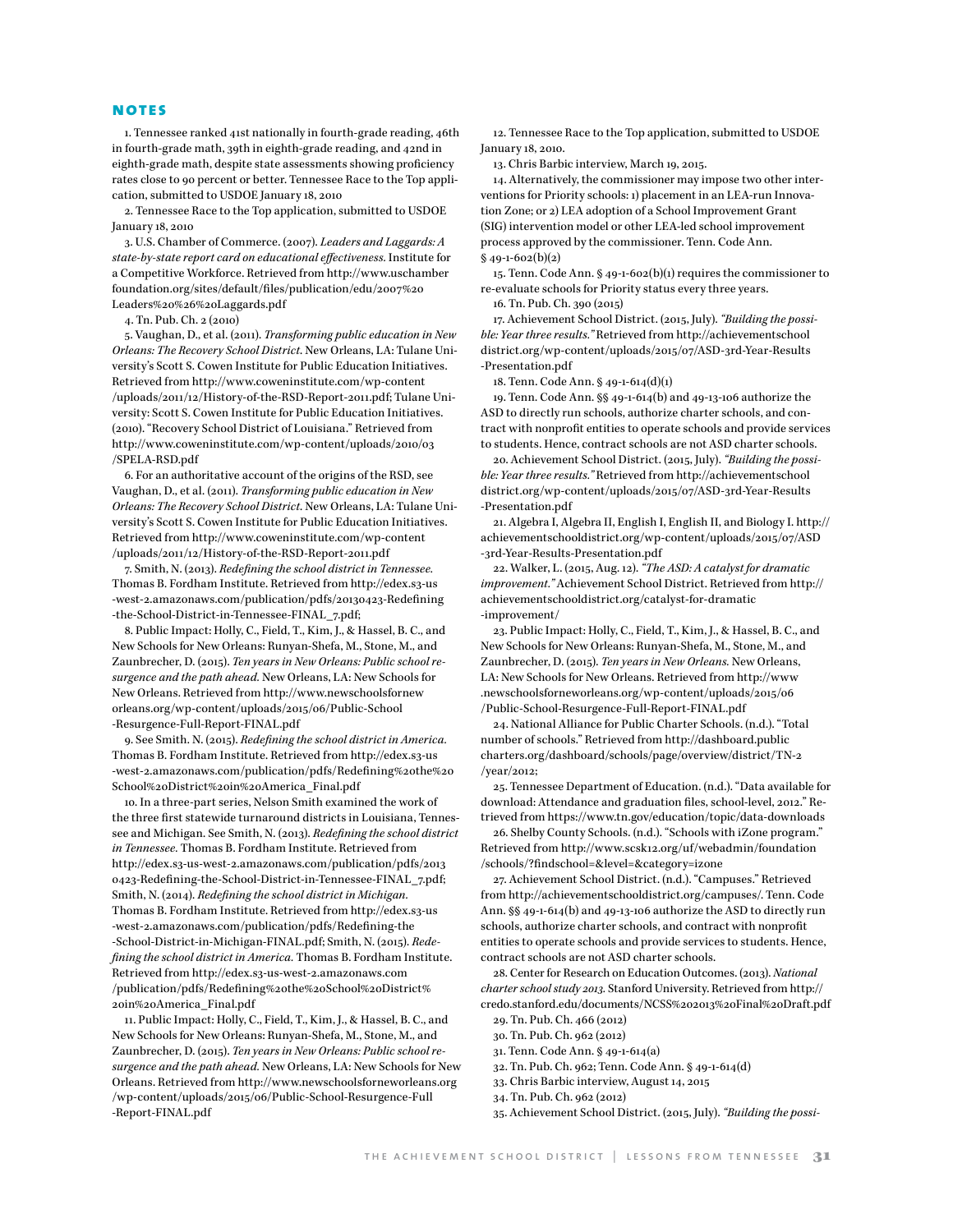*ble."* Retrieved from [http://achievementschooldistrict.org/wp](http://achievementschooldistrict.org/wp-content/uploads/2015/07/ASD-3rd-Year-Results-Presentation.pdf) [-content/uploads/2015/07/ASD-3rd-Year-Results-Presentation.pdf](http://achievementschooldistrict.org/wp-content/uploads/2015/07/ASD-3rd-Year-Results-Presentation.pdf)

36. See Chris Barbic, ASD superintendent, and Dorsey Hopson, Shelby County Schools superintendent interview, May 29, 2015. Retrieved from [http://video.memphisdailynews.com/2015/06/01](http://video.memphisdailynews.com/2015/06/01/superintendents-chris-barbic-and-dorsey-hopson-compare-education-notes/) [/superintendents-chris-barbic-and-dorsey-hopson-compare](http://video.memphisdailynews.com/2015/06/01/superintendents-chris-barbic-and-dorsey-hopson-compare-education-notes/) [-education-notes/;](http://video.memphisdailynews.com/2015/06/01/superintendents-chris-barbic-and-dorsey-hopson-compare-education-notes/) [http://tn.chalkbeat.org/2015/04/21/charter](http://tn.chalkbeat.org/2015/04/21/charter-schools-scramble-for-students-in-memphis-as-options-grow-and-enrollment-dwindles/#.VgX0istVhBe) [-schools-scramble-for-students-in-memphis-as-options-grow-and](http://tn.chalkbeat.org/2015/04/21/charter-schools-scramble-for-students-in-memphis-as-options-grow-and-enrollment-dwindles/#.VgX0istVhBe) [-enrollment-dwindles/#.VdzFNflVhBd](http://tn.chalkbeat.org/2015/04/21/charter-schools-scramble-for-students-in-memphis-as-options-grow-and-enrollment-dwindles/#.VgX0istVhBe)

37. Chris Barbic interview, August 14, 2015

38. Tn. Pub. Ch. 390 (2015)

39. Tennessee Department of Education. (2015). "2015 school accountability." Retrieved from [https://www.tn.gov/education](https://www.tn.gov/education/article/2015-school-accountability) [/article/2015-school-accountability](https://www.tn.gov/education/article/2015-school-accountability); Four of the Shelby County Priority schools on the 2014 Priority school list moved into the ASD for 2015–16: Wooddale Middle School, Brookmeade Elementary School, Denver Elementary School, and Florida-Kansas Elementary School.

40. Tenn. Code Ann. § 49-1-614(k).

41. Tenn. Code Ann. § 49-1-614(k)(1). Under the RTTT plan, after an ASD school made annual yearly progress (AYP) goals under NCLB for two consecutive years, the education commissioner would develop a transition plan to be implemented after the school made AYP for three consecutive years and be completed after the school made AYP for five consecutive years.

42. Tenn. Code Ann. § 49-1-614(k) provides that when a charter agreement with the ASD expires and a school returns to the LEA, the charter may be renewed upon the operator's submission of a renewal application to the LEA. Theoretically, the local school board could deny a renewal application and effectively close the charter and restart it on its own.

43. Smith, N. (2013). *Redefining the school district in Tennessee*. Thomas Fordham Institute. Retrieved from [http://edex.s3-us-west](http://edex.s3-us-west-2.amazonaws.com/publication/pdfs/20130423-Redefining-the-School-District-in-Tennessee-FINAL_7.pdf) [-2.amazonaws.com/publication/pdfs/20130423-Redefining-the](http://edex.s3-us-west-2.amazonaws.com/publication/pdfs/20130423-Redefining-the-School-District-in-Tennessee-FINAL_7.pdf) [-School-District-in-Tennessee-FINAL\\_7.pdf](http://edex.s3-us-west-2.amazonaws.com/publication/pdfs/20130423-Redefining-the-School-District-in-Tennessee-FINAL_7.pdf)

44. Tennessee Department of Education. (2015, March). *"Charter schools 2015 annual report."* Retrieved from [https://www.tn.gov](https://www.tn.gov/assets/entities/education/attachments/chtr_sch_annual_report.pdf) [/assets/entities/education/attachments/chtr\\_sch\\_annual\\_report](https://www.tn.gov/assets/entities/education/attachments/chtr_sch_annual_report.pdf) [.pdf](https://www.tn.gov/assets/entities/education/attachments/chtr_sch_annual_report.pdf)

45. Tennessee Department of Education. (2015, March). *"Charter schools 2015 annual report."* Retrieved from [https://www.tn.gov](https://www.tn.gov/assets/entities/education/attachments/chtr_sch_annual_report.pdf) [/assets/entities/education/attachments/chtr\\_sch\\_annual\\_report](https://www.tn.gov/assets/entities/education/attachments/chtr_sch_annual_report.pdf) [.pdf](https://www.tn.gov/assets/entities/education/attachments/chtr_sch_annual_report.pdf); Tennessee Charter School Center. (2015). "Inside charters." Retrieved from [http://tnchartercenter.org/2015-16-tennessee](http://tnchartercenter.org/2015-16-tennessee-charter-schools-infographic/) [-charter-schools-infographic/](http://tnchartercenter.org/2015-16-tennessee-charter-schools-infographic/);

46. National Alliance for Public Charter Schools. (n.d.). "Total number of schools." Retrieved from [http://dashboard.public](http://dashboard.publiccharters.org/dashboard/schools/page/overview/district/TN-2/year/2011) [charters.org/dashboard/schools/page/overview/district/TN-2](http://dashboard.publiccharters.org/dashboard/schools/page/overview/district/TN-2/year/2011) [/year/2011](http://dashboard.publiccharters.org/dashboard/schools/page/overview/district/TN-2/year/2011)

47. Tennessee Charter School Center. (n.d.). "Inside charters." Retrieved from [http://tnchartercenter.org/2015-16-tennessee-charter](http://tnchartercenter.org/2015-16-tennessee-charter-schools-infographic/) [-schools-infographic/](http://tnchartercenter.org/2015-16-tennessee-charter-schools-infographic/)

48. Tennessee Charter School Center. (n.d.). "Inside charters." Retrieved from [http://tnchartercenter.org/2015-16-tennessee](http://tnchartercenter.org/2015-16-tennessee-charter-schools-infographic/) [-charter-schools-infographic/](http://tnchartercenter.org/2015-16-tennessee-charter-schools-infographic/). The ASD has authorized four charter operators to operate schools in Nashville. Two operators, LEAD Public Schools and KIPP Nashville, each operate one school in the ASD; Knowledge Academies and Rocketship have not yet opened ASD schools in Nashville. The ASD authorized YES Prep Public Schools to operate schools in the ASD, but YES Prep subsequently withdrew its application. See discussions in "Schools and operators" and "Community engagement and participation" discussions.

49. Tenn. Code Ann. § 49-13-106(a)(3)(A) (2015).

50. YES Prep Public Schools. (2015, March 25). *An announcement regarding our operations in Memphis.* Retrieved from [http://yesprep](http://yesprepmemphis.com/) [memphis.com/](http://yesprepmemphis.com/)

51. Achievement School District. (2014, Jan. 16). *"New year, new authorization process."* Retrieved from [http://achievementschool](http://achievementschooldistrict.org/new-year-new-authorization-process/) [district.org/new-year-new-authorization-process/](http://achievementschooldistrict.org/new-year-new-authorization-process/)

52. Zubrzycki, J. (2014, April 24). "*Achievement School District adds alternative schools to mix."* Chalkbeat Tennessee. Retrieved from [http://tn.chalkbeat.org/2014/04/24/achievement-school-district](http://tn.chalkbeat.org/2014/04/24/achievement-school-district-adds-alternative-schools-to-mix/#.VgX3VctVhBe) [-adds-alternative-schools-to-mix/#.VdFBvvlVhBd](http://tn.chalkbeat.org/2014/04/24/achievement-school-district-adds-alternative-schools-to-mix/#.VgX3VctVhBe)

53. Steiner, L., & Hassel, E. A. (Public Impact). (2011). *Using competencies to improve school turnaround principal success*. Charlottesville: University of Virginia's Darden/Curry Partnership for Leaders in Education. Retrieved from [www.DardenCurry.org](http://www.DardenCurry.org) 

54. Smith, N. (2013). *Redefining the school district in Tennessee*. Thomas Fordham Institute. Retrieved from [http://edex.s3-us-west](http://edex.s3-us-west-2.amazonaws.com/publication/pdfs/20130423-Redefining-the-School-District-in-Tennessee-FINAL_7.pdf) [-2.amazonaws.com/publication/pdfs/20130423-Redefining-the](http://edex.s3-us-west-2.amazonaws.com/publication/pdfs/20130423-Redefining-the-School-District-in-Tennessee-FINAL_7.pdf) [-School-District-in-Tennessee-FINAL\\_7.pdf](http://edex.s3-us-west-2.amazonaws.com/publication/pdfs/20130423-Redefining-the-School-District-in-Tennessee-FINAL_7.pdf)

55. Lesley Brown interview, August 26, 2015. 56. Bobby White interview, March 23, 2015.

57. Email communication to ASD from Thomas Beazley, August 25, 2015.

58. Teacher Town USA. (n.d.). "Teacher Town USA." Retrieved from <http://teachertownusa.org/>

59. Teach 901. (n.d.). "Teach 901." Retrieved from [http://www](http://www.teach901.com/) [.teach901.com/](http://www.teach901.com/)

60. Tn. Pub. Ch. 507 (2015)

61. Achievement School District. (n.d.). "Application evaluation." Retrieved from [http://achievementschooldistrict.org/new-schools](http://achievementschooldistrict.org/new-schools/evaluation/) [/evaluation/](http://achievementschooldistrict.org/new-schools/evaluation/)

62. Achievement School District. (n.d.). "School accountability." Retrieved from [http://www.asdperformanceandpractice.com](http://www.asdperformanceandpractice.com/spf-interactive-tool.html) [/spf-interactive-tool.html](http://www.asdperformanceandpractice.com/spf-interactive-tool.html)

63. Achievement School District. (n.d.). "School accountability." Retrieved from [http://www.asdperformanceandpractice.com](http://www.asdperformanceandpractice.com/spf-interactive-tool.html) [/spf-interactive-tool.html](http://www.asdperformanceandpractice.com/spf-interactive-tool.html)

64. Henry, G., Zimmer, R., Attridge, J., Kho, A., & Viano, S. (2014). *Teacher and student migration in and out of Tennessee's Achievement School District*. Nashville, TN: Vanderbilt University, Tennesee Consortium on Research, Evaluation & Development. Retrieved from [http://www.tnconsortium.org/data/files/gallery/Content](http://www.tnconsortium.org/data/files/gallery/ContentGallery/TCREDASDReport_Zimmer_020915_Revised_022715.pdf) [Gallery/TCREDASDReport\\_Zimmer\\_020915\\_Revised\\_022715.pdf](http://www.tnconsortium.org/data/files/gallery/ContentGallery/TCREDASDReport_Zimmer_020915_Revised_022715.pdf)

65. Carr, S. (2013, Oct. 29). *"When outsiders take over schools: Lessons from Memphis."* The Atlantic. Retrieved from [http://www](http://www.theatlantic.com/education/archive/2013/10/when-outsiders-take-over-schools-lessons-from-memphis/280919/) [.theatlantic.com/education/archive/2013/10/when-outsiders-take](http://www.theatlantic.com/education/archive/2013/10/when-outsiders-take-over-schools-lessons-from-memphis/280919/) [-over-schools-lessons-from-memphis/280919/](http://www.theatlantic.com/education/archive/2013/10/when-outsiders-take-over-schools-lessons-from-memphis/280919/); Buntin, J. (2014, Oct). *"Memphis makes the nation's most ambitious effort to fix failed schools."* Governing. Retrieved from [http://www.governing.com](http://www.governing.com/topics/education/gov-memphis-education-reform.html) [/topics/education/gov-memphis-education-reform.html](http://www.governing.com/topics/education/gov-memphis-education-reform.html)

66. Burnette, D. (2014, Nov. 20). *"Exclusive: Green Dot Public Schools pulls out of Raleigh-Egypt ASD takeover."* Chalkbeat Tennessee. Retrieved from [http://tn.chalkbeat.org/2014/11/20/exclusive](http://tn.chalkbeat.org/2014/11/20/exclusive-green-dot-public-schools-pulls-out-of-raleigh-egypt-asd-takeover/#.Ve2lcBHBzRa) [-green-dot-public-schools-pulls-out-of-raleigh-egypt-asd-take](http://tn.chalkbeat.org/2014/11/20/exclusive-green-dot-public-schools-pulls-out-of-raleigh-egypt-asd-takeover/#.Ve2lcBHBzRa) [over/#.Ve2lcBHBzRa](http://tn.chalkbeat.org/2014/11/20/exclusive-green-dot-public-schools-pulls-out-of-raleigh-egypt-asd-takeover/#.Ve2lcBHBzRa)

67. YES Prep Public Schools. (2015, March 25). *An announcement regarding our operations in Memphis.* Retrieved from [http://yes](http://yesprepmemphis.com/) [prepmemphis.com/](http://yesprepmemphis.com/)

68. Hardin, A. (2015, July 10). "From school matching to community input." Retrieved from [http://achievementschooldistrict.org](http://achievementschooldistrict.org/community-input/) [/community-input/](http://achievementschooldistrict.org/community-input/)

69. Email communication to ASD from Patrick Washington, August 25, 2015

70. ASD Insider. (2014, March). *"Engaging the community."* Retrieved from [http://asdinsider.com/bestpractice/engaging](http://asdinsider.com/bestpractice/engaging-community-0) [-community-0](http://asdinsider.com/bestpractice/engaging-community-0)